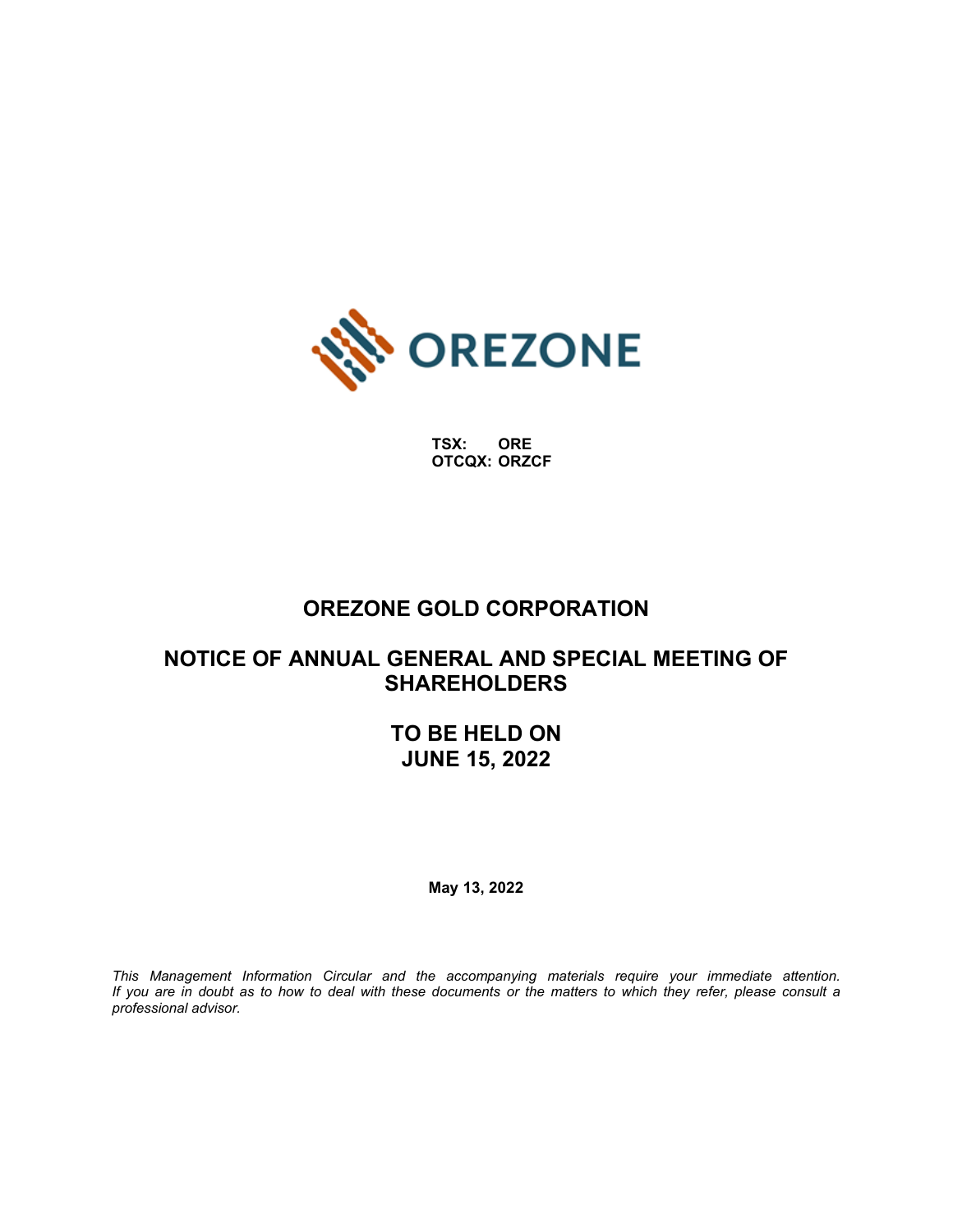### **OREZONE GOLD CORPORATION**

### **NOTICE OF ANNUAL GENERAL AND SPECIAL MEETING OF SHAREHOLDERS**

**NOTICE IS HEREBY GIVEN THAT** an Annual General and Special Meeting (the "**Meeting**") of the shareholders of Orezone Gold Corporation (the "**Company**") will be held at the offices of Stikeman Elliott LLP at 5300 Commerce Court West, 199 Bay St., Toronto, Ontario in the Calgary/Elliott Boardroom on June 15, 2022 at 3:00 p.m. (EDT) for the following purposes and as more particularly described in the Company's management information circular dated May 13, 2022 (the "**Circular**"):

- 1. To receive the audited financial statements of the Company for the fiscal year ended December 31, 2021, together with the auditor's report thereon.
- 2. To fix the number of directors at eight and to elect directors of the Company.
- 3. To appoint auditors for the fiscal year ending December 31, 2022 and to authorize the directors to fix their remuneration.
- 4. To reapprove the Company's 10% rolling Stock Option Plan.
- 5. To reapprove the Company's Restricted Share Unit Plan.
- 6. To reapprove the Company's Deferred Share Unit Plan.
- 7. To transact such further or other business as may properly come before the Meeting or any adjournments or postponements thereof.

The Circular accompanies this Notice of Meeting and contains details of matters to be considered at the Meeting. The report of the auditor and the audited financial statements of the Company for the year ended December 31, 2021 with related management's discussion and analysis can be found under the Company's profile on SEDAR at [www.sedar.com.](http://www.sedar.com/)

**DATED** at Vancouver, British Columbia, May 13, 2022.

### **BY ORDER OF THE BOARD OF DIRECTORS**

*"Patrick Downey"*

Patrick Downey Director, President & Chief Executive Officer

**IMPORTANT:** Shareholders may exercise their rights by attending the meeting or by completing a form of proxy. Should you be unable to attend the meeting in person, kindly complete, date and sign your form of proxy and return it by mail or fax to our transfer agent, Computershare Investor Services Inc., 8<sup>th</sup> Floor, 100 University Avenue, Toronto, Ontario, Canada M5J 2Y1 (facsimile numbers: within North America 1-866-249-7775; outside North America 1-416-263-9524); or vote through the Internet following the instructions on the form of proxy. To be valid and acted upon at the Meeting, proxies must be deposited with the transfer agent of the Company, namely Computershare Investor Services, to the attention of its Proxy Department, in Toronto, not later than 3:00 p.m. EDT on June 13, 2022 or, if the meeting is adjourned, by no later than 48 hours (excluding Saturdays, Sundays and holidays) prior to the time of the adjourned Meeting. Your shares will be voted in accordance with your instructions as indicated on the proxy. A Management Information Circular is attached to the present Notice.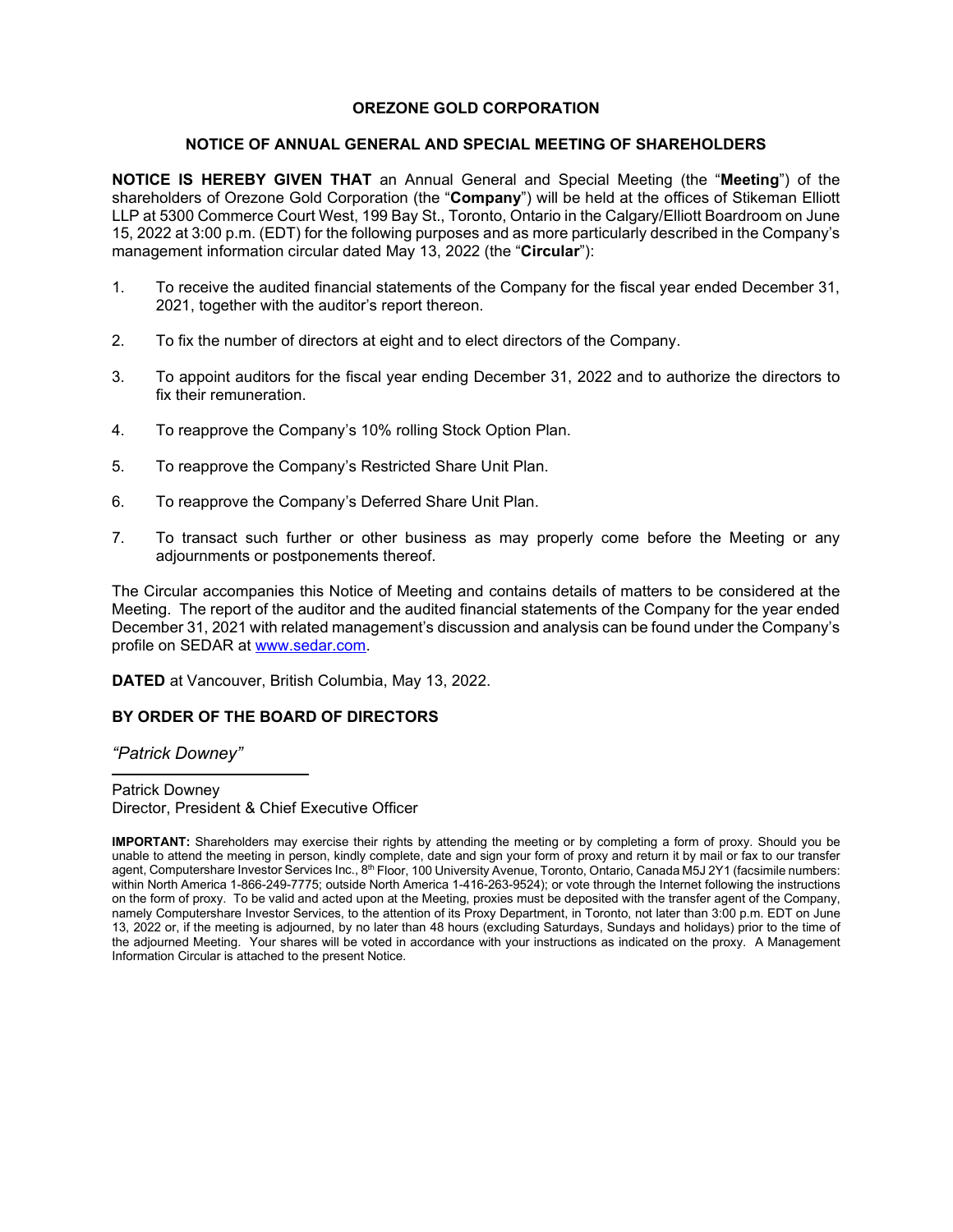## **OREZONE GOLD CORPORATION**

# **Management Information Circular**

# **Table of Contents**

| STATEMENT OF CORPORATE GOVERNANCE PRACTICES AND DIVERSITY REQUIREMENTS 27 |  |
|---------------------------------------------------------------------------|--|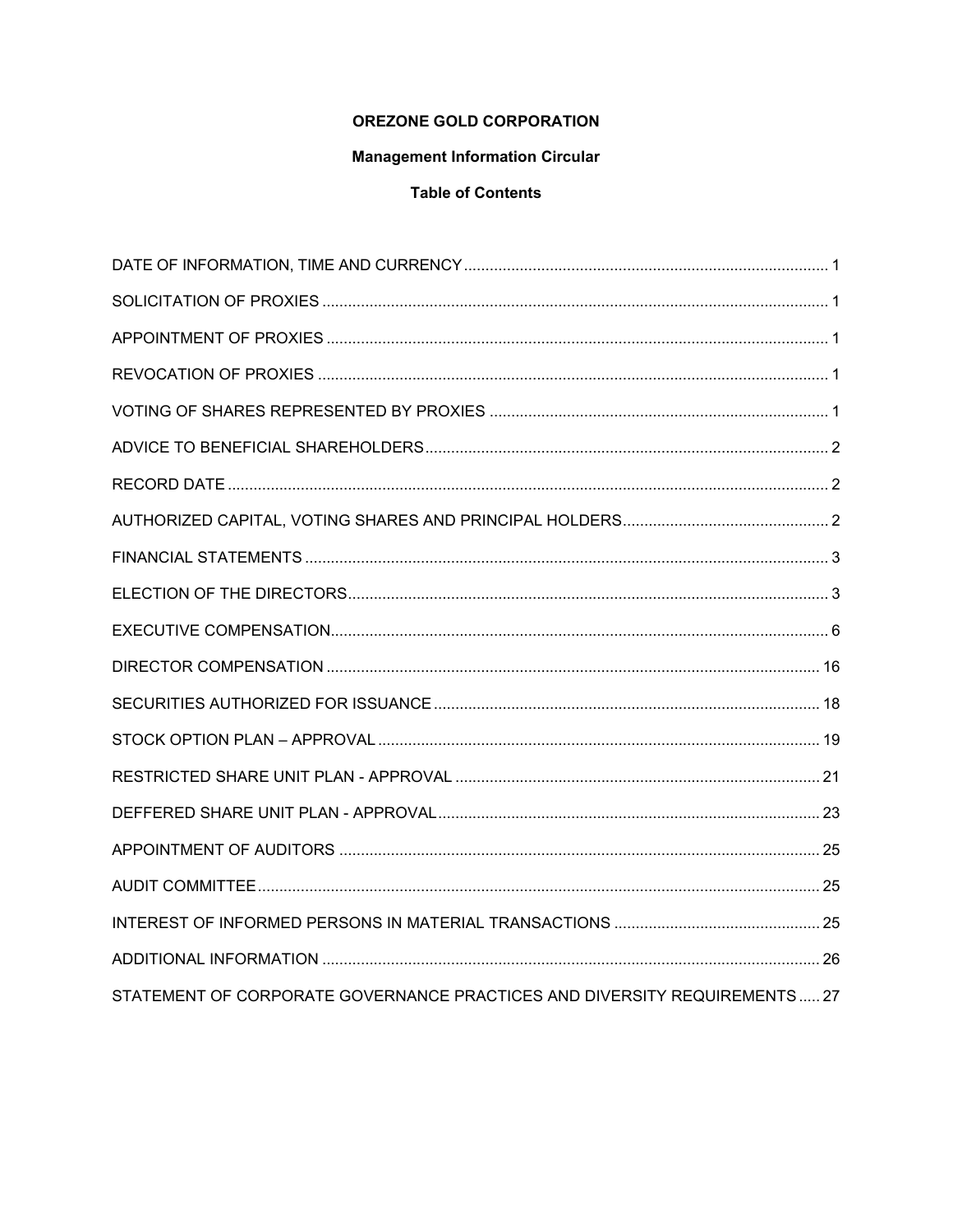### <span id="page-3-0"></span>**DATE OF INFORMATION, TIME AND CURRENCY**

Unless otherwise stated, the information contained in this management information circular (the "**Circular**") is as of May 13, 2022.

Unless otherwise stated, all times listed in this Circular are to Eastern Daylight Time (EDT).

All dollar amounts referenced herein are in Canadian Dollars ("**CAD**"), unless otherwise specified. The average exchange rate in 2021 for CAD to United States Dollars was US\$1.00 = CAD\$1.2535.

### <span id="page-3-1"></span>**SOLICITATION OF PROXIES**

This Circular is furnished in connection with the solicitation of proxies by the management of Orezone Gold Corporation (the "**Company**") for use at the Annual General and Special Meeting (the "**Meeting**") of the holders of common shares of the Company to be held at the offices of Stikeman Elliott LLP at 5300 Commerce Court West, 199 Bay St., Toronto, Ontario in the Calgary/Elliott Boardroom on June 15, 2022, including any adjournment(s) or postponement(s) thereof.

**The solicitation of proxies by management is expected to be primarily by phone and internet and may be supplemented by mail or other personal contact by directors and management of the Company. The cost of solicitation of proxies will be borne directly by the Company.**

### <span id="page-3-2"></span>**APPOINTMENT OF PROXIES**

**The Company strongly recommends that registered shareholders exercise their right to vote by proxy prior to the Meeting either by mail, online or telephone, following the instructions outlined in the Circular.** 

If your intention is not to be present in person at the Meeting, you are asked to complete and return the enclosed form of proxy. The form of proxy must be dated and executed by a registered shareholder or the attorney of such shareholder, duly authorized in writing, and deposited with **Computershare Investor Services Inc., Proxy Dept., 100 University Avenue, 8th Floor, Toronto, Ontario, M5J 2Y1** no later than 3:00 p.m. on June 13, 2022 or, if the Meeting is adjourned or postponed, no later than 48 hours preceding the date to which the Meeting is adjourned or postponed.

The persons designated in the form of proxy are directors or officers of the Company. **Each shareholder has the right to appoint a person to represent such shareholder at the Meeting, other than the persons designated in the form of proxy. A registered shareholder desiring to appoint some other person to represent such shareholder at the Meeting may do so by striking out the names of the persons designated and by inserting such other person's name in the blank space provided in the form of proxy or by submitting another appropriate form of proxy. A person acting as proxy need not be a shareholder of the Company.**

### <span id="page-3-3"></span>**REVOCATION OF PROXIES**

A shareholder may revoke a proxy: (a) by depositing an instrument in writing executed by the shareholder or by an attorney authorized in writing: (i) at the registered office of the Company at any time up to and including the last business day preceding the day of the Meeting, or any adjournment thereof, at which the proxy is to be used, or (ii) with the chair of the Meeting on the day of the Meeting or an adjournment thereof; or (b) in any other manner permitted by law.

### <span id="page-3-4"></span>**VOTING OF SHARES REPRESENTED BY PROXIES**

If the enclosed form of proxy is properly completed and submitted in favour of the persons designated in the printed portion thereof, the shares represented by such form of proxy will be voted or withheld from voting on any ballot that may be called for in accordance with the instructions of the shareholder and where the person whose proxy is solicited specifies a choice with respect to any matter identified therein, the shares shall be voted in accordance with the specification so made. **Where shareholders have not specified in the form of proxy the manner in which the designated proxy holders are required to vote the shares represented thereby as to any matter to be voted on, such shares will be voted on any ballot that may be called for in favour of such matter.**

The enclosed form of proxy confers discretionary authority upon the persons named therein with respect to amendments or variations to the matters identified in the Notice of Meeting and with respect to matters other than those identified in the Notice of Meeting, which may properly come before the Meeting. As of the date hereof, management of the Company is not aware that any such amendments, variations, or other matters are to be presented for action at the Meeting. **If any matters which are not now known to management of the Company should properly come before the Meeting,**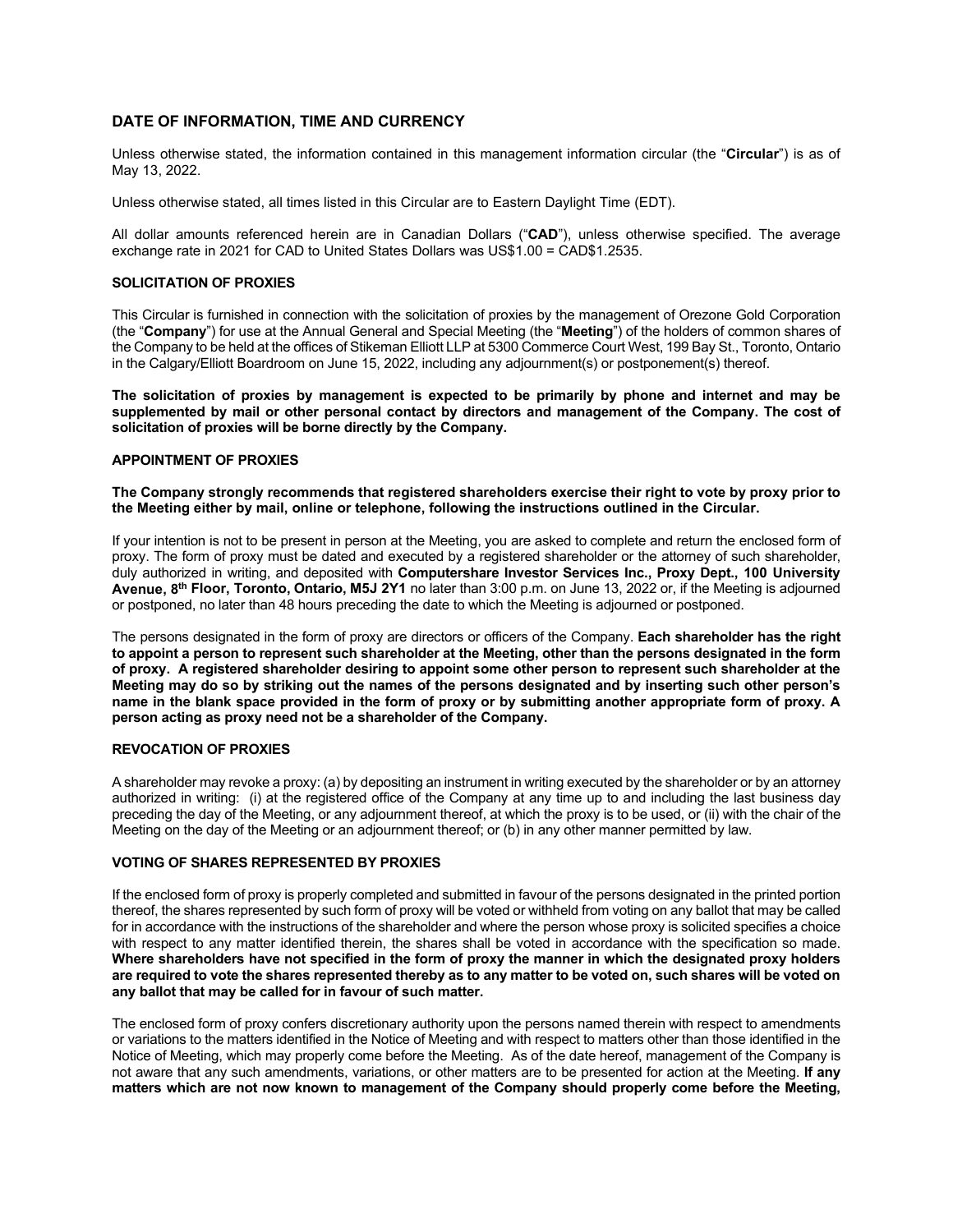**then on any ballot that may be called for, the persons appointed as proxy will vote on such matters in a manner as such persons consider to be proper.**

### <span id="page-4-0"></span>**ADVICE TO BENEFICIAL SHAREHOLDERS**

These securityholder materials are being sent to both registered and non-registered owners of the securities. Only registered shareholders or the persons they appoint as their proxies are permitted to vote at the Meeting. However, in many cases, shares beneficially owned by a person (a "**Non-Registered Holder**") are registered either (a) in the name of an intermediary that the Non-Registered Holder deals with in respect of the shares (intermediaries include, among others, banks, trust companies, securities dealers or brokers and trustees or administrators of self-administered registered retirement savings plans, registered retirement income funds, registered education savings plans and similar plans); or (b) in the name of a clearing agency (such as CDS Clearing and Depository Services Inc.) of which the intermediary is a participant. In accordance with the requirements of National Instrument 54-101 – *Communication with Beneficial Owners of Securities of a Reporting Issuer*, the Company will distribute copies of the Notice of Meeting, this Circular, and the form of proxy (collectively, the "**Meeting Materials**") to the clearing agencies and intermediaries for onward distribution to Non-Registered Holders. The Company will pay for the cost of intermediaries to deliver the Meeting Materials to Non-Registered Holders who have objected to intermediaries disclosing their beneficial ownership information. Neither the Company nor any of its subsidiaries will reimburse shareholders, nominees or agents for the costs incurred in obtaining authorization to execute forms of proxy from their principals or beneficial owners.

Intermediaries are required to forward the Meeting Materials to Non-Registered Holders unless a Non-Registered Holder has waived the right to receive them. Very often, intermediaries will use service companies to forward the Meeting Materials to Non-Registered Holders who have not waived the right to receive the Meeting Materials. These Non-Registered Holders will either: (a) be given a form of proxy which has already been signed by the intermediary (typically by a facsimile, stamped signature), which is restricted as to the number of shares beneficially owned by the Non-Registered Holder but which is otherwise not completed. Because the intermediary has already signed the form of proxy, this form of proxy is not required to be signed by the Non-Registered Holder when submitting the proxy. In this case, the Non-Registered Holder who wishes to submit a proxy should otherwise properly complete the form of proxy and deliver it to the Transfer Agent as set out above; or (b) more typically, be given a form which, when properly completed and signed by the Non-Registered Holder and returned to the intermediary or its service company, will constitute voting instructions (often called a "voting information form") which the intermediary must follow.

In either case, the purpose of this procedure is to permit Non-Registered Holders to direct the voting of the shares which they beneficially own. Should a Non-Registered Holder who receives the form of proxy or voting instruction form wish to vote at the Meeting in person, the Non-Registered Holder should strike out the persons named in the form of proxy and insert the Non-Registered Holder's name in the blank space provided or following the instructions in the voting instruction form. In either case, Non-Registered Holders should carefully follow the instructions of their intermediary, including those regarding when and where the form of proxy or proxy authorization form is to be delivered.

If you receive either a proxy or a voting instruction form and wish to attend and vote at the Meeting in person (or have another person attend and vote on your behalf), you should strike out the names of the persons named in the proxy and insert yours (or such other person's name) in the blank space provided or, in the case of a voting instruction form, follow the corresponding instructions on the form. **In either case, please carefully follow the instructions of your broker, nominee or other service company.**

### <span id="page-4-1"></span>**RECORD DATE**

The Company has set May 11, 2022 as the record date (the "**Record Date**") for notice of the Meeting and for voting. Only shareholders of the Record Date are entitled to receive notice of and vote at the Meeting, subject to the provisions of the *Canada Business Corporations Act*. Nevertheless, failure to receive the notice does not revoke the shareholder's right to vote at the Meeting.

### <span id="page-4-2"></span>**AUTHORIZED CAPITAL, VOTING SHARES AND PRINCIPAL HOLDERS**

The authorized capital of the Company consists of an unlimited number of common shares, of which 325,913,502 shares are issued and outstanding as at the date hereof. Each issued and outstanding share is entitled to one vote. Only persons who are shareholders of record on the Record Date will be entitled to attend and vote at the Meeting, in person or by proxy.

As at the date of this Circular, to the knowledge of management and directors of the Company, no persons or companies individually beneficially own, directly or indirectly, or exercise control or direction over more than 10% of the voting rights attached to all outstanding shares other than: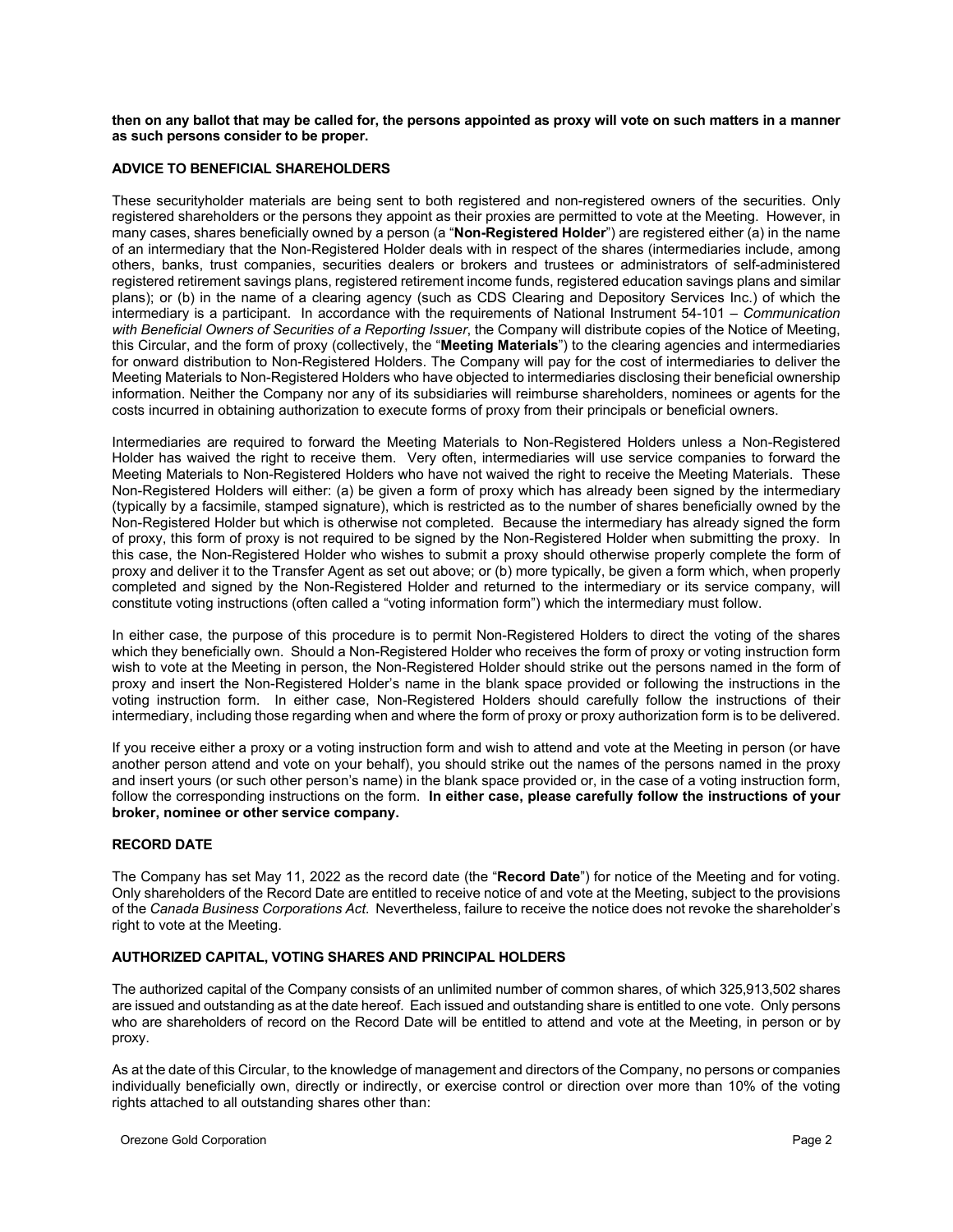| Name                         | <b>Number of Shares</b> | <b>Percentage of Outstanding Shares</b> |
|------------------------------|-------------------------|-----------------------------------------|
| Resource Capital Fund VII LP | 62.927.853              | 19.31%                                  |

### <span id="page-5-0"></span>**FINANCIAL STATEMENTS**

The audited financial statements of the Company as at and for the fiscal year ended December 31, 2021, together with the auditors' report thereon, and the accompanying management's discussion and analysis, are filed on SEDAR [\(www.sedar.com\)](http://www.sedar.com/) and the Company's website [\(www.Orezone.com\)](http://www.orezone.com/). The financial statements will be placed before the shareholders at the Meeting

### **The form of proxy includes an election to not receive the interim and/or annual financial statements and MD&A for 2022 and subsequent fiscal years.**

### <span id="page-5-1"></span>**ELECTION OF THE DIRECTORS**

There are presently eight directors of the Company and the board of directors have fixed the number of directors at eight. Each director elected will hold office until the next annual general meeting or until a successor is duly elected or appointed, unless his or her office is earlier vacated in accordance with the by-laws of the Company. The Company has adopted a majority voting policy with respect to the election of directors – see Schedule "A", "Statement of Corporate Governance Practices - Majority Voting Policy" for details.

### *Board Renewal*

In 2021 and into 2022, the Company's Corporate Governance, Nominating and Compensation Committee (the "**CGNC Committee**"), as part of its mandate, began an assessment of the composition and expertise of the board of directors, especially in the context that the Company is in the final stages of construction of Bomboré and is rapidly transitioning into production.

In 2022, Mr. Batt, the Company's current Audit Committee Chair, had also indicated to the CGNC Committee that he would be retiring as Audit Committee Chair having served in such capacity for a number of years. Mr. Batt has served the Company well as the Audit Committee Chair as it has evolved over the years from exploration to development and to the final stages of construction. The Company would like to thank Mr. Batt for his many contributions and guidance during his tenure as a board member and as Audit Committee Chair.

The CGNC Committee therefore commenced a search for the Audit Committee Chair position and a number of candidates were considered based on their expertise and relevant skillset. A shortlist was then finalized and the CGNC Committee conducted interviews with these shortlisted candidates. To ensure a thorough process, Messrs. Downey (President & CEO) and Tam (CFO), also conducted separate interviews with the candidates.

To assist with the CGNC Committee's selection criteria, the CGNC Committee developed a weighted "scorecard" which included the following topics along with diversity requirements:

### **General**

- Strategic mindset and orientation
- Project construction experience
- M&A and Company Growth expertise
- Financial expertise
- Project operations experience
- Time commitment to contribute in a meaningful way
- Public company board / governance experience
- Personal characteristics and fit
- International expertise and stakeholder relationships

### **AC Chair Characteristics**

- Previous experience as AC in mining
- Previous experience as a mining CFO
- Knowledge of fiscal (accounting, tax, foreign exchange, etc.) complexities in foreign jurisdictions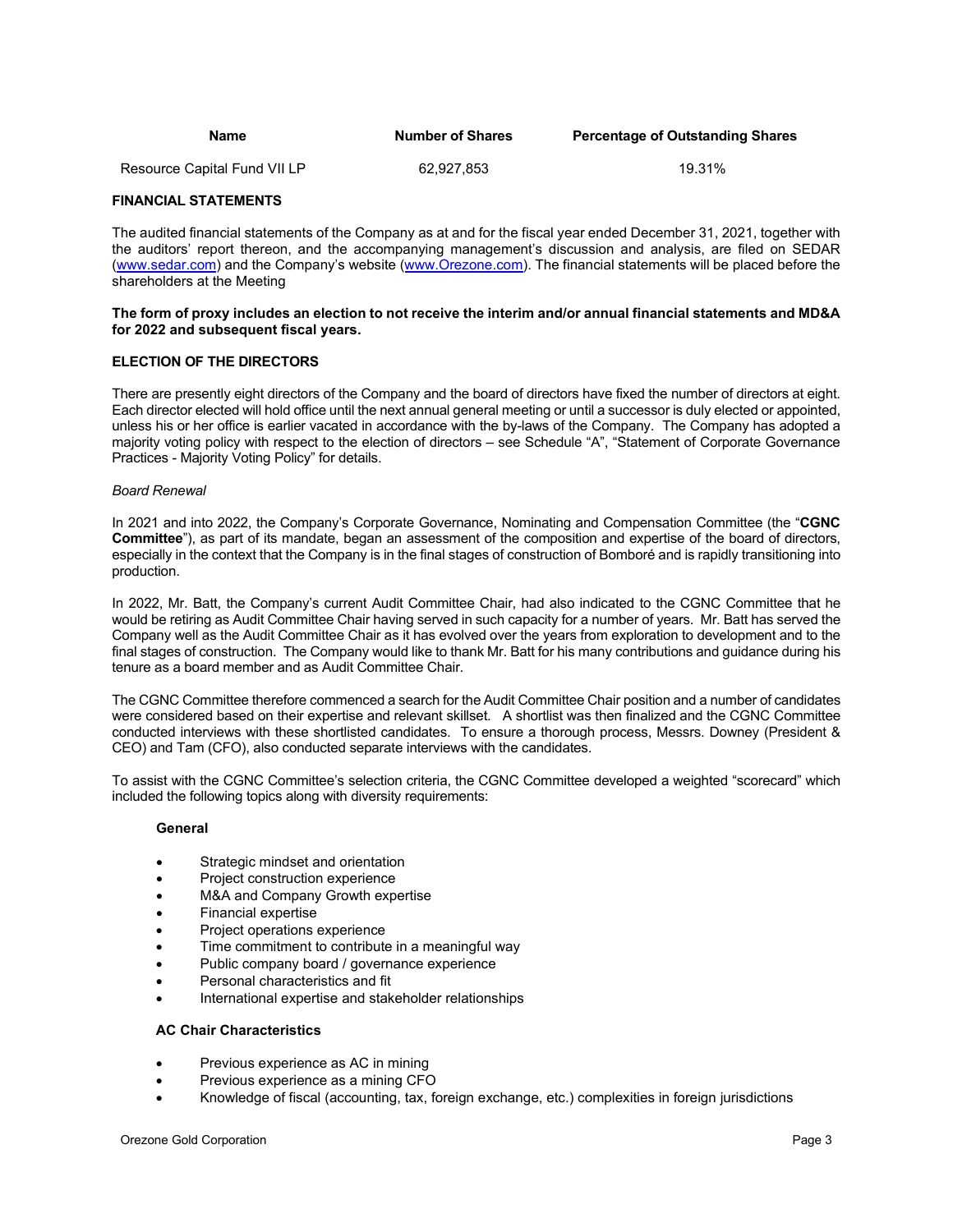- Risk management expertise (Enterprise Risk Management, Internal Controls Over Financial Reporting, etc.)
- IT and financial systems expertise
- Debt and corporate finance network and knowledge

Following the interview process the, CGNC Committee, along with Messrs. Downey, Tam and Goodman as invited guests, had a meeting to discuss the ranking of the candidates. It was noted that all shortlisted candidates would be excellent Audit Committee Chairs (each having extensive expertise with an operating company). The CGNC Committee's selected Mr. Rob Doyle of Vancouver, British Columbia who will now stand for election as a director at the Meeting.

The decision to select Mr. Doyle was based on several factors, including the following key factors:

- Deep mining experience in all phases of the mining lifecycle including construction and operations in foreign jurisdictions
- Long and recent experience as CFO with a multi-mine precious metal company (Pan American Silver Corporation) that has grown organically and through M&A
- Excellent experience in the growth of a mining Company from a single asset base
- Previous experience as an Audit Committee Chair for a metal streaming and royalty company (Maverix Metals Inc.), and previous banking background

### *Nominees for Election as Directors*

Management does not contemplate that any nominee will be unable or unwilling to serve as a director, but if that should occur for any reason prior to the Meeting, the persons designated in the enclosed form of proxy have the authority to vote for another nominee at their discretion.

### **Unless such authority is withheld, the persons named in the accompanying proxy will vote FOR the election of the nominees whose names are set forth below.**

The following table sets forth certain information about the persons nominated for election as directors:

| <b>Name, Present Position</b><br>with the Company and<br>Residence <sup>1</sup> | <b>Director Since</b> | <b>Shares Beneficially Owned, Directly or Indirectly</b><br>or Shares Over Which Control or Direction is Exercised<br>(as of the date of this Circular) <sup>2</sup> |
|---------------------------------------------------------------------------------|-----------------------|----------------------------------------------------------------------------------------------------------------------------------------------------------------------|
| <b>Patrick Downey</b><br>President, CEO and Director<br>BC, Canada              | April 5, 2011         | 4,917,000                                                                                                                                                            |
| Michael Halvorson<br>Director (Chairman)<br>AB, Canada                          | February 24, 2009     | 5,004,518                                                                                                                                                            |
| Joseph Conway<br><b>Director</b><br>ON, Canada                                  | October 13, 2014      | 633,333                                                                                                                                                              |
| <b>Charles Oliver</b><br><b>Director</b><br>ON, Canada                          | July 17, 2017         | 100,000                                                                                                                                                              |
| Stephen Axcell<br><b>Director</b><br>CO, USA                                    | June 28, 2018         |                                                                                                                                                                      |
| Kate Harcourt<br><b>Director</b><br>England, United Kingdom                     | June 28, 2018         | 30,000                                                                                                                                                               |
| Marco LoCascio<br><b>Director</b><br>NY, USA                                    | June 28, 2018         | 480,000                                                                                                                                                              |
| Rob Doyle<br>Nominee<br>BC, Canada                                              |                       |                                                                                                                                                                      |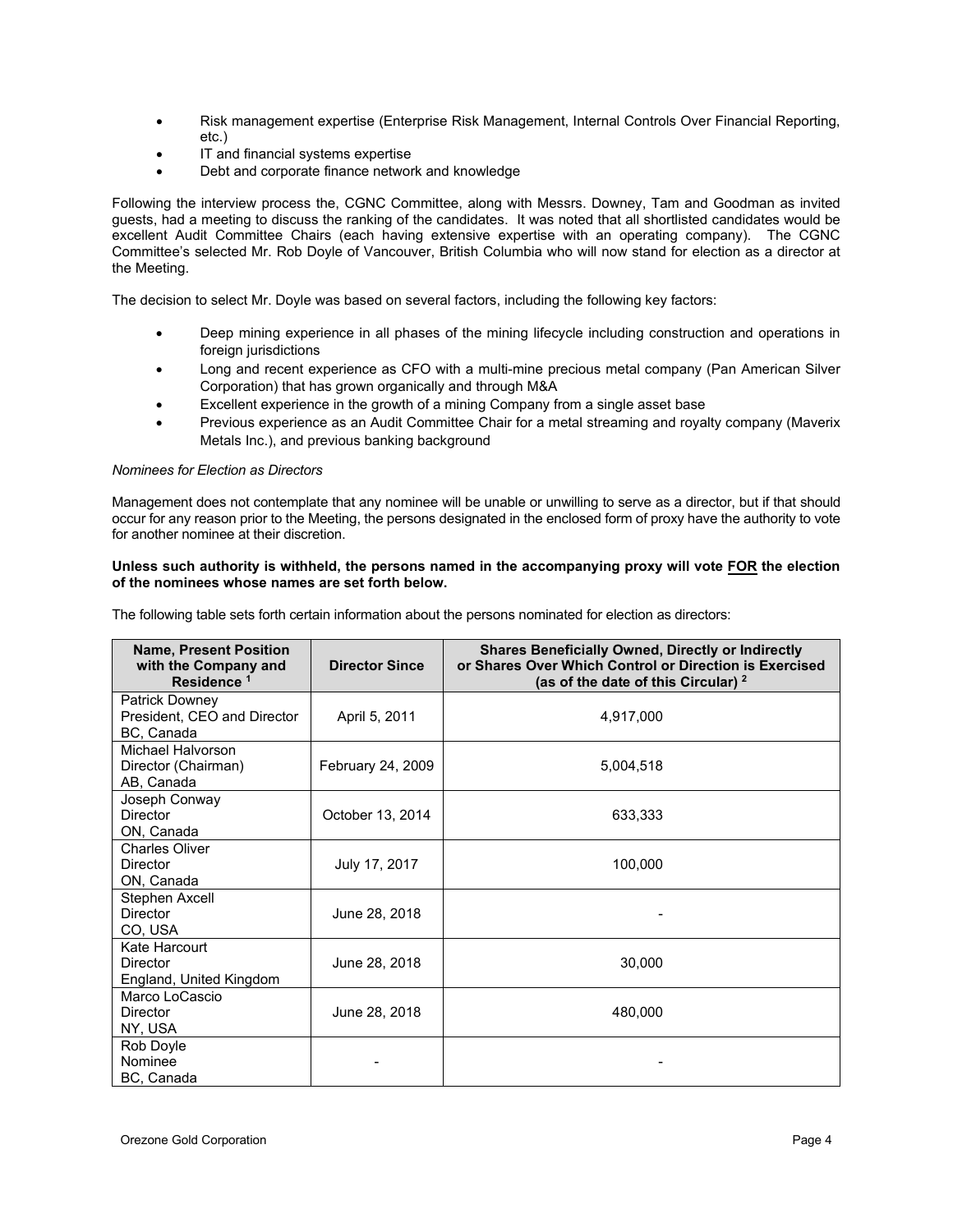- 1. Information with respect to board committees may be found in Schedule "A" "Statement of Corporate Governance Practices and Diversity Requirements – Other Board Committees"*.*
- 2. The information is furnished to the Company by individual directors and is determined in accordance with applicable Canadian securities laws. These figures do not include shares that may be acquired on the exercise of any stock options, warrants or other convertible securities held by the respective directors.

A brief biography, including principal occupations for the last five years, of the nominees is below.

*Patrick Downey, President, CEO and Director*. Mr. Downey has over 30 years of international experience in the resource industry. Mr. Downey held the position of President, Chief Executive Officer and Director of Elgin Mining Inc., Aura Minerals Inc. and previously Viceroy Exploration Ltd. before its acquisition by Yamana Gold Inc. in 2006. He has held numerous senior engineering positions at several large-scale global gold mining operations and has also held operating positions at several mining projects for Anglo American Corporation in South Africa. Mr. Downey was a member of the boards of Claude Resources and Dalradian Resources before their successful acquisitions and he is a member of the board of a number of active resource companies. He holds a Bachelor of Science (Hon.) degree in Engineering from Queen's University.

*Michael Halvorson, Director (Chairman).* Mr. Halvorson has extensive experience as a board member for natural resource companies. Notable past directorships in the mineral exploration and mining sector include Viceroy Exploration Ltd., Western Silver Inc., Novagold Resources Inc., Pediment Gold Corporation, Esperanza Resources Corp., Fission Energy Corp. and Strathmore Minerals Corporation. In addition, in the oil and gas business, he served on the boards of Gentry Resources Ltd. and Novus Energy Inc.

*Joseph Conway, Director.* Mr. Conway has over 30 years of mining and financial industry experience. During his executive leadership, he has been intimately involved in strategic development including mergers and acquisitions, corporate restructurings and accessing the capital markets for approximately \$1.2 billion in debt and equity. Mr. Conway has held the position of Chief Executive Officer and Executive Vice Chairman of Primero Mining prior to its acquisition by First Majestic Silver Corp in 2018. Mr. Conway was the President and CEO of IAMGOLD Corporation growing the company and its affiliates from a \$50 million joint venture company to a \$6 billion leading intermediate gold producer. He was the President, CEO and Director of Repadre Capital Corporation which merged with IAMGOLD in 2003.

*Charles Oliver, Director*. Mr. Oliver has over 30 years of experience as an award-winning fund manager. He retired from Sprott Asset Management in 2015 as Lead Portfolio Manager of the Gold and Precious Metals Fund. Prior to that in 2008, Mr. Oliver was at AGF Funds where he was Senior Vice President and Lead Portfolio Manager of a team that managed over \$4 billion in several funds, including their Precious Metals Funds. Mr. Oliver is a former board member of Cabral Gold, Integra Gold (before its acquisition by Eldorado Gold) and Klondex Mines (before its acquisition by Hecla Mining). Mr. Oliver holds a HBSc. in Geology and is a former Chartered Financial Analyst charterholder.

*Stephen Axcell, Director*. Mr. Axcell has over 38 years of experience in mining operations management, project management execution, process plant design and construction management. He served as a Senior Vice President for Jacobs, a large professional services company focused on engineering and construction. His experience includes management of large and small projects, complex process facilities in both green-fields and retro-fit (brown fields) with projects in Asia, Africa, USA, Canada, South America, Europe and the Middle East. Prior to rejoining Jacobs in 2012 he worked for the Debswana Diamond Company in Botswana, Africa from 2007 to 2012 as head of projects and Deputy Managing Director managing a large multi-billion-dollar capital project portfolio with responsibility for all technical functions within the company. From 1999 to 2007 Mr. Axcell held several senior positions with Jacobs. Mr. Axcell holds a Bachelor of Science degree in Engineering Minerals Processing and a Business Management Diploma from the University of Witwatersrand.

*Kate Harcourt, Director.* Ms. Harcourt is a sustainability professional with over 30 years of experience, principally in the mining industry. Ms. Harcourt has worked as a member of the owner's team of several mining companies and has extensive project and permitting experience in Africa, including in Guinea, Mali, Central African Republic, Cameroon, DRC and ROC. She worked as director of Health, Safety, Environment, Communities and Security for MagIndustries on their potash project in ROC and has also worked on behalf of Equator Principles signatory financial institutions and the International Finance Corporation. She has been involved in several due diligence processes for high profile projects and in the ESG aspects of project financing. Ms. Harcourt received a BSc Hons, Environmental Science, from Sheffield University and a MSc Environmental Technology, from Imperial College, London, and is a Chartered Environmentalist (CEnv) and a Member of the Institution of Environmental Scientists. Ms. Harcourt is a non-executive Director of Condor Gold plc and Fortuna Silver Mines Inc.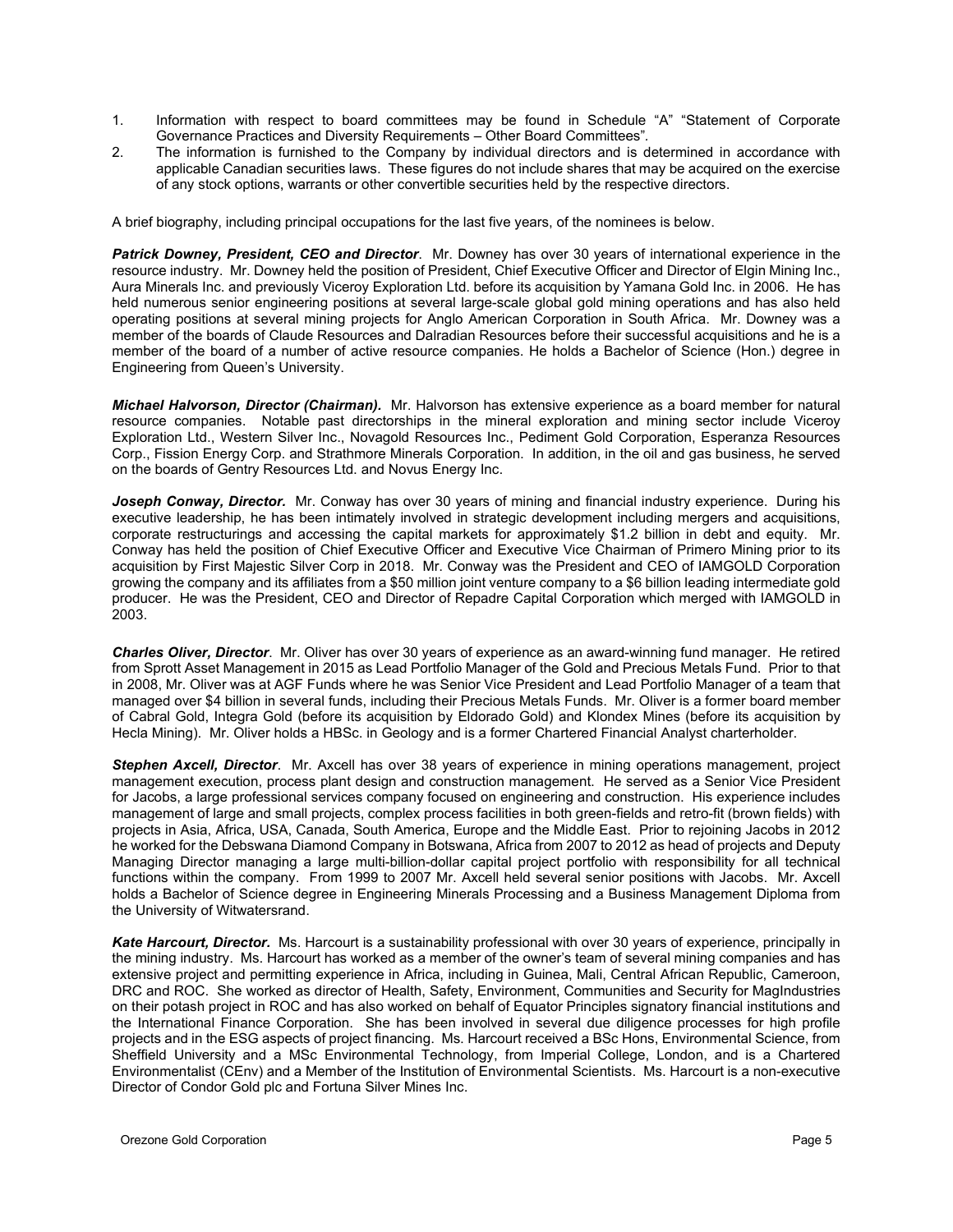*Marco LoCascio, Director*. Mr. LoCascio is the VP Corporate Development for Orogen Royalties Inc, a prospect generation and royalty company. Mr. LoCascio was formerly Chief Executive Officer of Adia Resources Inc., a private company engaged in exploration for diamonds. Mr. LoCascio is a former portfolio manager at Mason Hill Advisors focusing on precious metals equities. He spent over 11 years with the firm as an analyst and portfolio manager. Mason Hill Advisors is a global, value-oriented investment manager based in New York. Mr. LoCascio received his B.A. in Economics from Amherst College.

*Rob Doyle, Nominee.* A senior executive with more than 20 years of international experience in corporate finance, functional management and capital planning with roles in consulting, banking and public company. Mr. Doyle is a strategic leader with expertise in negotiating equity and debt financing, supervising finance, treasury and accounting functions, and guiding long term financial and operating strategy across international operations. Mr. Doyle is a founding Board member and previous Chair of the Audit Committee of Maverix Metals Inc. (TSX: MMX, NYSE: MMX) and was the Chief Financial Officer of Pan American Silver Corp. (TSX: PAAS, NASDAQ: PAAS) from January 2004 to March 2022.

Except as noted herein, no proposed director is to be elected under any arrangement or understanding between the proposed director and any other person or company. Pursuant to an investor rights agreement between by the Company and Resource Capital Fund VII LP ("**RCF VII**"), RCF VII has the right to designate: (i) two nominees if RCF owns 17.0% or greater of the issued and outstanding shares; and (ii) one nominee if RCF VII owns greater than 10.0% and less than 17.0% of the issued and outstanding shares. Mr. Axcell and Ms. Harcourt are director nominees of RCF VII.

### *Corporate Cease Trade Orders, Bankruptcies, Penalties or Sanctions*

The foregoing, not being within the knowledge of the Company, has been furnished by the respective directors, executive officers and shareholders holding a sufficient number of securities of the Company to affect materially control of the Company. Except as noted below, Item 7.2 of Form 51-102F5 *Information Circular* is not applicable.

Mr. Conway was a director of Harte Gold Corp. ("Harte Gold") that sought and obtained an initial order under the Companies' Creditors Arrangement Act, R.S.C. 1985, c. C-36, as amended (the "CCAA") on December 7, 2021. On February 28, 2022, Harte Gold announced that its previously announced sale and investment solicitation process (the "Transaction") was completed with a subsidiary of Silver Lake Resources Limited ("Silver Lake"). Following completion of the Transaction, Harte Gold became a wholly-owned subsidiary of Silver Lake and emerged from the CCAA proceedings. All of the directors and executive officers of Harte Gold resigned effective upon closing of the Transaction.

### <span id="page-8-0"></span>**EXECUTIVE COMPENSATION**

### **Compensation Discussion and Analysis**

The following compensation discussion and analysis provides insight into the compensation that the Company provided to its Chief Executive Officer, Chief Financial Officer and the three most highly compensated executive officers of the Company (the "**NEOs**") for the year ended December 31, 2021 (the "**2021 Fiscal Year**").

For the 2021 Fiscal Year, the Company had the following NEOs: (i) Patrick Downey, President & CEO; (ii) Peter Tam, CFO; (iii) Pascal Marquis, SVP Exploration; (iv) Louis Archambeault, VP Corporate Development & Strategy (former); and (v) Ryan Goodman, VP Legal & Administration.

During the 2021 Fiscal Year, despite a challenging year due to the COVID-19 pandemic, the Company focused on creating long-term shareholder value by advancing the Bomboré Gold Project which remains on schedule for first gold pour in Q3- 2022.

### *Key Development and Construction Milestones in 2021*

The Company achieved the following key development and construction milestones during 2021:

- *Safety*: Over 2,000,000 hours worked by employees and contractors without a lost time injury since the start of project construction in 2021.
- *Detailed Engineering and Procurement:* At December 31, 2021, engineering and procurement were complete and all major site installation contracts had been awarded. All major long-lead equipment and bulks have been ordered with site deliveries continuing.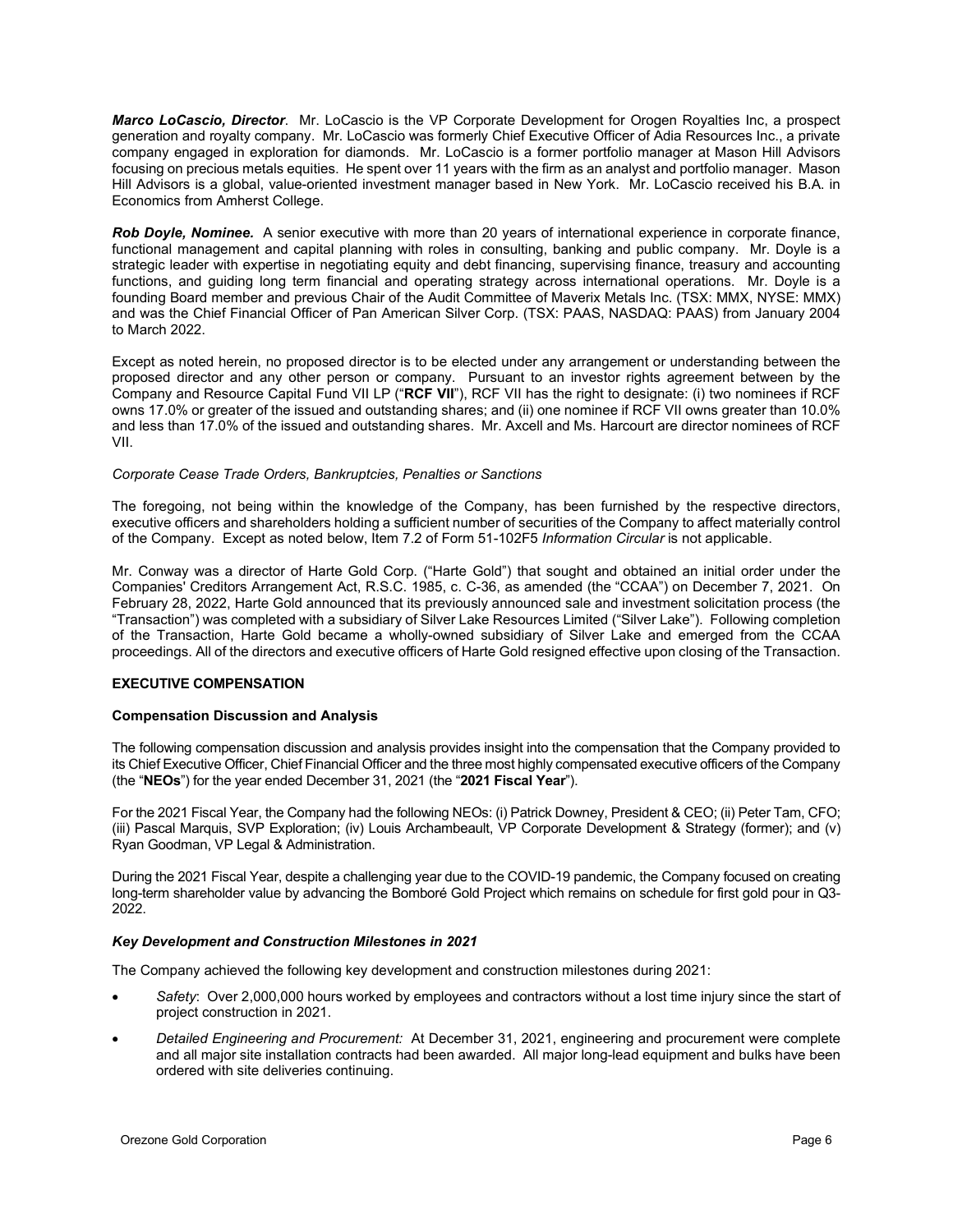- *Pre-production Mining*: At December 31, 2021, the Company has mined 7.7M tonnes from the Off-Channel Reservoir ("OCR") pit and stockpiled 3.0M tonnes of ore for plant start-up and future processing. The final bench of the OCR will be mined in March 2022 at which time, mining will transition to the A1 and P8/P9 pits to access higher grade ore for the first year of commercial production.
- *Power Plant*: During Q4-2021, the Company renegotiated in principle its power purchase agreement ("PPA") in order to allow Genser Energy Burkina S.A. ("Genser") to comply with new local ownership requirements in Burkina Faso. As part of the PPA changes, the life-of-mine ("LOM") rate tariff is now partially subject to spot fuel prices and the Company negotiated to assume ownership of the power plant from Genser as the savings from a lower LOM rate tariff will significantly exceed the power plant's initial investment cost over current LOM reserves and reflects the Company's optimism that the mine life for Bomboré will extend beyond stated reserves.
- *Project construction progress:* Construction of the Bomboré processing plant and mine infrastructure remains on schedule and below the baseline budget. The scope expansion of the power plant has added an estimated US\$18.8M to the current project budget of US\$177.2M. To ensure project construction remains fully funded, the Company has negotiated extended payment terms for the power plant whereby the majority of the costs will be paid after Bomboré reaches commercial production. With the inclusion of cost underruns realized on equipment packages, the Company has now updated its approved project budget to US\$192.5M, an increase of US\$15.3M from the baseline budget. As of December 31, 2021, overall construction progress was at 47.6% with US\$84.3M in project expenditures incurred against the revised approved budget of US\$192.5M, representing 43.8% of budgeted costs.

### *Project Financing Completion*

- In January 2021, the Company obtained financing commitments totalling US\$188M which allowed the Company to approve a positive production decision on its Bomboré Project. As summarized below, funding consisted of equity and debt secured during a slow and challenging period for new financings for greenfield West African mining projects.
- The Company closed its bought-deal offering of 70,242,500 common shares at C\$1.05 per share for gross proceeds of C\$73,754,625 (~US\$57.5 million) on January 28, 2021.
- The Company announced debt commitments of ~US\$96M (XOF 52.5 billion) in senior loans and US\$35M in convertible notes on January 21, 2021, and a US\$7.15M silver stream on March 1, 2021 ("Project Debt"). The Project Debt closed concurrently on October 15, 2021 followed by immediate drawdowns on the convertible notes and silver stream, respectively.
- First drawdown of ~US\$17.2M (XOF 10.0 billion) under the Coris Bank International ("Coris Bank") senior loans was made on December 27, 2021.
- At December 31, 2021, the Company had available liquidity of ~US\$109.6M (cash of US\$36.1M and undrawn debt of ~US\$73.5M) to use towards remaining construction, financing expenses, exploration, and commissioning costs for the Bomboré gold mine.

### *Silver Stream*

On October 15, 2021, the Company closed on the sale of the silver stream to Euro Ressources S.A. ("ERSA") whereby Bomboré has agreed to sell 50% of future silver production over the life of mine for no additional proceeds in exchange for an upfront payment of US\$7.15M ("Silver Stream"). The Company received the US\$7.15M upfront payment on closing.

### *Exploration Drilling Delivers High-Grade Results at P17 Trend*

- The Company undertook 6,359 metres of exploratory drilling in 2021 with a major focus on the prospective and under-explored P17 trend. Phase I of the drilling program returned numerous near surface and down plunge intercepts of significant grades and widths (including 32.00 metres of 3.98 g/t gold) within the northeast extension of the P17S reserve pit and the previously untested Gap zone between P17S and P17.
- Phase II drilling commenced near the end of 2021 and will continue to test for high-grade continuity both near surface and down plunge of this 1.7 km mineralized trend between P17S and P17 to the north.
- Refer to the Company's press releases dated June 8, 2021, July 20, 2021, December 22, 2021, and February 24, 2022, for results and further details on the Company's 2021 and 2022 exploration programs.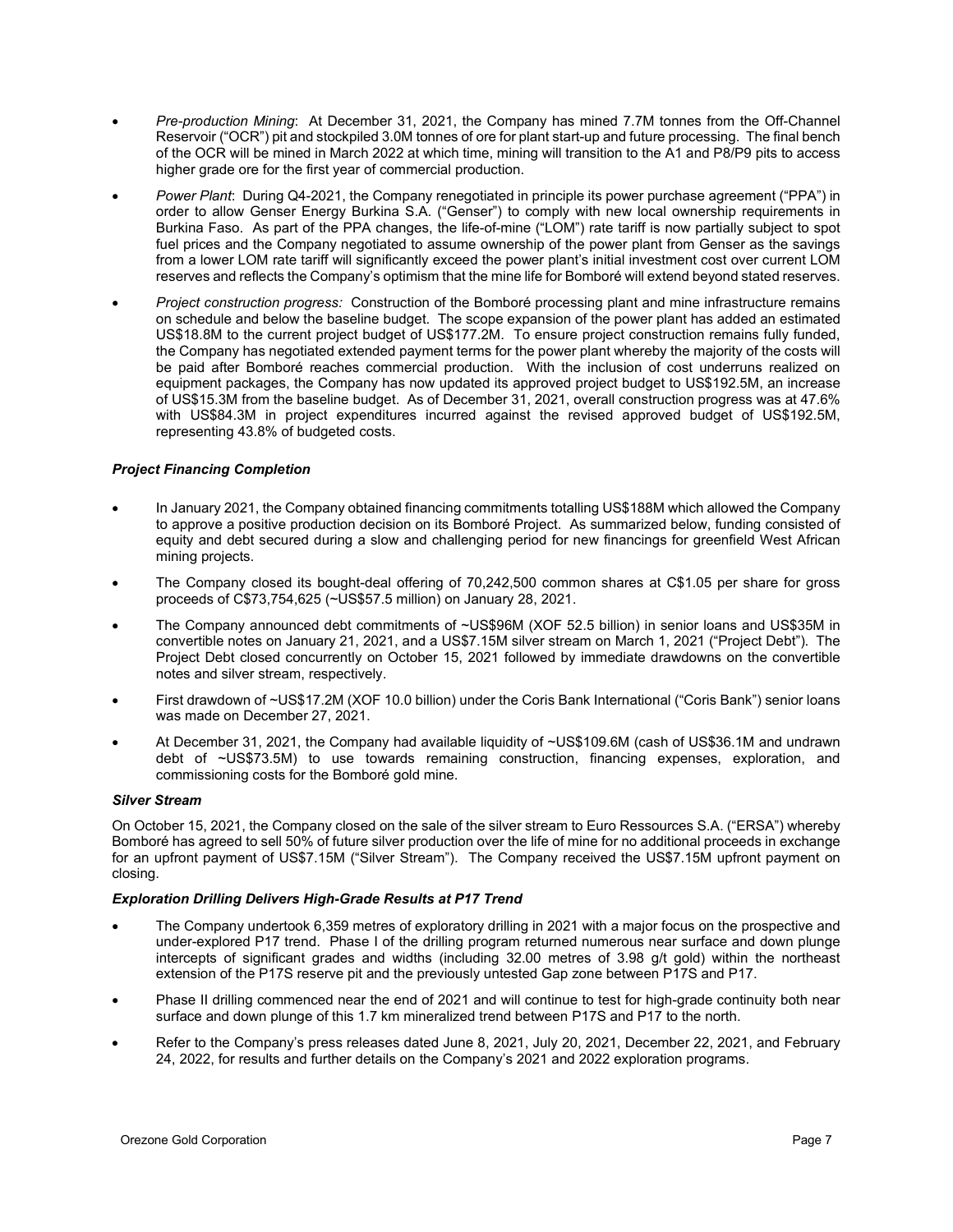### *Graduation to the Toronto Stock Exchange ("TSX")*

• The Company's common shares and warrants were uplisted for trading from the TSX Venture Exchange to the TSX effective December 23, 2021. The TSX graduation reflects the Company's growing value proposition as it readies for transition from a gold developer to the next significant gold producer in Burkina Faso.

### *Bomboré Project Development and Construction*

In December 2020, the Company awarded the engineering, procurement, and construction management ("EPCM") contract for the process plant construction and commissioning to Lycopodium Minerals Pty Ltd. ("Lycopodium"), an EPCM firm with a long track record of success on similar projects in West Africa. The Owner's team is responsible for all site infrastructure work including bulk earthworks, OCR and associated intake structure, TSF starter dam, surface water management structures, camp upgrades, site security and perimeter fencing, miscellaneous buildings including warehouses, workshops, laboratory, administration offices, and civil works such as roads and bridges.

During Q2-2021, the Company reviewed its project construction budget and schedule upon surpassing 30% engineering and completion of procurement for major equipment and bulks. An updated project budget of US\$177.2M was subsequently approved with the project's baseline schedule for first gold in Q3-2022. Despite the substantial rise in raw material prices for steel, copper, and plastics, the Company was able to maintain the project budget within the capital cost estimate found in the 2019 FS. This outcome reflects the high quality of the 2019 FS as bulk quantities such as earthworks, steel, piping, and platework all trended favourably to those estimated in the study, and the Company's early efforts to prioritize the placement of orders for major equipment and bulks such as HDPE liners, structural steel, and platework before price increases materialized.

With the scope expansion of the power plant, the current approved budget for the construction of Bomboré currently stands at US\$192.5M.

The Company advanced the development and construction of the Bomboré mine on several important fronts during Q4-2021 and into 2022:

- *Capital Spending*: As of December 31, 2021, the Company has incurred US\$84.3M in project expenditures against a total project budget of US\$192.5M, representing 43.8% of budgeted costs. Project spending to-date is tracking well against estimate.
- *Pre-production Mining*: As of December 31, 2021, 7.7M tonnes had been mined from the OCR pit with 3.0M tonnes of ore stockpiled for plant start-up and future processing. The final benches of the OCR are scheduled to be mined before the end of March 2022 while work on the OCR intake structure commenced in parallel in Q1-2022. To-date, estimated mined ore tonnes and gold content have reconciled positively against the Company's existing reserve model.

Upon completion of the OCR, mining will progress to other nearby pits to source higher grade ore feed for early production. Grade control drilling and detailed mine planning of the various pits are proceeding ahead of mining of these pits.

- *EPCM*: As of December 31, 2021, engineering reached 100% completion while procurement is essentially complete with only future top-up orders anticipated. The Lycopodium construction management team is conducting daily supervision of site contractors to ensure works meet required standards and schedule.
- *Procurement and Logistics*: All purchase orders for mechanical and electrical equipment, and major bulk items have been placed. Extension of manufacturing and shipping times for certain mechanical orders, tank plateworks, and structural steel have been experienced with delays attributable to COVID-19 and its associated impacts to the global supply chain. Float created by early procurement of critical long-lead items at project start is proving invaluable in buffering the longer fabrication and delivery times.
- *Major Construction Contract Awards*: All five major site installation contracts covering the following areas have now been awarded: (a) process plant concrete; (b) Carbon-in-Leach ("CIL") tank erection and overland and tailings pipeline installation; (c) structural/mechanical/piping ("SMP") installation; (d) ball mill installation; and (e) electrical and instrumentation installation.
- Tailings Storage Facility: Placement of over 1.1 million m<sup>3</sup> of embankment fill for the TSF starter dam was 80% complete at the end of 2021 and reached 100% completion by mid-February 2022. The HPDE liner installation of the TSF walls and basin started in February 2022 and is estimated to take approximately two months. QA/QC sign-off of the TSF construction by the independent engineer is expected by early May 2022.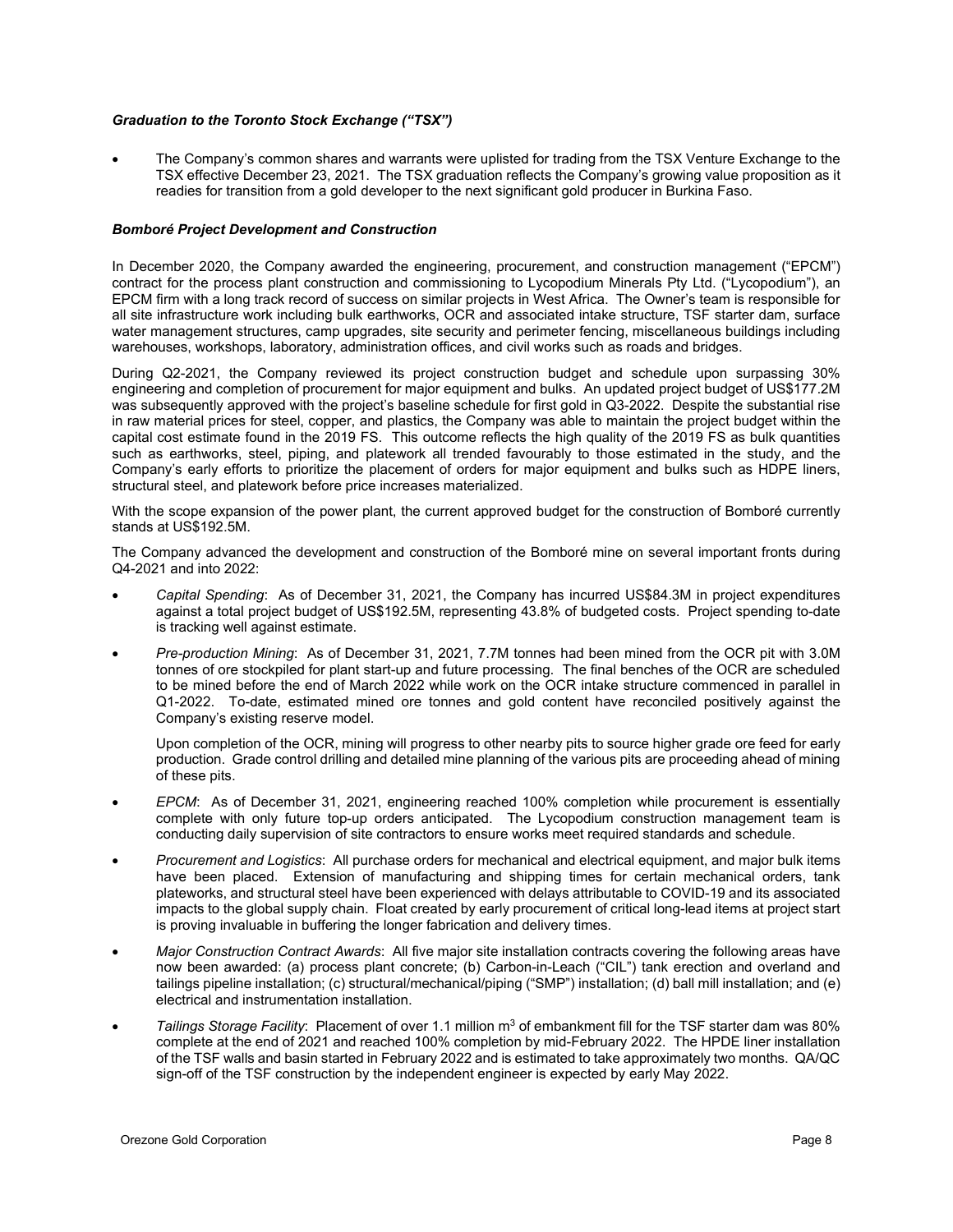- *OCR Infrastructure*: Earthwork for the OCR weir across the seasonal Nobsin River was placed into position in Q1-2022. Earthworks and concrete for the water diversion channel and intake structure are on-going. Overland piping for raw water from the OCR to the process plant, and for tailings from the process plant to the TSF is progressing well and scheduled for completion in Q2-2022.
- *Process Plant Construction*:
	- (a) *Concrete*: Major concrete pours for the ball mill foundation, CIL ring beams, and the retaining walls in the feed prep area commenced in Q4-2021 and all major pours are now complete. Concrete pours covering the process plant footprint and ancillary buildings are continuing but are not on the critical path.
	- (b) *CIL Tank Erection*: Fieldwork commenced in Q4-2021 and by mid-March 2022, all eight tanks (one preleach and seven CIL tanks) have been installed and successfully hydro-tested. Erection of steel columns and top-of-tank steel by the SMP contractor for operational access and maintenance has now commenced.
	- (c) *SMP:* The contractor commenced a gradual mobilization of personnel and equipment to site towards the end of 2021. Pre-spooling of pipes and pre-assembly of structural steel were undertaken in Q1-2022 to maintain schedule as additional work fronts open up and remaining steel deliveries are dispatched to site. Erection of lime silos and reagent tanks are also well advanced.
	- (d) *Ball Mill Installation:* All major ball mill components are either on site or in-transit. The mill manufacturer, NCP International, was contracted as the mill installer. The NCP team along with specialized installation tools arrived in April 2022 and mill installation has commenced.
	- (e) *E&I:* Senior members of Lycopodium's E&I installation team commenced mobilization in March 2022 in preparation of E&I installation activities in Q2-2022.
	- (f) *Water Storage Pond*: A large 155K m3 water storage pond was excavated, lined, and partially filled in Q3-2021 to supply water for construction and moisture conditioning of the TSF embankment fill. During Q4-2021, the Company drilled and equipped several nearby boreholes to help replenish water volumes to minimum levels in the dry months before the 2022 rainy season.
- *Assay Laboratory*: The Company awarded a long-term services contract in Q3-2021 to a well-known certification services company to finance, design, equip, and operate the on-site analytical laboratory at Bomboré. This independent company is procuring the specialized laboratory equipment while the Company is currently constructing the laboratory building and related services. The laboratory is expected to be operational by the end of Q2-2022, ahead of wet commissioning of the process plant.
- *Power Plant and Overhead Transmission Line:* The Company is working in close collaboration with Genser and Lycopodium on the design and installation of the Bomboré power plant. Four 3.5 MW dual-fuel generators (LNG/diesel) were ordered in November 2021 with the first unit currently in transit to provide early commissioning power by May 2022. The remaining three units are undergoing final assembly and will be available for shipment in April 2022 to allow for their field operation by July 2022. The ancillary power plant components (e.g. fuel delivery systems, switchgear, etc.) are under various stages of design and fabrication, and are expected to be installed by July 2022. The LNG fuel system will arrive later in 2022 as the permit for LNG importation is at an advanced stage of review but has not yet been granted by the Burkina Faso government.

To mitigate the risks of not having adequate installed power to run the Bomboré processing plant at nameplate capacity on start-up, the Company has implemented a temporary back-up power solution which includes the local rental of two 1.5 MW diesel generators to ensure the full operations of Bomboré are not interrupted by a lack of available power.

Lycopodium is responsible for overseeing the design and construction management of the 11kV overhead powerline connecting the power plant to the camp, TSF, OCR, and mining contractor's services area. Supply and installation of the powerline have been awarded to a local contractor who will commence site mobilization in Q2-2022.

• *Site earthworks, civils, and camp infrastructure:* Additional modular accommodation units were ordered in September 2021 and placed into service in March 2022 to meet peak occupancy demands. Installation of perimeter fencing commenced in January 2022 upon delivery of fencing material and is now complete. Work on ancillary buildings including the processing plant's high-security gate house, offices, warehousing, reagent storage facilities, mess, ablution, and clinic is progressing as planned and targeted for completion in Q2-2022. Telecommunications upgrades to expand mobile service and internet connectivity throughout the wider site area were completed in Q4-2021.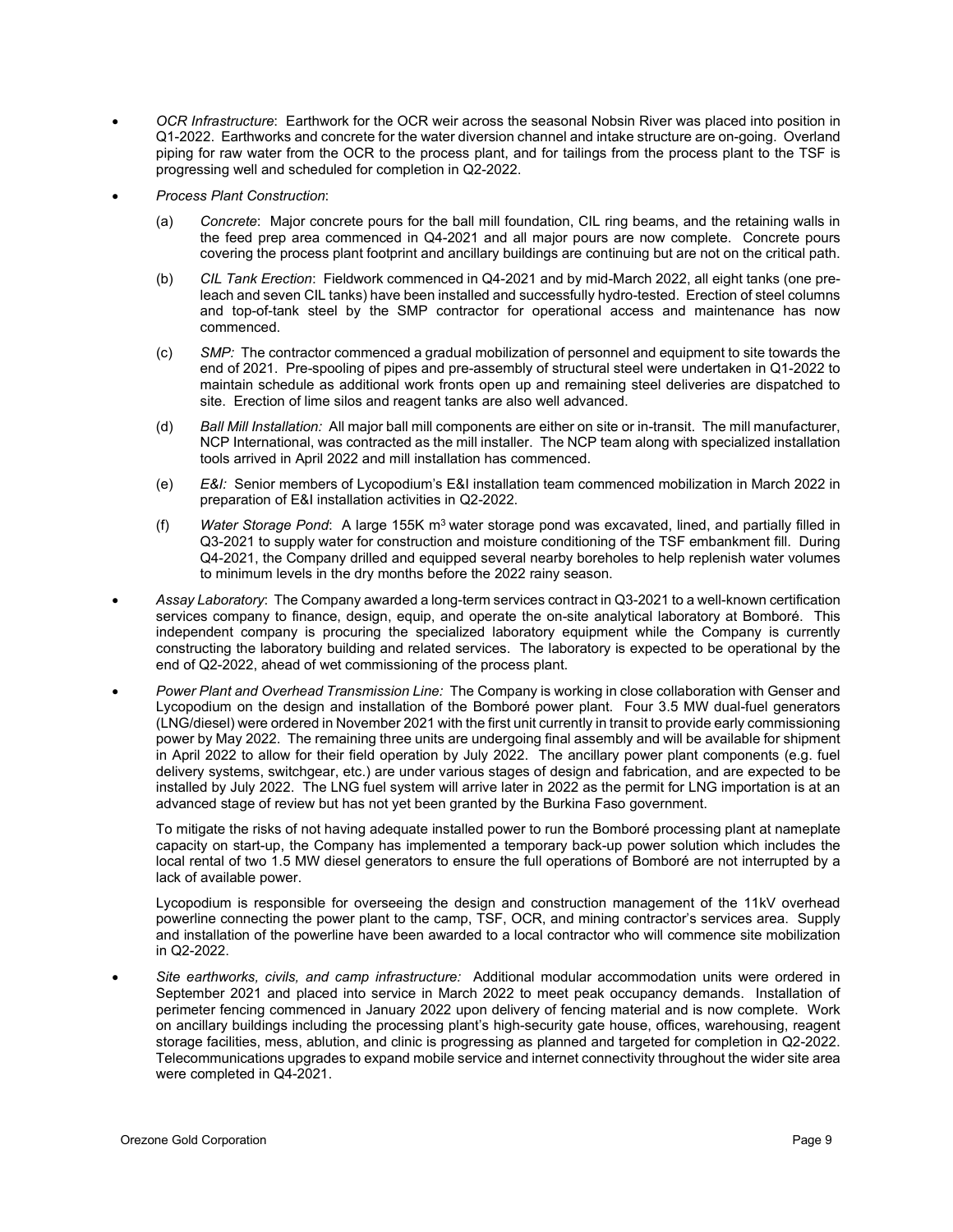- *Executive Project Appointments:* 
	- (a) Ricardo Rodrigues joined Bomboré in September 2021 as Project Manager. The corporate title of Vice-President, Projects was added in February 2022 in recognition of his outstanding performance and ensures there will be a seamless transition into the future Phase II RAP and Sulphide Expansion. Prior to joining the Company, Mr. Rodrigues led the successful construction and commissioning of the Yaouré gold mine in Côte d'Ivoire.
	- (b) John Le Roux joined Bomboré in November 2021 as the incoming General Manager ("GM"), concentrating his initial efforts on organization development and operational readiness. Mr. Le Roux is a seasoned mining professional and was most recently the general manager of three operating gold mines in Burkina Faso. He also served as a Senior Vice-President and Country Manager for Alacer Gold Corporation.
- *Operational Readiness*: The Company is undertaking operational readiness activities to ensure that the proper personnel, information systems, and business processes are in place to facilitate a safe and efficient handover from commissioning to steady-state operations. Several key department heads were already in place including finance, security, health and safety, environmental and social, and procurement/supply chain. With the GM on board, the Company commenced workforce planning for the remaining key departments with senior operational management recruited including the Processing Manager and Maintenance Manager. Other operational readiness tasks including development of standard operating procedures, staffing and training plans, maintenance plans, warehousing and inventory management, and financial and operational systems upgrades are in progress.
- *Project Personnel*: As of December 31, 2021, there were 1,407 contractor personnel and 166 permanent and temporary Company employees directly involved with or supporting the construction and mining activities at Bomboré. Burkinabé citizens comprise 97% of this direct workforce with female participation at over 5%.

### *Setting Executive Compensation and Compensation Governance*

The Company's CGNC Committee is comprised of independent members of the board (Michael Halvorson (Chair), Joe Conway and Charles Oliver). Each member of the CGNC Committee has been in a senior leadership position in various organizations, and in those capacities obtained direct experience relevant to executive compensation and have the skills and experience that enable the CGNC Committee to make decisions on the suitability of the Company's compensation policies and practices.

The CGNC Committee meets at least once per year, or more frequently as required (as was the case with respect to the board renewal process) and its primary functions with respect to executive compensation are:

- assist the board in determining the appropriate level of compensation to pay the NEOs and directors
- review and approve the executive compensation disclosure included in management information circulars

The CGNC Committee is granted open access to information about the Company that is necessary or desirable to fulfill its duties.

### **Objectives and Elements of Compensation**

### *Objective of Compensation Program*

The Company's compensation program is designed to attract, retain and appropriately motivate highly qualified executive officers to drive shareholder value creation over the long term by promoting an alignment of interests between such executive officers and the Company's shareholders.

As the Company evolves from a mine development company to a gold production company, the Company's compensation strategy will evolve to maintain the stated objectives of the Company's compensation strategy and align with other gold producers.

For the 2021 Fiscal Year, as a development company, the Company did not generate revenues from operations. As a result, the use of traditional performance standards, such as revenue and corporate profitability, were not considered by the CGNC Committee to be appropriate in the evaluation of corporate or executive officers' performance. The compensation of the executive officers is based, in substantial part, on industry compensation practices (including the level of expertise of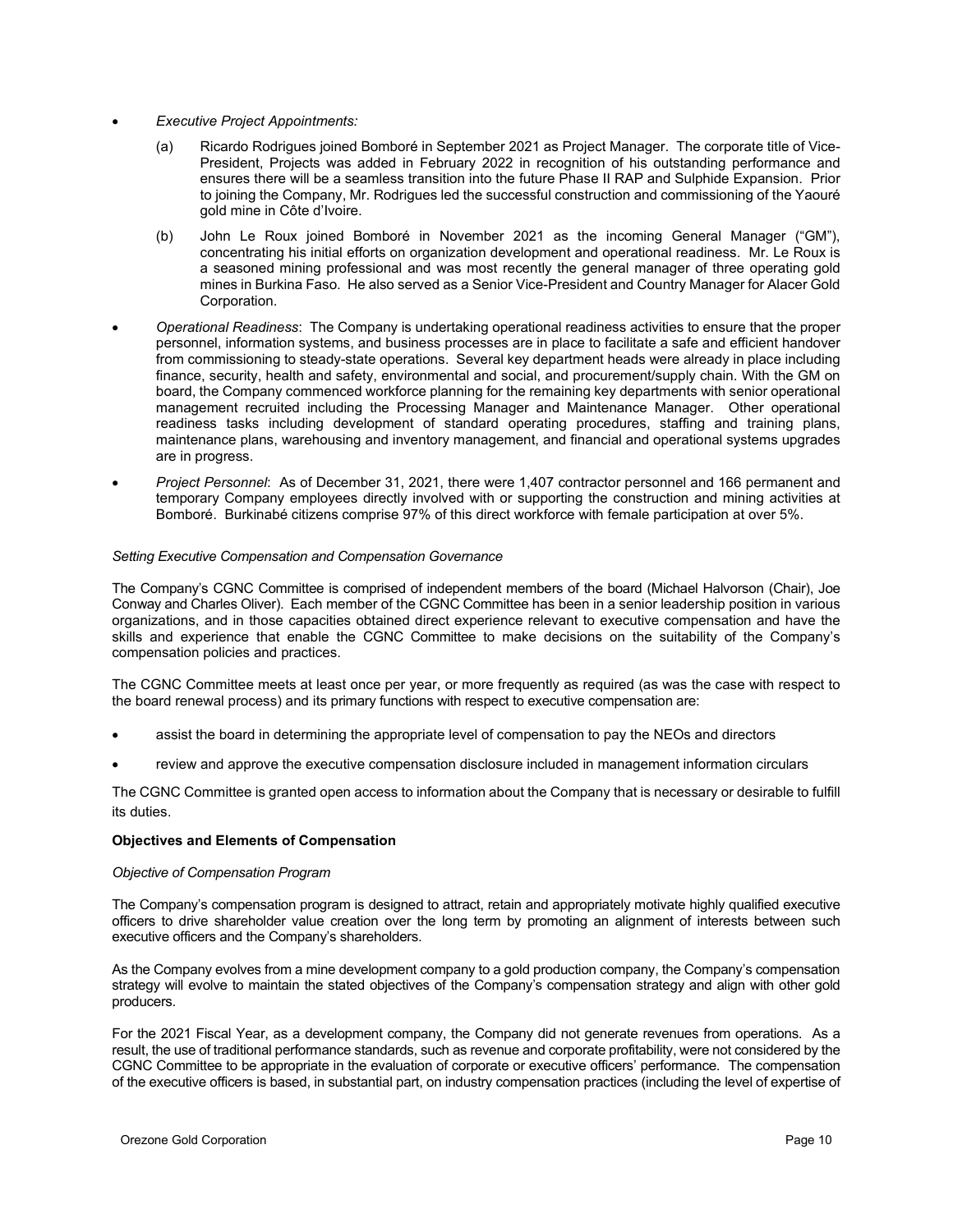the officer, length of service to the Company, responsibilities related to the position and the individual's performance), trends in the mining industry and achievement of the Company's objectives.

In general, for the 2021 Fiscal Year, the CGNC Committee considered that the Company's compensation program should be relatively simple in concept and that its focus should be balanced between reasonable annual compensation and longerterm compensation tied to performance of the Company as a whole. For the 2021 Fiscal Year, the CGNC Committee did not establish a formal set of benchmarks or performance criteria to be met by the NEO's; rather, the members of the CGNC Committee use their own assessments of the success of the Company, to determine, collectively and to be approved by the board, whether or not the NEO's are successfully achieving the Company's objectives and strategy and whether they have over, or under, performed in that regard. The CGNC Committee did not establish any set or formal formula for determining NEO compensation, either as to the amount thereof or the specific mix of compensation elements for the 2021 Fiscal Year.

### *Elements of the Company's Compensation Program*

The Company's compensation program is comprised of base salary, annual incentive compensation, equity-based awards and benefit plans. The Compensation Committee reviews each component of compensation (other than the benefit plans which is standard for its Canadian employees) for each executive officer and makes compensation recommendations to the board. In evaluating each executive officer, the Compensation Committee considers among other things, the recommendations of the CEO. The board reviews the recommendations and has complete discretion over the final amount and composition of each executive officer's compensation.

- **Base Salary.** The primary element of the Company's compensation program is base salary. The Company's view is that a competitive base salary is a necessary element for attracting and retaining qualified executive officers. The amount of base salary payable to an executive officer is determined primarily by the level of responsibility and the importance of the position to the Company, and the range of salaries offered by comparable companies in a similar stage of development within the mining industry. Base salaries are reviewed annually by the Compensation Committee and recommendations are put forth to the board.
- *Annual Incentive Compensation.* An annual incentive is a discretionary short-term variable element of compensation that may reward an individual for corporate and/or individual performance. The CEO presents recommendations to the CGNC Committee with respect to bonuses (if any) to be awarded to the executive officers (including himself) and to the other employees of the Company (if any). The CGNC Committee evaluates this utilizing the overall subjective assessment process described above. The CGNC Committee then makes a determination of the bonuses, if any, to be awarded in respect of the past year and recommends such determination to the board.

Based on the Company's performance in 2021, cash bonuses were approved for each of the NEOs for the 2021 Fiscal Year based on the various contributions made by each NEO however payout has been deferred until Q4-2022 to preserve the Company's treasury until expected commercial production is achieved.

- *Equity-Based Awards.* The grant of restricted share units and/or stock options to employees is determined by the board from recommendations made by the CGNC Committee. The executive officers also play a role in that they recommend to the CGNC Committee the equity-based awards for non-executive employees. Individual grants are determined by an assessment of the individual's current and expected future performance, level of responsibilities, the importance of his or her position and contribution to the Company, and previous grants and exercise prices for options.
- *Benefit Plans*. The Company provides a benefit package to help ensure the health of its employees.

### *Compensation Risks*

A misalignment between the Company's vision and corporate objectives and employee performance and decision-making can be a significant risk. To date, the Company has not identified any risks arising from the Company's compensation policies and practices that are reasonably likely to have an adverse material effect on the Company.

The executive team, CGNC Committee and board regularly reviews the Company's compensation policies and practices to manage ongoing motivation and retention and market competitiveness, as well as to encourage responsible and thoughtful decision making by employees that is focused and aligned with the efforts and priorities of the Company and its corporate objectives.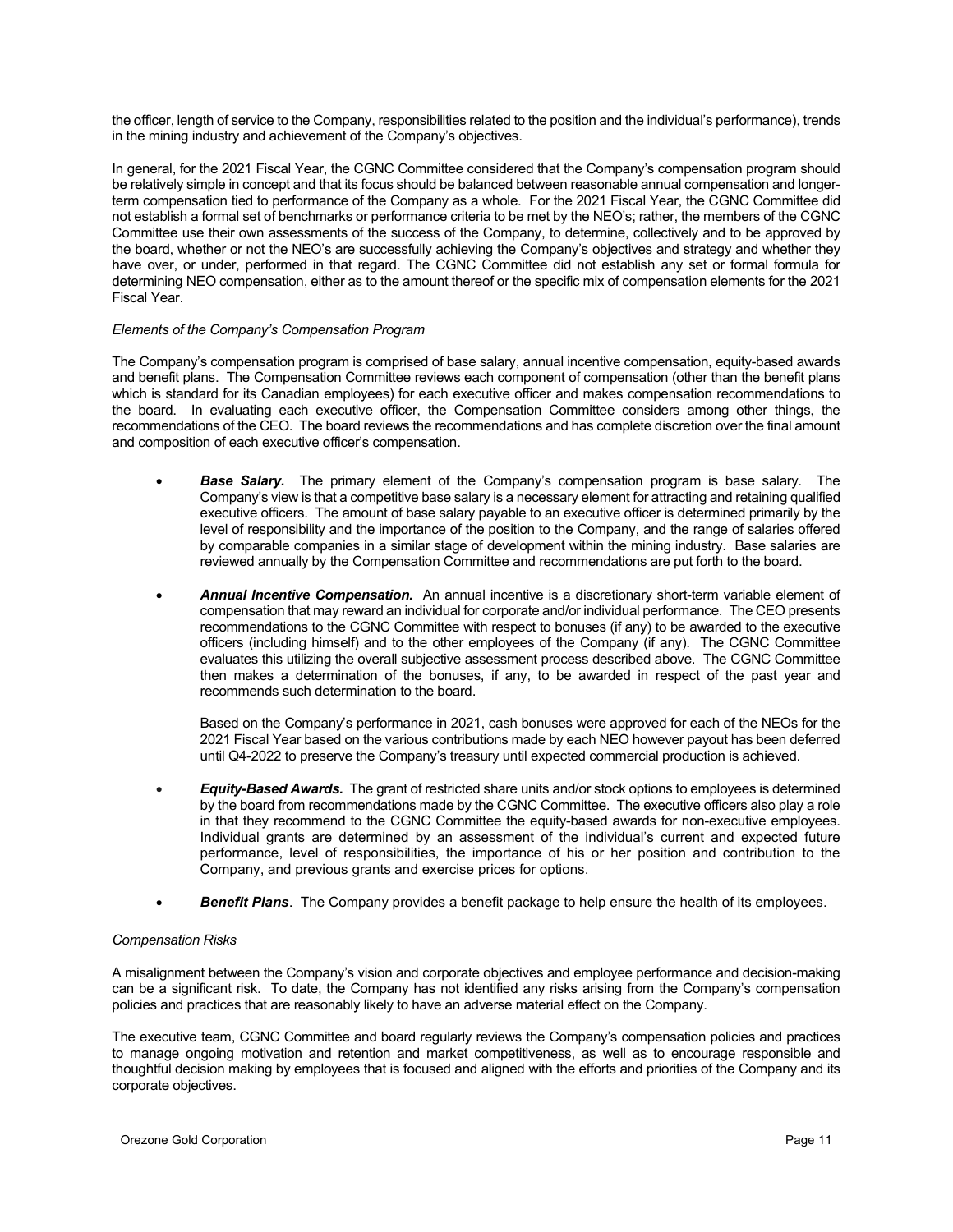To mitigate compensation policies and practices that could encourage a NEO or individual to take inappropriate or excessive risks, rewards are subject to the approval of the board. In addition, all employees of the Company are also subject to the Company's commitment to ethical business conduct which has been adopted by the board.

The NEOs and the directors are, under the terms of the Company's insider trading policy, prohibited from purchasing financial instruments designed to hedge or offset a decrease in the market value of shares, including any shares granted as share-based compensation or otherwise held directly or indirectly by a NEO or a director.

### **Transitioning Orezone Towards First Gold Pour – Compensation Governance**

In Q1-2021, after securing project financing commitments to fully fund the Bomboré project into production, the Compensation Committee engaged Lane Caputo Compensation Inc. ("**Lane Caputo**"), a compensation consulting firm, to provide an independent, third-party analysis of the compensation levels and practices for the Company's senior executive team as well as the compensation for the board.

Lane Caputo provided an assessment of the compensation levels the Company had in place in comparison to a peer group in order to reflect the continued transition of the Company as it evolves from a development stage company towards an operating company. The assessment resulted in a number of recommendations and adjustments for 2021, including salary adjustments to certain executive officers and board retainer fees.

### *Peer Group*

Standard compensation methodology involves benchmarking compensation practices against a group of companies of similar size with relevant operations in the same regional geography. The resulting peer group then represents a realistic market against which to define the Company's compensation strategy.

In late 2021, the CGNC Committee re-evaluated the peer group used by Lane Caputo and made changes to better reflect the current stage of development of the Company. The CGNC Committee used the following peer group companies to further analyse the Company's compensation practices:

Americas Gold and Silver Corp. Marathon Gold Corporation **Roxgold Inc.** Ascot Resources Ltd.  $\overline{\phantom{0}}$  Orla Mining Ltd.  $\overline{\phantom{0}}$  Sabina Gold & Silver Corp. Galiano Gold Inc. **Example 20 Fretivm Resources Inc.** TMAC Resources Inc. Lundin Gold Inc. Pure Gold Mining Inc. Victoria Gold Corp. MAG Silver Corp.

### *Performance Metrics and Additional Requirements*

Executive management in consultation with the CGNC Committee, is developing criteria applicable to various elements of executive compensation including performance metrics with respect to short-term and long-term incentive plans that will be used by the Company once the Company is generating revenue from the Bomboré gold mine.

These metrics will include minimum, target and maximum amounts for incentives and will be based on key performance indicators ("**KPIs**"). These KPIs may include (with various weighting and target measurements):

- development milestones
- cost management and financing
- health and safety
- environmental and social
- exploration and resources / reserves
- relative market performance and individual performance

In addition to the above performance metrics and KPIs, the Company is in the process of developing and implementing minimum share ownership requirements for executives and board members as well as a "claw back" provision on executive compensation attributable to a material restatement of the Company's financial statements or financial misconduct by the employee.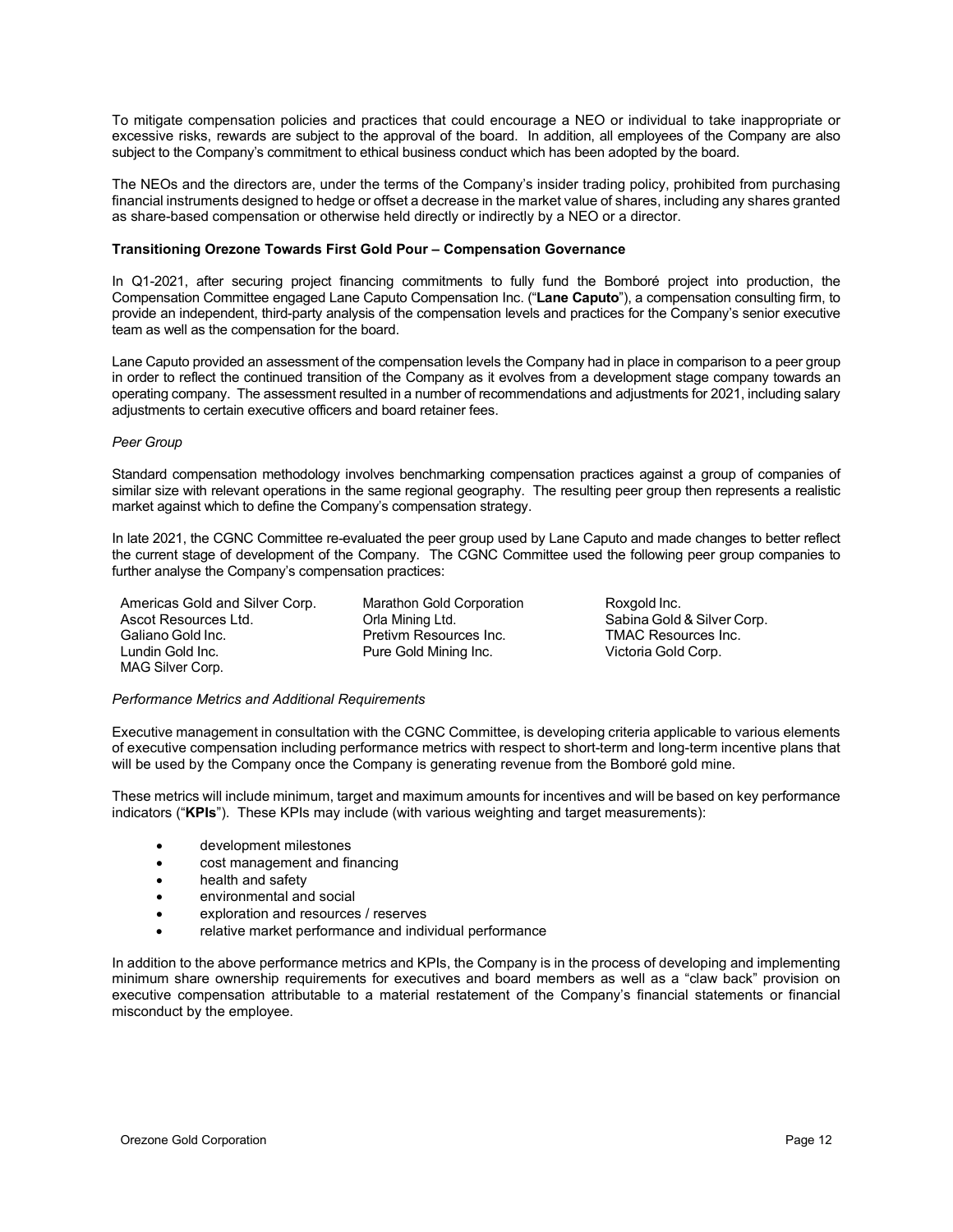### **Performance Graph**

The graph below compares the percentage change in the Company's total shareholder return on a \$100 investment in common shares to the total return of S&P/TSX Global Gold Index for a five-year period commencing January 1, 2017 and ending December 31, 2021.

|                                 | 2017  | 2018  | 2019  | 2020  | 2021  |
|---------------------------------|-------|-------|-------|-------|-------|
| <b>Orezone Gold Corporation</b> | \$134 | \$108 | \$125 | \$208 | \$226 |
| S&P/TSX Global Gold Index       | \$101 | \$98  | \$138 | \$169 | \$160 |



### **Summary Compensation Table**

The table below sets forth information concerning the annual and long-term compensation earned during the last three fiscal years in respect of the NEOs at December 31, 2021. All amounts are in Canadian dollars.

|                                                 |      |                                |                                                          |                                                  | <b>Non-Equity Incentive Plan</b><br>Compensation           |                                                          |                                            |                              |
|-------------------------------------------------|------|--------------------------------|----------------------------------------------------------|--------------------------------------------------|------------------------------------------------------------|----------------------------------------------------------|--------------------------------------------|------------------------------|
| Name and<br><b>Principal</b><br><b>Position</b> | Year | Salary <sup>1</sup><br>$($ \$) | Share-<br><b>Based</b><br>Awards <sup>2</sup><br>$($ \$) | Option-<br><b>Based</b><br>Awards $3$<br>$($ \$) | Annual<br><b>Incentive</b><br>Plan <sup>4</sup><br>$($ \$) | Long-Term<br><b>Incentive</b><br><b>Plans</b><br>$($ \$) | <b>All Other</b><br>Compensation<br>$($ \$ | Total<br>Compensation<br>(5) |
| <b>Patrick Downey</b>                           | 2021 | 430.000                        | 350,310                                                  | 143.583                                          | 559,000                                                    | $\overline{\phantom{0}}$                                 |                                            | 1,482,893                    |
| President and CEO                               | 2020 | 270.000                        | 293,020                                                  | 212.533                                          |                                                            | Ξ.                                                       |                                            | 775,553                      |
|                                                 | 2019 | 300,000                        |                                                          | 190.385                                          |                                                            | Ξ.                                                       |                                            | 490.385                      |
|                                                 | 2021 | 340.000                        | 277.730                                                  | 113.723                                          | 353.600                                                    | ۰.                                                       |                                            | 1.085.053                    |
| Peter Tam                                       | 2020 | 243,000                        | 263,900                                                  | 118,198                                          |                                                            | Ξ.                                                       |                                            | 625,098                      |
| <b>CFO</b>                                      | 2019 | 270,000                        |                                                          | 88,846                                           |                                                            | Ξ.                                                       |                                            | 358,846                      |
|                                                 | 2021 | 280,000                        | 113.050                                                  | 43,797                                           | 70,000                                                     | -                                                        |                                            | 506,847                      |
| <b>Pascal Marquis</b>                           | 2020 | 243,000                        | 171,080                                                  | 118,198                                          |                                                            | ٠                                                        |                                            | 532,278                      |
| <b>SVP Exploration</b>                          | 2019 | 270,000                        |                                                          | 88,846                                           |                                                            | ۰                                                        |                                            | 358,846                      |
| <b>Louis Archambeault</b>                       | 2021 | 260,000                        | 110,370                                                  | 42,489                                           | 60,000                                                     | ۰.                                                       |                                            | 472,859                      |
| VP Corp Dev. &                                  | 2020 | 225,000                        | 121,940                                                  | 115,076                                          |                                                            | ۰                                                        |                                            | 462,016                      |
| Strategy                                        | 2019 | 250,000                        |                                                          | 88.846                                           |                                                            | ۰                                                        |                                            | 338.846                      |
|                                                 | 2021 | 260,000                        | 145,210                                                  | 59,490                                           | 202,800                                                    | -                                                        |                                            | 667,500                      |
| <b>Ryan Goodman</b>                             | 2020 | 216,000                        | 121,940                                                  | 113,292                                          |                                                            | ۰                                                        |                                            | 451,232                      |
| VP Legal & Admin                                | 2019 | 199,080                        |                                                          | 84,304                                           |                                                            | $\overline{\phantom{0}}$                                 |                                            | 283,384                      |

- 1. On May 7, 2020, the Company announced that its senior management team and board had voluntarily agreed to a temporary 20% reduction in salaries and fees during the COVID-19 pandemic and the 2021 figures represent this 20% reduction. Pursuant to recommendations from the Lane Caputo report, adjustments were made to the salaries of certain NEOs effective January 1, 2021.
- 2. Represents the value of restricted share units on the date of grant, being the TSX closing share prices of \$0.91 and \$1.25 per Orezone common share on March 30, 2021 and December 22, 2021, respectively. Until the resulting shares are sold, the restricted share units have no value that can be realized by the holder.
- 3. The fair value of the option grants is calculated using the Black-Scholes valuation model and are based on weighted average assumptions and estimates. Changes in assumptions can materially affect estimates of fair value. Incentive stock options have a theoretical value however until the option is exercised, and the resulting shares sold at a profit, it has no value that can be realized by the holder.
- 4. Cash bonuses awarded to the NEOs for 2021 but payout has been deferred until Q4-2022 to preserve the Company's treasury until expected commercial production is achieved.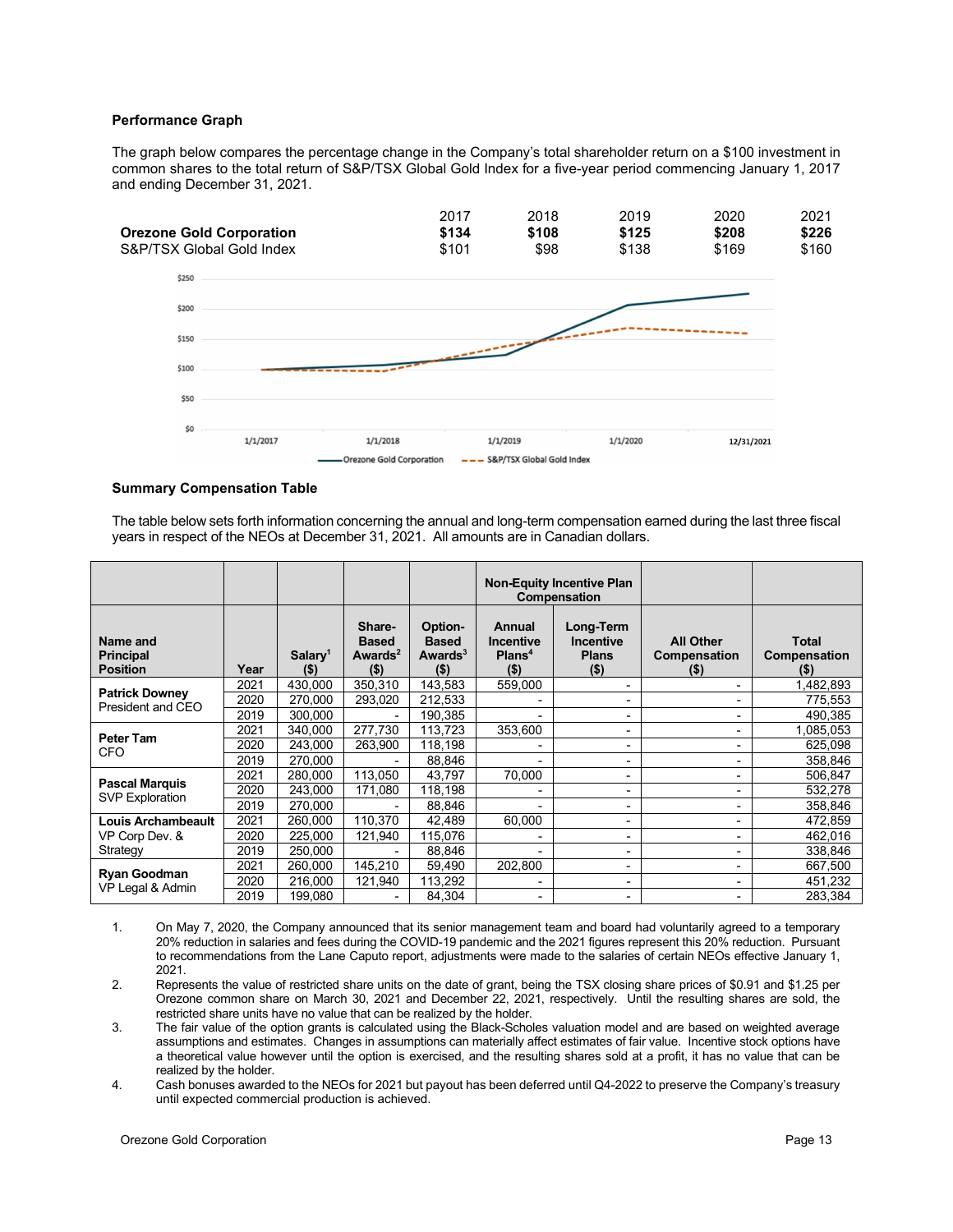### **Incentive Plan Awards**

The following table sets forth the share-based and option-based awards that are outstanding to NEOs as at December 31, 2021.

|                   |                                                                                                     |                                                      | <b>Option-based Awards</b>                                 |                                                                            |                                                                                       | <b>Share-based Awards</b>                                                                           |                                                                                                                   |
|-------------------|-----------------------------------------------------------------------------------------------------|------------------------------------------------------|------------------------------------------------------------|----------------------------------------------------------------------------|---------------------------------------------------------------------------------------|-----------------------------------------------------------------------------------------------------|-------------------------------------------------------------------------------------------------------------------|
| <b>Name</b>       | Number of<br><b>Securities</b><br><b>Underlying</b><br><b>Unexercised</b><br><b>Options</b><br>(# ) | <b>Option</b><br><b>Exercise</b><br>Price<br>$($ \$) | Option<br><b>Expiration</b><br><b>Date</b><br>(yy/mm / dd) | Value of<br>Unexercised<br>In-The-Money<br>Options <sup>1</sup><br>$($ \$) | <b>Number of</b><br>shares or<br>units of<br>shares that<br>have not<br>vested<br>(#) | <b>Market or</b><br>payout value<br>of share-<br>based awards<br>that have not<br>vested<br>$($)^2$ | <b>Market or</b><br>payout value<br>of vested<br>share-based<br>awards not<br>paid out or<br>distributed<br>( \$) |
|                   | 175,000                                                                                             | 0.30                                                 | 2026-02-08                                                 | 159,250                                                                    |                                                                                       |                                                                                                     |                                                                                                                   |
|                   | 1,500,000                                                                                           | 0.78                                                 | 2027-06-23                                                 | 645,000                                                                    |                                                                                       |                                                                                                     |                                                                                                                   |
|                   | 100,000                                                                                             | 0.81                                                 | 2028-01-11                                                 | 40,000                                                                     |                                                                                       |                                                                                                     |                                                                                                                   |
| Patrick<br>Downey | 400,000                                                                                             | 0.80                                                 | 2023-07-23                                                 | 164,000                                                                    | 494,288                                                                               | 598,088                                                                                             | 194,810                                                                                                           |
|                   | 750,000                                                                                             | 0.53                                                 | 2024-02-21                                                 | 510,000                                                                    |                                                                                       |                                                                                                     |                                                                                                                   |
|                   | 953,000                                                                                             | 0.54                                                 | 2025-05-05                                                 | 638,510                                                                    |                                                                                       |                                                                                                     |                                                                                                                   |
|                   | 165,000                                                                                             | 1.05                                                 | 2026-03-30                                                 | 26,400                                                                     |                                                                                       |                                                                                                     |                                                                                                                   |
|                   | 149,368                                                                                             | 1.25                                                 | 2026-12-22                                                 |                                                                            |                                                                                       |                                                                                                     |                                                                                                                   |
|                   | 500.000                                                                                             | 0.81                                                 | 2028-01-11                                                 | 200,000                                                                    |                                                                                       |                                                                                                     |                                                                                                                   |
| Peter Tam         | 200,000                                                                                             | 0.80                                                 | 2023-07-23                                                 | 82,000                                                                     |                                                                                       |                                                                                                     |                                                                                                                   |
|                   | 350,000                                                                                             | 0.53                                                 | 2024-02-21                                                 | 238,000                                                                    | 409,344                                                                               | 495,306                                                                                             |                                                                                                                   |
|                   | 530,000                                                                                             | 0.54                                                 | 2025-05-05                                                 | 355,100                                                                    |                                                                                       |                                                                                                     |                                                                                                                   |
|                   | 131,000                                                                                             | 1.05                                                 | 2026-03-30                                                 | 20,960                                                                     |                                                                                       |                                                                                                     |                                                                                                                   |
|                   | 118,105                                                                                             | 1.25                                                 | 2026-12-22                                                 |                                                                            |                                                                                       |                                                                                                     |                                                                                                                   |
|                   | 300,000                                                                                             | 0.78                                                 | 2027-06-23                                                 | 129,000                                                                    |                                                                                       |                                                                                                     |                                                                                                                   |
|                   | 100,000                                                                                             | 0.81                                                 | 2028-01-11                                                 | 40,000                                                                     |                                                                                       |                                                                                                     |                                                                                                                   |
| Pascal Marquis    | 200,000                                                                                             | 0.80                                                 | 2023-07-23                                                 | 82,000                                                                     |                                                                                       |                                                                                                     |                                                                                                                   |
|                   | 350,000                                                                                             | 0.53                                                 | 2024-02-21                                                 | 238,000                                                                    | 207,016                                                                               | 250,489                                                                                             | 113,740                                                                                                           |
|                   | 530,000                                                                                             | 0.54                                                 | 2025-05-05                                                 | 355,100                                                                    |                                                                                       |                                                                                                     |                                                                                                                   |
|                   | 71,000                                                                                              | 1.05                                                 | 2026-03-30                                                 | 11,360                                                                     |                                                                                       |                                                                                                     |                                                                                                                   |
|                   | 32,421                                                                                              | 1.25                                                 | 2026-12-22                                                 |                                                                            |                                                                                       |                                                                                                     |                                                                                                                   |
|                   | 350.000                                                                                             | 0.53                                                 | 2024-02-21                                                 | 238,000                                                                    |                                                                                       |                                                                                                     |                                                                                                                   |
| Louis             | 516,000                                                                                             | 0.54                                                 | 2025-05-05                                                 | 345,720                                                                    | 177,872                                                                               | 215,225                                                                                             | 81,070                                                                                                            |
| Archambeault      | 71,000                                                                                              | 1.05                                                 | 2026-03-30                                                 | 11,360                                                                     |                                                                                       |                                                                                                     |                                                                                                                   |
|                   | 30,105                                                                                              | 1.25                                                 | 2026-12-22                                                 |                                                                            |                                                                                       |                                                                                                     |                                                                                                                   |
|                   | 400,000                                                                                             | 0.53                                                 | 2024-04-17                                                 | 272,000                                                                    |                                                                                       |                                                                                                     |                                                                                                                   |
| Ryan              | 508,000                                                                                             | 0.54                                                 | 2025-05-05                                                 | 340.360                                                                    |                                                                                       |                                                                                                     |                                                                                                                   |
| Goodman           | 71,000                                                                                              | 1.05                                                 | 2026-03-30                                                 | 11,360                                                                     | 205,744                                                                               | 248,950                                                                                             | 81,070                                                                                                            |
|                   | 60.211                                                                                              | 1.25                                                 | 2026-12-22                                                 |                                                                            |                                                                                       |                                                                                                     |                                                                                                                   |

1. The value of unexercised in-the-money options (both vested and unvested) at December 31, 2021 is the difference between the exercise price of the options and the closing market price of the underlying shares on December 31, 2021, which was \$1.21 per common share on the TSX.

2. The market or payout value of share-based awards that have not vested at December 31, 2021 is the number of RSUs multiplied by the closing market price of the underlying shares on December 31, 2021, which was \$1.21 per common share on the TSX.

### **Value Vested or Earned During the Year**

The following table sets forth the details of the value vested or earned during the most recently completed financial year for each incentive plan award: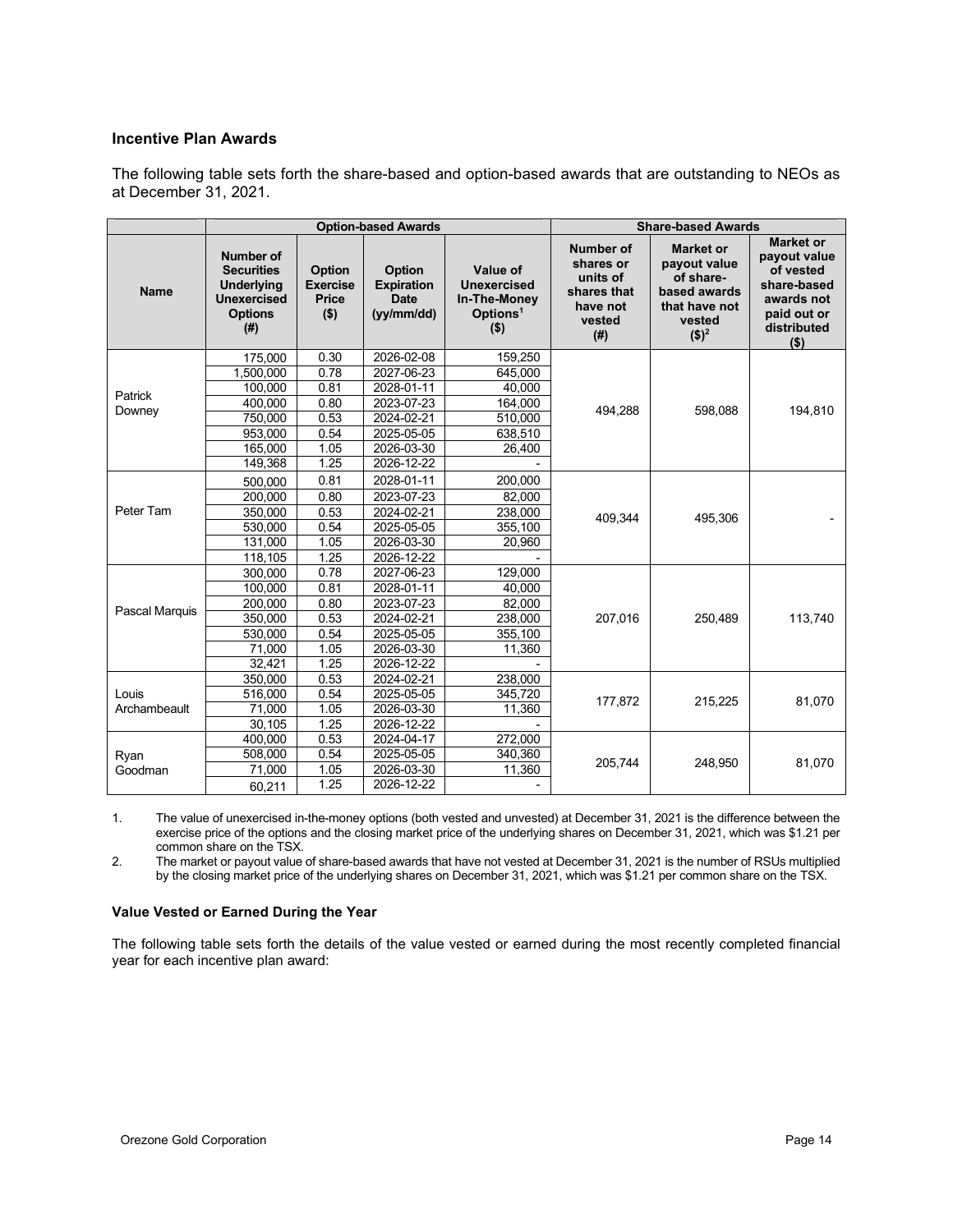| <b>Name</b>           | <b>Option-based awards</b><br>Value vested during the<br>year<br>(5) | Share-based awards<br>Value vested during the<br>year<br>$($ \$) | Non-equity incentive plan<br>compensation<br>Value vested during the<br>year<br>(\$) |
|-----------------------|----------------------------------------------------------------------|------------------------------------------------------------------|--------------------------------------------------------------------------------------|
| <b>Patrick Downey</b> | 261,803                                                              | 201,250                                                          | 559,000                                                                              |
| Peter Tam             | 135,533                                                              | 181.250                                                          | 353,600                                                                              |
| Pascal Marquis        | 135,533                                                              | 117,500                                                          | 70,000                                                                               |
| Louis Archambeault    | 133.340                                                              | 83,750                                                           | 60.000                                                                               |
| Rvan Goodman          | 140.920                                                              | 83,750                                                           | 202.800                                                                              |

1. The value vested during the year of option-based awards is the difference between the exercise price of the options that vested during the year and the TSX closing price of Orezone common shares on the date of vesting.

### **Termination and Change of Control Benefits**

As at December 31, 2021, the Company had employment agreements containing termination and change of control provisions with each of its NEOs.

For purposes of employment agreements, a "change of control" means: (i) any change in the holding of the shares in the capital of the Company as a result of which an entity or group of entities acting jointly or in concert (whether by means of a shareholder agreement or otherwise) or entities associated or affiliated with any such entity or group within the meaning of the *Business Corporations Act* (Ontario), other than the employee and his respective associates becomes the owner, legal or beneficial, directly or indirectly, of 40% or more of the shares in the capital of the Company or exercises control or direction over 40% or more of the shares in the capital of the Company; or (ii) a sale, lease or other disposition of all or substantially all of the property or assets of the Company (other than to an affiliate which assumes all of the obligations of the Company to the employee including the assumption of the employment agreement); or (iii) a reorganization, amalgamation or merger (or plan of arrangement in connection with any of the foregoing), not approved by the board, other than solely involving the Company and one or more of its affiliates, with respect to which substantially all of the persons who were the beneficial owners of the shares in the capital of the Company immediately prior to such reorganization, amalgamation, merger or plan of arrangement do not, following any such event, beneficially own, directly or indirectly, more than 40% of the aggregate voting power of all outstanding equity shares of the Company; or (iv) a change in the composition of the board which occurs at a single meeting of the shareholders of the Company or upon the execution of a shareholder's resolution, such that individuals who are members of the board immediately prior to such meeting or resolution cease to constitute a majority of the board, without the board, as constituted immediately prior to such meeting or resolution, having approved of such change.

Under the terms of the employment agreements with the NEOs, no compensation other than compensation earned prior to the date of termination is payable by the Company in the event the employment agreement is terminated for just cause or, voluntarily terminated. If the Company terminates the employment without cause, or in the event of a change of control, the NEO is entitled to receive a lump sum amount equal to:

| <b>Name</b>                                  | <b>Without Cause</b> | <b>Change of Control</b> |
|----------------------------------------------|----------------------|--------------------------|
| Patrick Downey, President & CEO              | 24 months            | 36 months $1$            |
| Peter Tam, CFO                               | 24 months            | 24 months $1$            |
| Pascal Marquis, SVP Exploration              | 24 months            | 36 months $1, 2$         |
| Louis Archambeault, VP Corp. Dev. & Strategy | 12 months            | 24 months $1$            |
| Ryan Goodman, VP Legal & Admin               | 12 months            | 24 months $1$            |

1. In addition, a cash bonus amount similar to the previous year bonus is payable plus continuation of similar benefits over the period. In the case of Mr. Marquis, a payout amount representing the benefits will be made.

2. Mr. Marquis' change of control is effective if he is terminated within 60 days before or within 180 days after a change of control.

The following table sets out the estimated incremental payments to the NEOs in the event of termination without cause or change of control as if such event occurred as of December 31, 2021: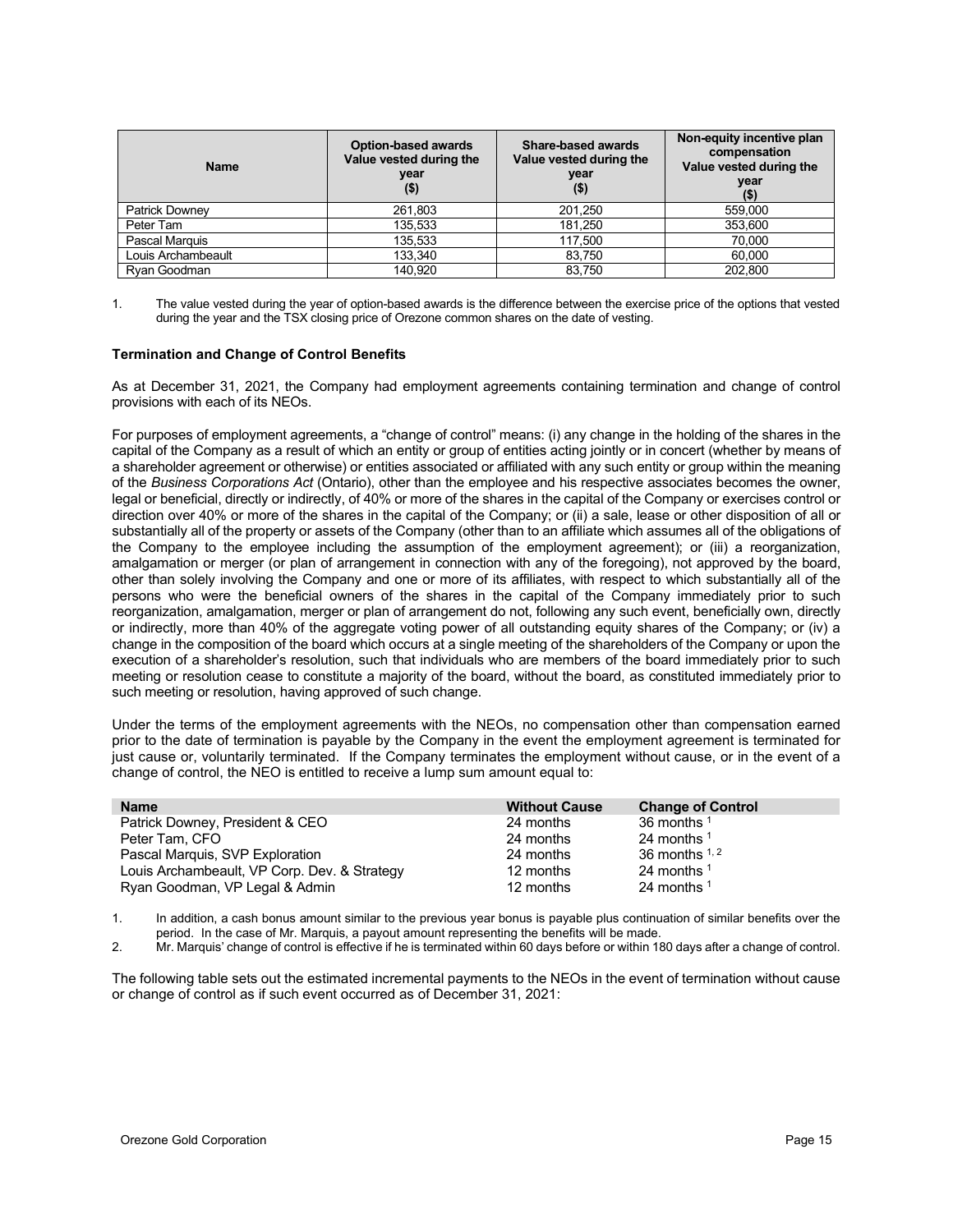| Event                            | <b>Severance</b><br>$$)^1$ | <b>Cash Bonus</b><br>$($)^2$ | <b>Benefits</b><br>$$)^3$ | <b>Total</b><br>$($ \$) |
|----------------------------------|----------------------------|------------------------------|---------------------------|-------------------------|
| <b>Termination without cause</b> |                            |                              |                           |                         |
| <b>Patrick Downey</b>            | 860.000                    |                              |                           | 860,000                 |
| Peter Tam                        | 680.000                    |                              | $\overline{\phantom{0}}$  | 680,000                 |
| Pascal Marquis                   | 560,000                    |                              |                           | 560,000                 |
| Louis Archambeault               | 260.000                    |                              |                           | 260,000                 |
| Ryan Goodman                     | 260,000                    |                              |                           | 260,000                 |
| <b>Change of control</b>         |                            |                              |                           |                         |
| <b>Patrick Downey</b>            | 1,290,000                  | 1,677,000                    | 17.147                    | 2,984,147               |
| Peter Tam                        | 680.000                    | 707,200                      | 8.676                     | 1,395,876               |
| Pascal Marquis                   | 840,000                    | 210,000                      | 21,213                    | 1,071,213               |
| Louis Archambeault               | 520.000                    | 120,000                      | 3,327                     | 643,327                 |
| Rvan Goodman                     | 520.000                    | 405.600                      | 8.676                     | 934.276                 |

1. The above severance amounts are calculated on base salary.

3. Benefits due upon termination are estimated on current actual benefit costs.

### <span id="page-18-0"></span>**DIRECTOR COMPENSATION**

Directors' fees are recommended by the Compensation Committee based on a review of prevailing market conditions and a comparison to companies with similar lines of business, market capitalization and public stock exchange listings. This recommendation is then subject to the approval of the board. For the 2021 Fiscal Year, annual compensation for directors who are not NEOs consisted of the following elements:

| <b>Membership</b>                                                    |        |
|----------------------------------------------------------------------|--------|
| <b>Board Member</b>                                                  |        |
| Cash retainer - Board Member                                         | 45.000 |
| Cash retainer - Chair of the Board (additional retainer)             | 20,000 |
| Audit Committee Chair (additional retainer)                          | 13.000 |
| Committee Chair (additional retainer other than the Audit Committee) | 10,000 |
| Committee Member retainer                                            | 5,000  |

Directors are also reimbursed for out-of-pocket expenses for attending board and committee meetings or other expenses incurred for Company purposes.

### **Director Compensation Table**

The following table discloses all amounts of compensation provided to the directors who are not NEOs for the 2021 Fiscal Year:

| <b>Name</b>           | <b>Fees Earned</b><br>(\$) | <b>Share-Based</b><br><b>Awards</b><br>(\$)1 | <b>Option-Based</b><br><b>Awards</b><br>$($ \$) <sup>2</sup> | <b>All Other</b><br>Compensation<br>$($ \$) | <b>Total</b><br>(\$) |
|-----------------------|----------------------------|----------------------------------------------|--------------------------------------------------------------|---------------------------------------------|----------------------|
| Michael Halvorson     | 75.000                     | 72.800                                       | 31.235                                                       |                                             | 179.035              |
| <b>Ronald Batt</b>    | 58,000                     | 48,230                                       | 20,823                                                       |                                             | 127.053              |
| Joseph Conway         | 50.000                     | 48.230                                       | 20.823                                                       |                                             | 119.053              |
| <b>Charles Oliver</b> | 55,000                     | 48.230                                       | 20,823                                                       |                                             | 124.053              |
| Stephen Axcell        | 50.000                     | 48.230                                       | 20.823                                                       |                                             | 119.053              |
| Kate Harcourt         | 55.000                     | 48.230                                       | 20,823                                                       |                                             | 124.053              |
| Marco LoCascio        | 50.000                     | 48.230                                       | 20,823                                                       |                                             | 119.053              |

1. The fair value of share-based awards is based on the number of DSUs granted during the year multiplied by the share closing price on the date prior to the grant. The DSUs are fully vested on grant date.

2. The fair value of the option grants is calculated using the Black-Scholes valuation model and are based on weighted average assumptions and estimates. Changes in assumptions can materially affect estimates of fair value. Incentive stock options have a theoretical value however until the option is exercised, and the resulting shares sold at a profit, it has no value that can be realized by the holder.

### **Incentive Plan Awards**

The following table discloses outstanding share-based and option-based awards as at December 31, 2021 for each of

<sup>2.</sup> Cash bonuses awarded to the NEOs in 2021 but payout has been deferred until Q4-2022 to preserve the Company's treasury until expected commercial production is achieved.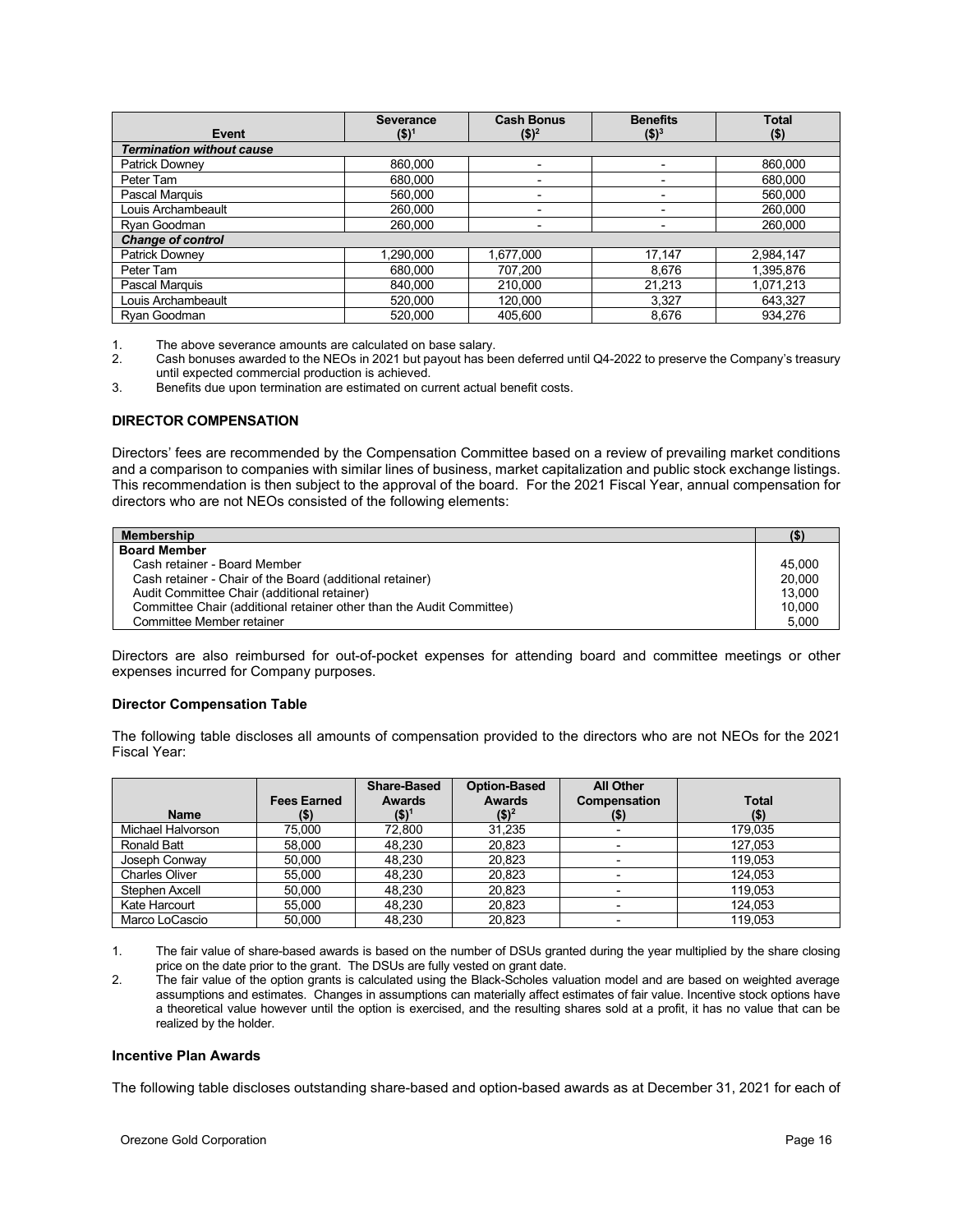the directors who are not NEOs:

|                       |                                                                                             |                                               | <b>Option-based Awards</b>                               |                                                                                              | <b>Share-based Awards</b>                                                      |                                                                                                        |                                                                                                                                 |  |
|-----------------------|---------------------------------------------------------------------------------------------|-----------------------------------------------|----------------------------------------------------------|----------------------------------------------------------------------------------------------|--------------------------------------------------------------------------------|--------------------------------------------------------------------------------------------------------|---------------------------------------------------------------------------------------------------------------------------------|--|
| <b>Name</b>           | Number of<br><b>Securities</b><br>Underlying<br><b>Unexercised</b><br><b>Options</b><br>(#) | Option<br><b>Exercise</b><br>Price<br>$($ \$) | Option<br><b>Expiration</b><br><b>Date</b><br>(yy/mm/dd) | Value of<br><b>Unexercised</b><br>In-The-<br><b>Money</b><br>Options <sup>1</sup><br>$($ \$) | Number of<br>shares or<br>units of<br>shares that<br>have not<br>vested<br>(#) | <b>Market or</b><br>payout value<br>of share-<br>based<br>awards that<br>have not<br>vested<br>$($ \$) | <b>Market or</b><br>payout<br>value of<br>vested<br>share-<br>based<br>awards not<br>paid out or<br>distributed $^2$<br>$($ \$) |  |
|                       | 175,000                                                                                     | 0.30                                          | 2026-02-08                                               | 159,250                                                                                      |                                                                                |                                                                                                        |                                                                                                                                 |  |
|                       | 300,000                                                                                     | 0.78                                          | 2027-06-23                                               | 129,000                                                                                      |                                                                                |                                                                                                        |                                                                                                                                 |  |
|                       | 100,000                                                                                     | 0.81                                          | 2028-01-11                                               | 40.000                                                                                       |                                                                                |                                                                                                        |                                                                                                                                 |  |
| Michael<br>Halvorson  | 200,000                                                                                     | 0.80                                          | 2023-07-23                                               | 82,000                                                                                       |                                                                                |                                                                                                        | 96,800                                                                                                                          |  |
|                       | 300,000                                                                                     | 0.53                                          | 2024-02-21                                               | 204,000                                                                                      |                                                                                |                                                                                                        |                                                                                                                                 |  |
|                       | 300,000                                                                                     | 0.54                                          | 2025-05-05                                               | 201,000                                                                                      |                                                                                |                                                                                                        |                                                                                                                                 |  |
|                       | 87.000                                                                                      | 1.05                                          | 2026-03-30                                               | 13,920                                                                                       |                                                                                |                                                                                                        |                                                                                                                                 |  |
|                       | 125,000                                                                                     | 0.30                                          | 2026-02-08                                               | 113,750                                                                                      |                                                                                |                                                                                                        |                                                                                                                                 |  |
|                       | 300.000                                                                                     | 0.78                                          | 2027-06-23                                               | 129,000                                                                                      |                                                                                |                                                                                                        |                                                                                                                                 |  |
|                       | 200,000                                                                                     | 0.81                                          | 2028-01-11                                               | 80,000                                                                                       |                                                                                |                                                                                                        |                                                                                                                                 |  |
| <b>Ronald Batt</b>    | 200,000                                                                                     | 0.80                                          | 2023-07-23                                               | 82,000                                                                                       |                                                                                |                                                                                                        | 64,130                                                                                                                          |  |
|                       | 200,000                                                                                     | 0.53                                          | 2024-02-21                                               | 136,000                                                                                      |                                                                                |                                                                                                        |                                                                                                                                 |  |
|                       | 200,000                                                                                     | 0.54                                          | 2025-05-05                                               | 134,000                                                                                      |                                                                                |                                                                                                        |                                                                                                                                 |  |
|                       | 58,000                                                                                      | 1.05                                          | 2026-03-30                                               | 9.280                                                                                        |                                                                                |                                                                                                        |                                                                                                                                 |  |
|                       | 300,000                                                                                     | 0.78                                          | 2027-06-23                                               | 129,000                                                                                      |                                                                                |                                                                                                        |                                                                                                                                 |  |
|                       | 200,000                                                                                     | 0.80                                          | 2023-07-23                                               | 82,000                                                                                       |                                                                                |                                                                                                        |                                                                                                                                 |  |
| Joe Conway            | 66,666                                                                                      | 0.53                                          | 2024-02-21                                               | 45,333                                                                                       |                                                                                |                                                                                                        | 64,130                                                                                                                          |  |
|                       | 133,334                                                                                     | 0.54                                          | 2025-05-05                                               | 89,334                                                                                       |                                                                                |                                                                                                        |                                                                                                                                 |  |
|                       | 58,000                                                                                      | 1.05                                          | 2026-03-30                                               | 9,280                                                                                        |                                                                                |                                                                                                        |                                                                                                                                 |  |
|                       | 300,000                                                                                     | 0.78                                          | 2027-07-17                                               | 129,000                                                                                      |                                                                                |                                                                                                        |                                                                                                                                 |  |
| <b>Charles Oliver</b> | 200,000                                                                                     | 0.80                                          | 2023-07-23                                               | 82,000                                                                                       |                                                                                |                                                                                                        |                                                                                                                                 |  |
|                       | 200,000                                                                                     | 0.53                                          | 2024-02-21                                               | 136,000                                                                                      |                                                                                |                                                                                                        | 64,130                                                                                                                          |  |
|                       | 200,000                                                                                     | 0.54                                          | 2025-05-05                                               | 134,000                                                                                      |                                                                                |                                                                                                        |                                                                                                                                 |  |
|                       | 58,000                                                                                      | 1.05                                          | 2026-03-30                                               | 9.280                                                                                        |                                                                                |                                                                                                        |                                                                                                                                 |  |
|                       | 300.000                                                                                     | 0.80                                          | 2023-07-23                                               | 123.000                                                                                      |                                                                                |                                                                                                        |                                                                                                                                 |  |
| Stephen               | 200,000                                                                                     | 0.53                                          | 2024-02-21                                               | 136,000                                                                                      |                                                                                |                                                                                                        | 64,130                                                                                                                          |  |
| Axcell                | 200.000                                                                                     | 0.54                                          | 2025-05-05                                               | 134,000                                                                                      |                                                                                |                                                                                                        |                                                                                                                                 |  |
|                       | 58,000                                                                                      | 1.05                                          | 2026-03-30                                               | 9,280                                                                                        |                                                                                |                                                                                                        |                                                                                                                                 |  |
|                       | 300,000                                                                                     | 0.80                                          | 2023-07-23                                               | 123,000                                                                                      |                                                                                |                                                                                                        |                                                                                                                                 |  |
| Kate Harcourt         | 200.000                                                                                     | 0.53                                          | 2024-02-21                                               | 136.000                                                                                      |                                                                                |                                                                                                        | 64,130                                                                                                                          |  |
|                       | 200.000                                                                                     | 0.54                                          | 2025-05-05                                               | 134,000                                                                                      |                                                                                |                                                                                                        |                                                                                                                                 |  |
|                       | 58,000                                                                                      | 1.05                                          | 2026-03-30                                               | 9,280                                                                                        |                                                                                |                                                                                                        |                                                                                                                                 |  |
| Marco                 | 200,000                                                                                     | 0.53                                          | 2024-02-21                                               | 136,000                                                                                      |                                                                                |                                                                                                        |                                                                                                                                 |  |
| Locascio              | 200,000                                                                                     | 0.54                                          | 2025-05-05                                               | 134,000                                                                                      |                                                                                |                                                                                                        | 64,130                                                                                                                          |  |
|                       | 58,000                                                                                      | 1.05                                          | 2026-03-30                                               | 9,280                                                                                        |                                                                                |                                                                                                        |                                                                                                                                 |  |

1. The value of unexercised in-the-money options (both vested and unvested) at December 31, 2021 is the difference between the exercise price of the options and the closing market price of the underlying shares on December 31, 2021, which was \$1.21 per common share on the TSX.

2. The market or payout value of share-based awards that have vested at December 31, 2021 is the number of DSUs multiplied by the closing market price of the underlying shares on December 31, 2021, which was \$1.21 per common share on the TSX.

### **Value Vested or Earned During the Year**

The following table sets forth the details of the value vested or earned during the most recently completed financial year for each incentive plan award: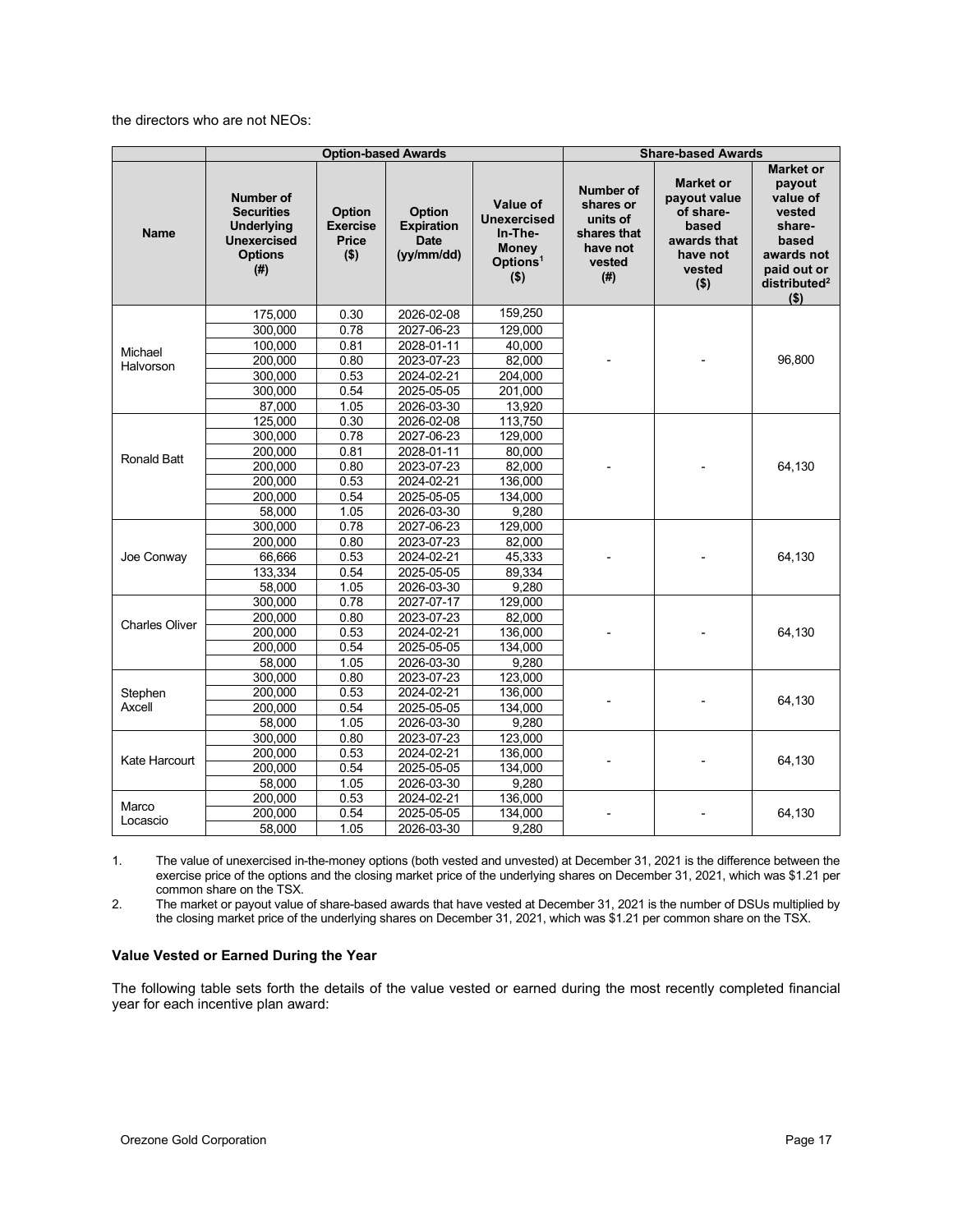| <b>Name</b>           | <b>Option-based awards</b><br>Value vested during the<br>year<br>$($ \$) <sup>1</sup> | Share-based awards<br>Value vested during the<br>year<br>$($)^2$ | Non-equity incentive plan<br>compensation<br>Value vested during the<br>year<br>$($ \$) |
|-----------------------|---------------------------------------------------------------------------------------|------------------------------------------------------------------|-----------------------------------------------------------------------------------------|
| Michael Halvorson     | 92,000                                                                                | 72,800                                                           |                                                                                         |
| Ronald Batt           | 61,333                                                                                | 48,230                                                           |                                                                                         |
| Joseph Conway         | 61,333                                                                                | 48,230                                                           |                                                                                         |
| <b>Charles Oliver</b> | 61,333                                                                                | 48.230                                                           |                                                                                         |
| Stephen Axcell        | 61,333                                                                                | 48,230                                                           |                                                                                         |
| Kate Harcourt         | 61,333                                                                                | 48,230                                                           |                                                                                         |
| Marco LoCascio        | 61.333                                                                                | 48,230                                                           |                                                                                         |

1. The value vested during the year of option-based awards is the difference between the exercise price of the options that vested during the year and the TSXV closing price of Orezone common shares on the date of vesting.

2. The fair value of the share-based awards is based on the number of DSUs granted during the year multiplied by the share closing price on the date prior to the grant. The DSUs are fully vested on grant date.

### <span id="page-20-0"></span>**SECURITIES AUTHORIZED FOR ISSUANCE**

The following table sets out equity compensation plan information as at December 31, 2021:

|                                                                       | Number of securities to<br>be issued upon<br>exercise of outstanding<br>Options, RSU's and<br>DSU's<br>$(\#)$ | Weighted-average<br>exercise price of<br>outstanding options,<br><b>RSU's and DSU's</b><br>$($ \$) | <b>Number of securities</b><br>remaining available for<br>future issuance under<br>equity compensation<br>plans (excluding<br>securities reflected in<br>the other columns)<br>(#)* |
|-----------------------------------------------------------------------|---------------------------------------------------------------------------------------------------------------|----------------------------------------------------------------------------------------------------|-------------------------------------------------------------------------------------------------------------------------------------------------------------------------------------|
| Equity compensation plans approved by<br>securityholders <sup>1</sup> |                                                                                                               |                                                                                                    |                                                                                                                                                                                     |
| Option Plan                                                           | 22,022,603                                                                                                    | \$0.71                                                                                             | 10,367,328                                                                                                                                                                          |
| <b>Restricted Share Unit Plan</b>                                     | 2,851,164                                                                                                     |                                                                                                    | 4,482,336                                                                                                                                                                           |
| Deferred Share Unit Plan                                              | 398,000                                                                                                       |                                                                                                    | 2.102.000                                                                                                                                                                           |
| Equity compensation plans not approved<br>by securityholders          |                                                                                                               |                                                                                                    |                                                                                                                                                                                     |

The securities to be issued or available for future issuance, as applicable, are Common Shares. The combined total number of shares issuable pursuant to any security-based compensation arrangement outstanding at any point in time may not exceed 10% of the then issued and outstanding shares of the Company.

The following table sets out the annual burn rate percentages in respect of equity securities under the Company's Option Plan, the RSU Plan and the DSU Plan (as defined below) for the fiscal years ended 2021, 2020 and 2019 calculated in accordance with the TSX Company Manual:

| <b>Security</b> | <b>Annual Burn Rate</b> |      |                          |
|-----------------|-------------------------|------|--------------------------|
|                 | 2021                    | 2020 | 2019                     |
| Option Plan     | .0%                     | 2.0% | 2.3%                     |
| RSU Plan        | $0.6\%$                 | 0.5% | $\sim$                   |
| <b>DSU Plan</b> | 0.1%                    | 0.0% | $\overline{\phantom{0}}$ |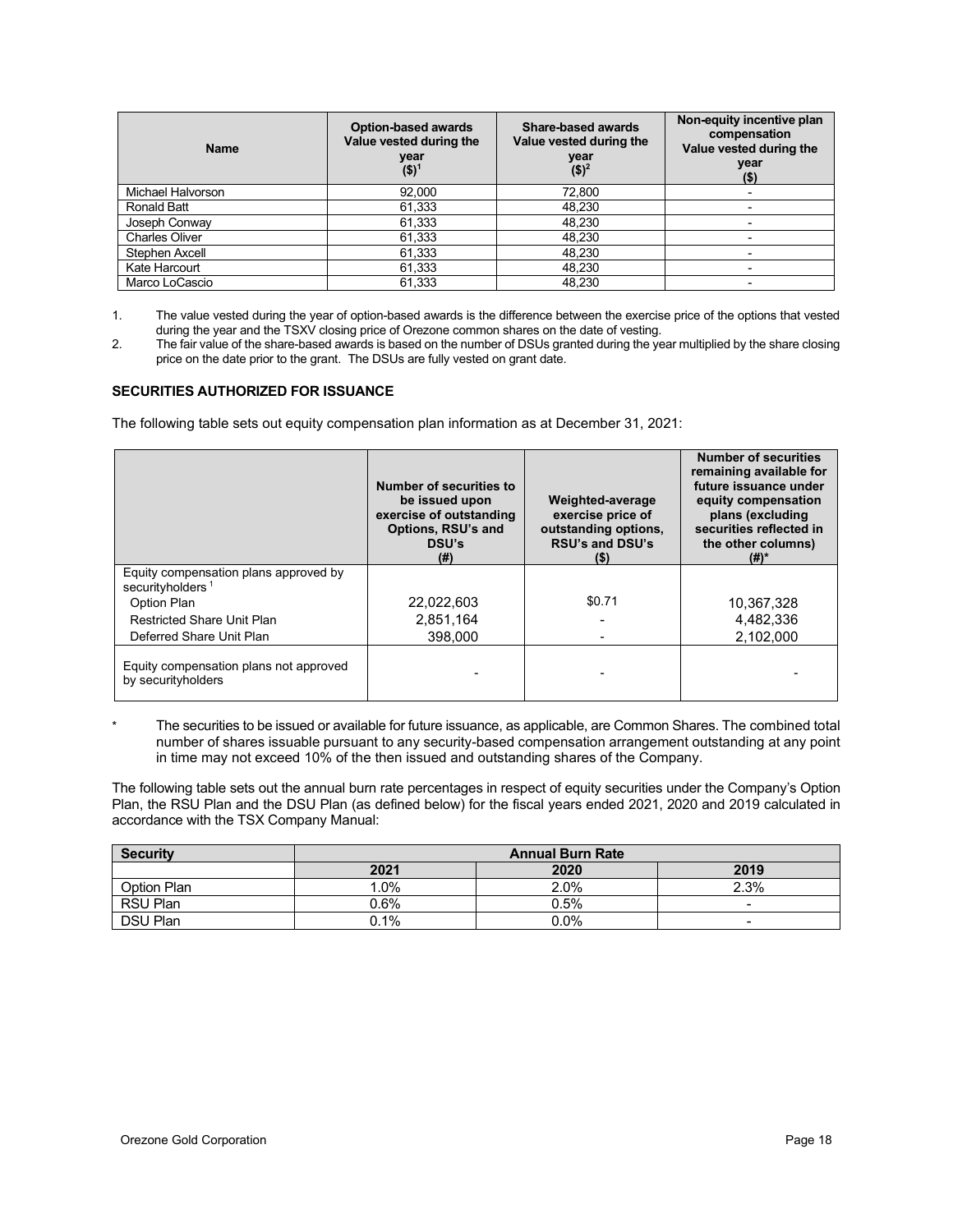The following table sets out the outstanding, and remaining available for grant, options, RSUs and DSUs as of May 13, 2022:

|                                                                                       | Number*    | % of Issued & Outstanding Shares |
|---------------------------------------------------------------------------------------|------------|----------------------------------|
| Maximum Shares Issuable under all Security-<br><b>Based Compensation Arrangements</b> | 32.591.350 | 10.0%                            |
| <b>Outstanding Options</b>                                                            | 22,442,499 | 6.9%                             |
| <b>Outstanding RSUs</b>                                                               | 2.422.792  | $0.7\%$                          |
| <b>Outstanding DSUs</b>                                                               | 948.765    | 0.3%                             |
| Remaining Awards Available for Grant                                                  | 6,777,294  | 2.1%                             |

The combined total number of shares issuable pursuant to any security-based compensation arrangement outstanding at any point in time may not exceed 10% of the then issued and outstanding shares of the Company.

### <span id="page-21-0"></span>**STOCK OPTION PLAN – APPROVAL**

The Company has adopted a "rolling" stock option plan (the "**Option Plan**") that has been approved by the board and the shareholders at the Company's 2021 annual general meeting. Following the approval of the Option Plan, the Company graduated to the TSX and has made certain non-material amendments to the Option Plan to conform compliance with the policies of the TSX and is therefore seeking shareholder approval of the Option Plan.

A summary of the material terms of the Option Plan, including any amendments made to the Option Plan, follows:

- (a) The purpose of the Option Plan is to: (a) promote the alignment of interests between directors, officers and employees of the Company and the shareholders of the Company; (b) assist the Company in attracting, retaining and motivating directors, officers and employees of the Company and of its related entities, (c) provide a compensation system for directors, officers and employees that is reflective of the responsibility, commitment and risk accompanying their management role over the medium term; and (d) allow directors, officers and employees to participate in the success of the Company over the medium term
- (b) The Option Plan is administered by the board, or if the board so designates, a committee of the board appointed in accordance with the Option Plan. The board has delegated that the CGNC Committee may issue Options in accordance with the Option Plan and such Options will then be ratified at the next board meeting.
- (c) Options shall be granted only to directors, employees or consultants of the Company ("**Eligible Option Persons**") or to a registered retirement savings plan established and controlled by an Eligible Option Person and provided that in each case, the Eligible Option Person is an Eligible Option Person at the time of the grant.
- (d) Options may only be granted at a price not less than the closing market price of the Common Shares on the TSX the trading day immediately preceding the grant.
- (e) Subject to the discretion of the board, if any Eligible Option Person ceases to be an Eligible Option Person, for any reason, other than for cause or death, he or she may exercise any option issued under the Option Plan that is then exercisable, but only within the period that is 30 days from the date he or she ceases to be an Eligible Option Person. In the event of termination with cause, all options shall immediately be cancelled and be of no further force or effect.
- (f) Options granted under the Option Plan shall not be granted for a term exceeding five years subject to an extension for blackout periods. In the event an Option expires during a blackout period, subject to certain exclusions as set forth in the Option Plan, the Option shall remain exercisable until 10 trading days on the TSX after the end of such blackout period.
- (g) Options granted under the Option Plan shall vest in the sole discretion of the board and the Company's practice is  $1/3$  on grant,  $1/3$  on the first anniversary of the date of grant and  $1/3$  on the second anniversary of the date of grant.
- (h) An option granted under the Option Plan is non-assignable and will terminate on the earlier of one year following the death of the optionee and the expiry date of the option; the board may extend the period of time within which an option held by an Eligible Option Person who has ceased to be an Eligible Option Person may be exercised, but such extension shall not be granted beyond the original expiry date of the option.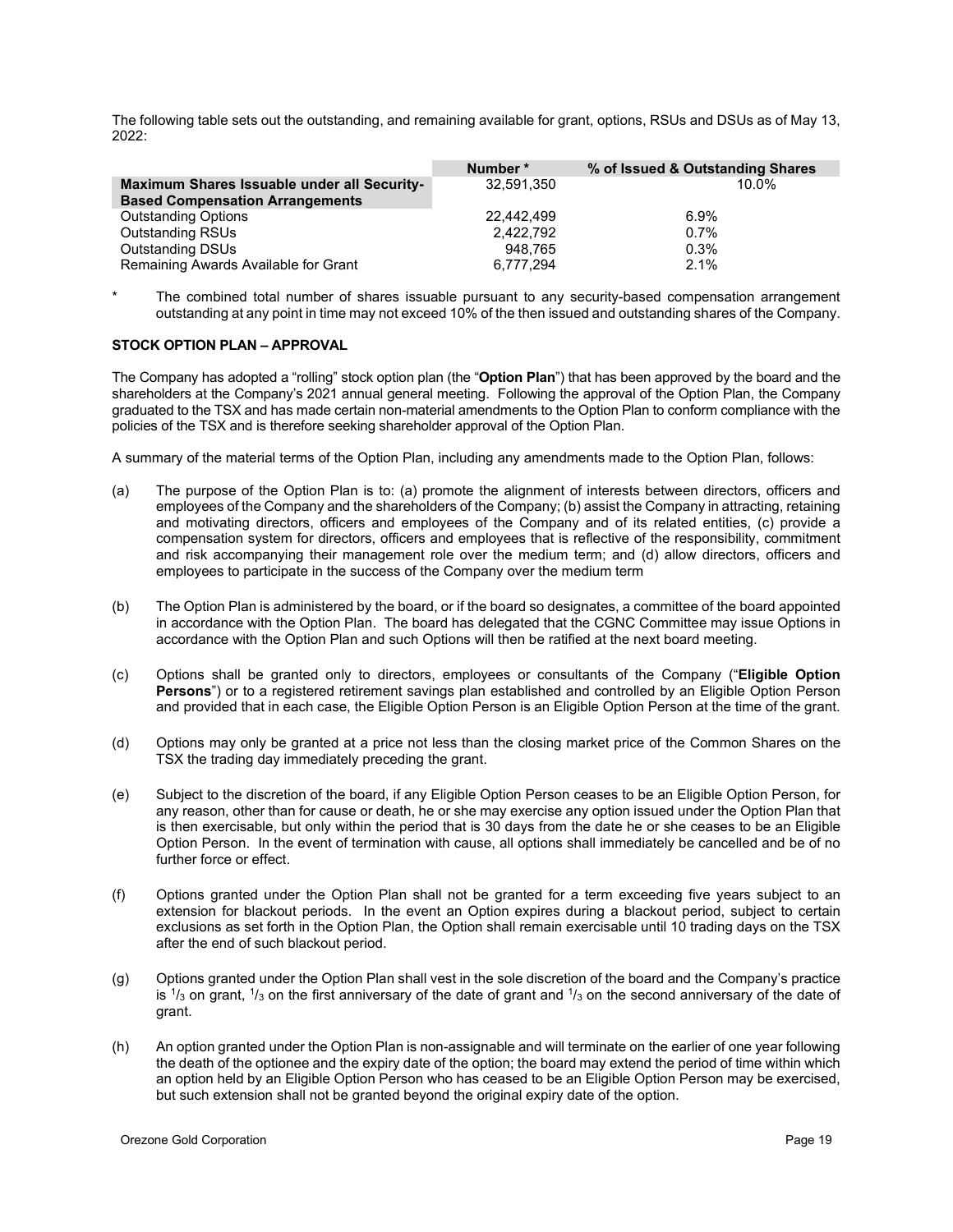- (i) The maximum number of shares which may be issued under options granted under the Option Plan at any given time, is equivalent to 10% of the then issued and outstanding shares of the Company.
- (j) The combined total number of shares issuable pursuant to any security-based compensation arrangement of the Company at any point in time may not exceed 10% of the then issued and outstanding shares of the Company.
- (k) The number of shares (i) issued to insiders of the Company, within any 12-month period, and (ii) issuable to insiders of the Company, at any time, under the Option Plan, or when combined with all of the Company's other security-based compensation arrangements, will not exceed 10% of the issued and outstanding shares
- (l) The number of shares issuable, within any 12-month period, under the Option Plan, or when combined with all of the Company's other security-based compensation arrangements, will not exceed (i) 5% of the issued and outstanding shares to any one person and (ii) 2% of the issued and outstanding shares to persons employed to provide investor relations services.
- (m) The aggregate equity award value, based on grant date fair value, of any grants of Options under the Option Plan, in combination with the aggregate equity award value, based on grant date fair value, of any grants under any other security-based compensation arrangement that are eligible to be settled in shares, that may be made to an Eligible DSU Person (as defined below) for a year shall not exceed \$150,000.
- (n) Subject to obtaining the prior written approval of the TSX, the board may at any time, and from time to time, and without shareholder approval, amend any provision or terminate the Option Plan, provided that such amendment:
	- (i) is an amendment to fix typographical errors or amendments to clarify the existing provisions of the Option Plan that do not substantively alter the scope, nature and intent of the provisions; or
	- (ii) is not an amendment to change the percentage of common shares issuable under the Option Plan; the limitations on common shares issuable to an Eligible Option Person (as summarized in subsections (l) and (m) above; the method for determining the exercise price of an option; the definition of an Eligible Option Person or the persons eligible to participate in the Option Plan; the exercise price of any option granted to an insider where such amendment reduces the exercise price of such option; or the original expiry date of an option; or
	- (iii) is not otherwise proscribed by the TSX to require shareholder approval.
- (o) In the event of a take-over bid the board will have the sole discretion to amend, abridge or otherwise eliminate any vesting terms, conditions or schedule so that despite the other terms of the Option Plan, any options granted under the Option Plan may be exercised in whole or in part by an Eligible Option Person so as to permit Eligible Option Persons to tender the shares received upon the exercise of options pursuant to the offer.
- (p) In the event of a reorganization of the Company or the amalgamation, merger or consolidation of the shares of the Company, the board shall make such appropriate provisions for the protection of the rights of the optionee as it may deem advisable.

The approval of the shareholders is required in order to approve and confirm the Option Plan along with any unallocated options. At the Meeting, shareholders will be asked to consider, and, if deemed appropriate, to approve, with or without variation, the following ordinary resolution (the "**Option Plan Resolution**").

### **To be adopted, the Option Plan Resolution needs to be approved by a majority of the votes cast at the Meeting by proxy or in person. Management and the board recommend that shareholders vote in favour of the Option Resolution.**

The Company will, upon request from a shareholder, provide a copy of the Option Plan.

If the Option Plan Resolution is not approved, the Company will not have the ability to grant additional options under the Option Plan however all Options issued and outstanding will remain exercisable in accordance with their terms and conditions.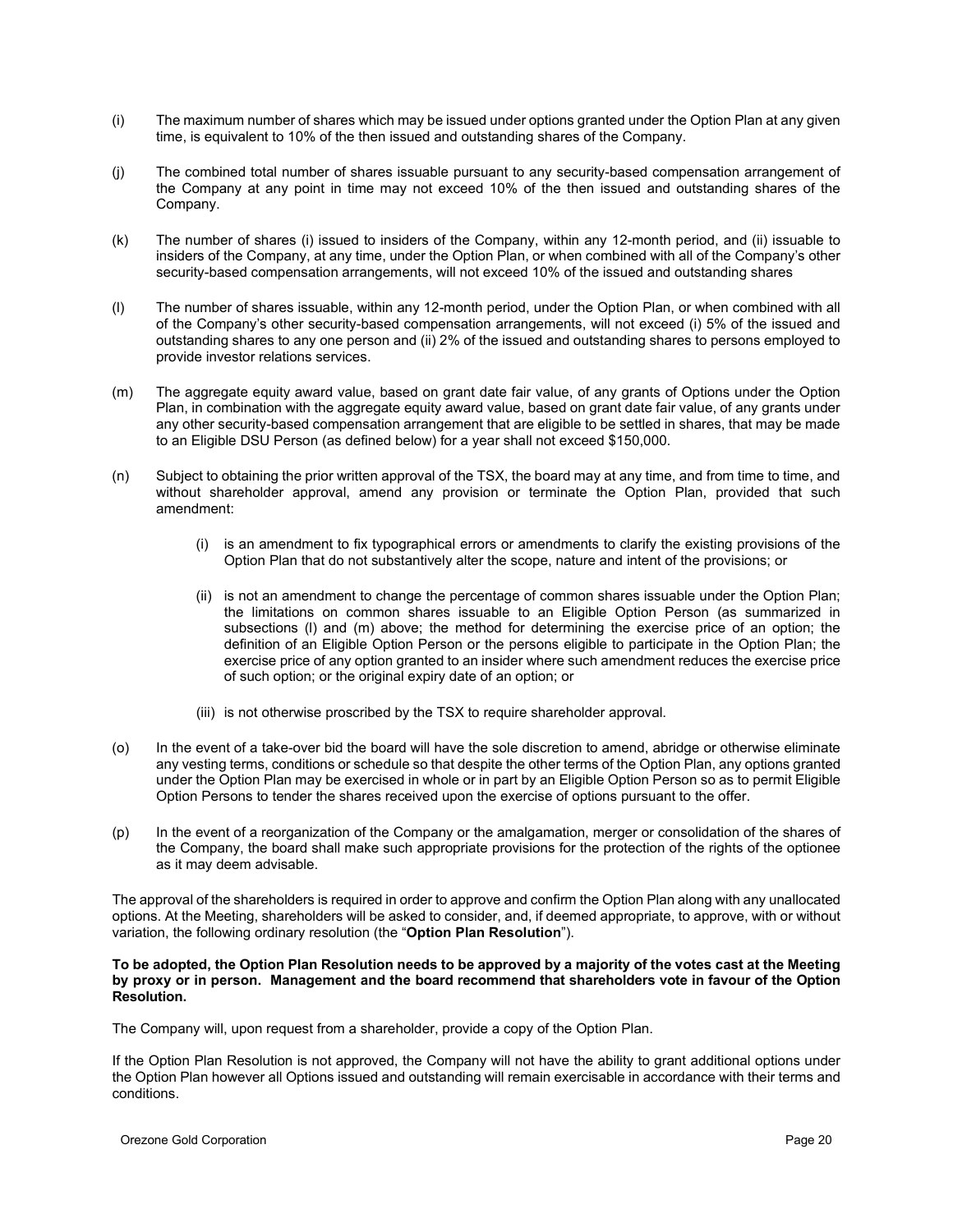**If you do not specify how you want your shares voted (for, against or withhold), the persons named in the accompanying proxy will vote FOR the adoption of the Option Plan Resolution authorizing the approval and confirmation to the Company's Option Plan.**

**BE IT RESOLVED** as an ordinary resolution, that:

- 1. The stock option plan (the "**Option Plan**"), as described in the management information circular of the Company dated May 13, 2022, and any unallocated options or other entitlements thereunder, be and are hereby confirmed, ratified and approved in their entirety.
- 2. The Company be and is hereby authorized to grant stock options pursuant to and subject to the terms and conditions of the Option Plan entitling the option holders to purchase common shares of the Company until June 15, 2025, being the date that is three years from the date of the shareholder meeting at which this approval is being sought for the Option Plan.
- 3. The combined total number of common shares of the Company issuable pursuant to any grant or award under all security-based compensation plans of the Company may not, at any time, exceed 10% of the then issued and outstanding common shares of the Company.
- 4. Any director or officer of the Company is authorized to execute and deliver all other documents and do all other acts and things as may be necessary or desirable to give effect to this resolution.

### <span id="page-23-0"></span>**RESTRICTED SHARE UNIT PLAN - APPROVAL**

The Company has adopted a restricted share unit plan (the "**RSU Plan**") that has been approved by the board and the shareholders at the Company's 2020 annual general meeting. Following the approval of the RSU Plan, the Company graduated to the TSX and has made certain non-material amendments to the RSU Plan to conform compliance with the policies of the TSX and is therefore seeking shareholder approval of the RSU Plan.

Restricted Share Units ("**RSUs**") are akin to "phantom shares" that track the value of the underlying shares but do not entitle any rights to the actual underlying share until such time as the RSU is redeemed.

A summary of the material terms of the RSU Plan, including any amendments made to the RSU Plan, follows:

- (a) The purpose of the RSU is to: (a) promote the alignment of interests between directors, officers and employees of the Company and the shareholders of the Company; (b) assist the Company in attracting, retaining and motivating directors, officers and employees of the Company and of its related entities, (c) provide a compensation system for directors, officers and employees that is reflective of the responsibility, commitment and risk accompanying their management role over the medium term; and (d) allow directors, officers and employees to participate in the success of the Company over the medium term.
- (b) RSUs shall be granted only to directors, employees or consultants of the Company (an "**Eligible RSU Person**") and provided that in each case, the Eligible RSU Person is an Eligible RSU Person at the time of the grant.
- (c) The RSU Plan is administered by the board, or if the board so designates, a committee of the board appointed in accordance with the RSU Plan. The board has delegated that the CGNC Committee may issue RSUs in accordance with the RSU Plan and such RSUs will then be ratified at the next board meeting.
- (d) RSUs granted to an Eligible RSU Person shall vest in accordance with the vesting schedule established at the time of the grant and the Company's practice is ½ on the first anniversary of the date of grant and ½ on the second anniversary of the date of grant.
- (e) Vested RSUs are paid out on the redemption date (which for Canadian taxpayers shall not exceed December 15<sup>th</sup> on the third calendar year following the grant date of the RSU) and the Eligible RSU Person shall receive, at the sole discretion of the board:
	- (i) a cash payment equal to the fair market value of such vested RSUs as of the redemption date;
	- (ii) such number of shares issued by the Company, as are equal to the number of such vested RSUs; or
	- (iii) any combination of the foregoing.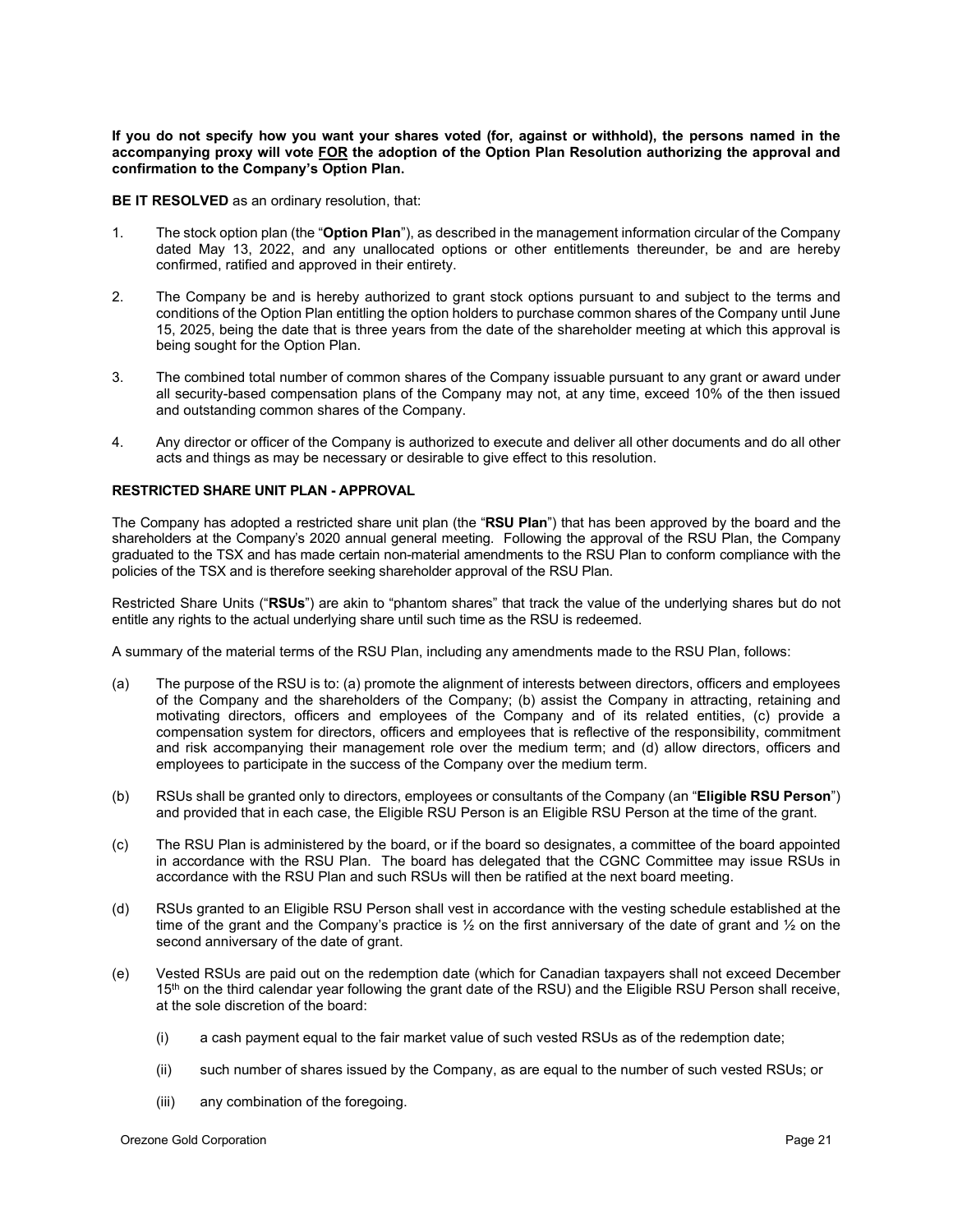The fair market value is the volume weighted average trading price per common share on the TSX for the last five trading days ending immediately before that date.

- (f) The RSU Plan contains the following restrictions on grants of RSUs:
	- (i) The combined total number of shares issuable pursuant to any security-based compensation arrangement of the Company at any point in time may not exceed 10% of the then issued and outstanding shares of the Company.
	- (ii) Subject to adjustments as provided in the RSU Plan, the maximum number of shares which may be issued under the RSU Plan is 7,500,000.
	- (iii) The number of shares (i) issued to insiders of the Company, within any one year period, and (ii) issuable to insiders of the Company, at any time, under the RSU Plan, or when combined with all of the Company's other security-based compensation arrangements, will not exceed 10% of the issued and outstanding shares.
	- (iv) The number of shares issuable to any individual under any security-based compensation arrangement of the Company shall not, within a 12-month period, exceed 5% of the issued and outstanding shares.
	- (v) The aggregate number of shares issuable to any one consultant under the RSU Plan, together with all other security-based compensation arrangement, shall not, within a 12-month period, exceed 2% of the number of shares outstanding immediately prior to the grant of any such RSU
		- (vi) The aggregate equity award value, based on grant date fair value, of any grants of RSUs under the RSU Plan that are eligible to be settled in shares, in combination with the aggregate equity award value, based on grant date fair value, of any grants under any other security-based compensation arrangement, that may be made to an Eligible DSU Person (as defined below) for a year shall not exceed \$150,000.
- (g) In the event of a change in control, the board may accelerate the dates upon which any or all outstanding RSUs shall vest and be redeemed, without regard to whether such RSUs have otherwise vested in accordance with their terms and such acceleration may or may not be conditional upon completion of the change of control event.
- (h) Subject to the discretion of the board, if any Eligible RSU Person ceases to be an Eligible RSU Person, for any reason, other than for cause or death, he or she shall be entitled to redeem any outstanding RSUs on the redemption date to the extent such RSU had vested prior to ceasing to be an Eligible RSU Person. In the event of the death of an Eligible RSU Person, the Eligible RSU Person's estate shall be entitled to have any outstanding RSUs redeemed on the redemption date applicable to the RSU to the extent such RSU had vested on the date of the Eligible RSU Person's death. In the event of termination with cause, unless the board determines otherwise, all RSUs shall immediately be cancelled and be of no further force or effect.
- (i) In the event of a reorganization of the Company or the amalgamation, merger or consolidation of the shares of the Company, the board shall make such appropriate provisions for the protection of the rights of the Eligible RSU Person as it may deem advisable.
- (j) RSUs are non-assignable and non-transferable other than by will or by the laws governing the devolution of property in the event of death of the Eligible RSU Person.
- (k) The board may, subject to shareholder approval, amend the RSU Plan or the terms of a RSU at any time. Notwithstanding the foregoing, the board is specifically authorized to amend or revise the terms of the RSU Plan or RSUs without obtaining Shareholder approval in the following circumstances:
	- (i) to change the termination or vesting provisions of the RSUs; and
	- (ii) other amendments of a technical or housekeeping nature, including the correction or rectification of any ambiguities, defective or inconsistent provisions, errors, mistakes or omissions herein and updating provisions herein to reflect changes in the governing laws, including tax laws, and the TSX requirements.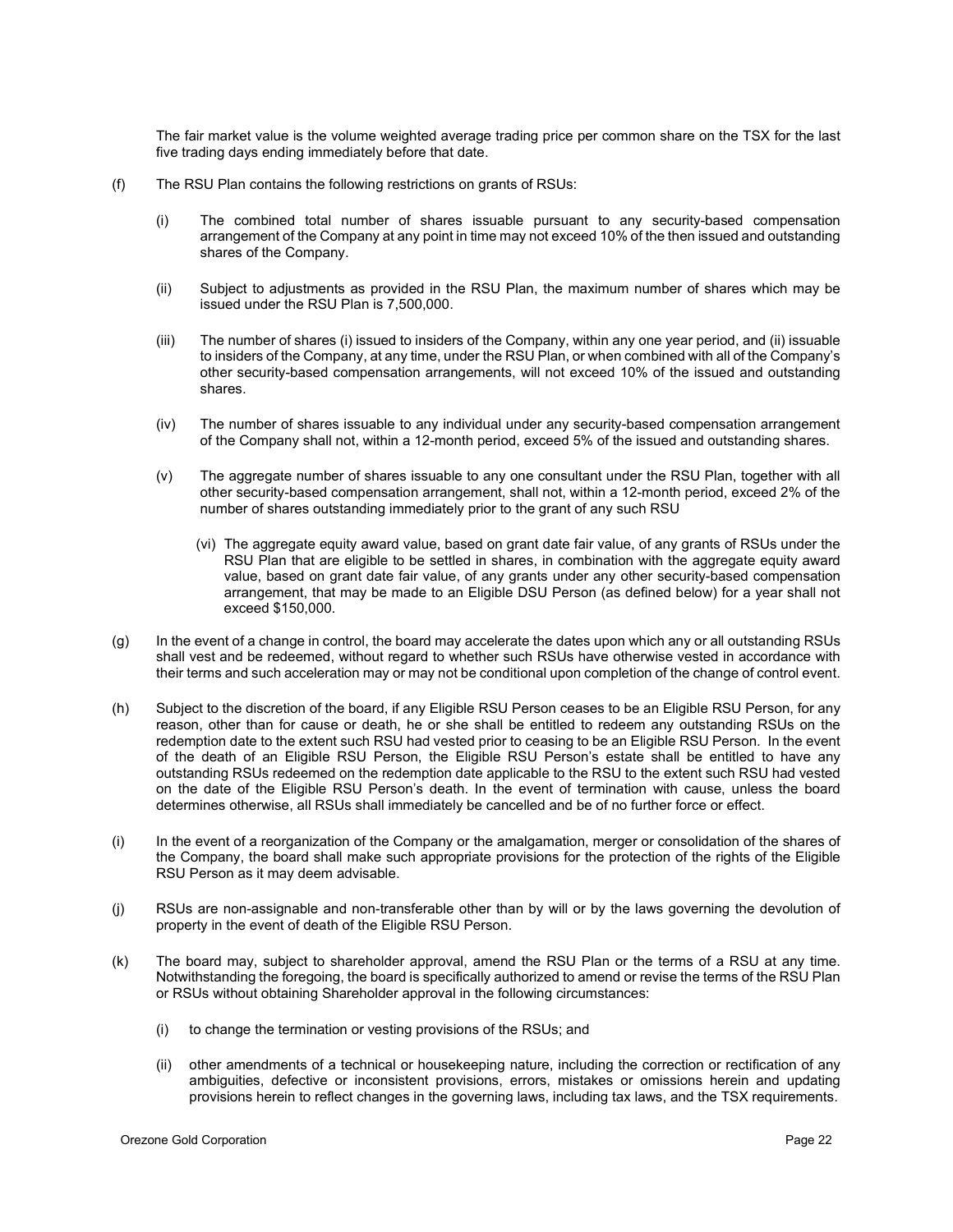The approval of the shareholders is required in order to approve the RSU Plan. At the Meeting, shareholders will be asked to consider, and, if deemed appropriate, to approve, with or without variation, the following ordinary resolution (the "**RSU Resolution**").

### **To be adopted, the RSU Resolution needs to be approved by a majority of the votes cast by shareholders at the Meeting by proxy or in person. Management and the board recommend that shareholders vote in favour of the RSU Resolution.**

The Company will, upon request from a shareholder, provide a copy of the RSU Plan.

If the RSU Resolution is not approved, the Company will not have the ability to grant additional RSUs under the RSU Plan however all RSUs issued and outstanding will remain exercisable in accordance with their terms and conditions.

**If you do not specify how you want your shares voted (for, against or withhold), the persons named in the accompanying proxy will vote FOR the adoption of the RSU Resolution authorizing the approval and confirmation to the Company's RSU Plan.**

**BE IT RESOLVED** as an ordinary resolution, that:

- 1. The restricted share unit plan (the "**RSU Plan**"), as described in the management information circular dated May 13, 2022 is hereby confirmed, ratified and approved.
- 2. The Company be and is hereby authorized to grant restricted share units pursuant to and subject to the terms and conditions of the RSU Plan.
- 3. The combined total number of common shares of the Company issuable pursuant to any grant or award under all security-based compensation plans of the Company may not, at any time, exceed 10% of the then issued and outstanding common shares of the Company.
- 4. Any director or officer of the Company is authorized to execute and deliver all other documents and do all other acts and things as may be necessary or desirable to give effect to this resolution.

### <span id="page-25-0"></span>**DEFFERED SHARE UNIT PLAN - APPROVAL**

The Company has adopted a deferred share unit plan (the "**DSU Plan**") that has been approved by the board and the shareholders at the Company's 2020 annual general meeting. Following the approval of the DSU Plan, the Company graduated to the TSX and has made certain non-material amendments to the DSU Plan to conform compliance with the policies of the TSX and is therefore seeking shareholder approval of the DSU Plan.

Deferred Share Units ("**DSUs**") are akin to "phantom shares" that track the value of the underlying shares but do not entitle any rights to the actual underlying share until such time as the DSU is redeemed. DSUs differ from RSUs in that the DSUs may only be redeemed following the date which such director is no longer a director of the Company.

A summary of the material terms of the DSU Plan, including any amendments made to the DSU Plan, follows:

- (a) The purpose of the DSU Plan is to promote a greater alignment of interests between the board of directors of the Company and its shareholders.
- (b) DSUs shall be granted only to members of the board who are not otherwise an employee of the Company ("**Eligible DSU Person**") and provided that in each case, the Eligible DSU Person is an Eligible DSU Person at the time of the grant.
- (c) The DSU Plan is administered by the board, or if the board so designates, a committee of the board appointed in accordance with the DSU Plan. The board has delegated that the CGNC Committee may issue DSUs in accordance with the DSU Plan and such DSUs will then be ratified at the next board meeting.
- (d) DSUs granted to an Eligible DSU Person will be fully vested upon being granted unless the board determines otherwise.
- (e) Vested DSUs are paid out on the redemption date and the Eligible DSU Person shall receive, at the sole discretion of the board: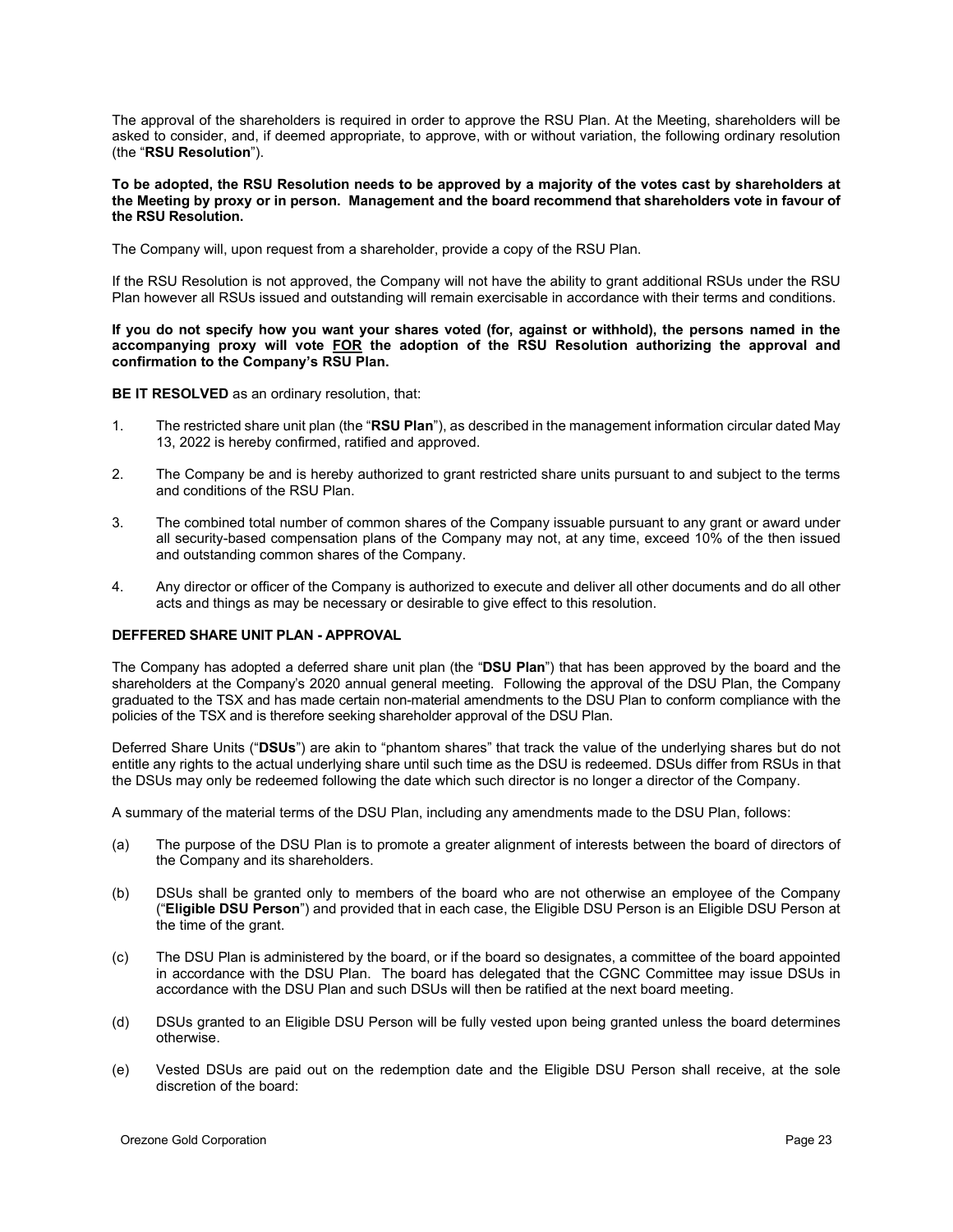- (i) a cash payment equal to the fair market value of such vested DSUs as of the separation date (being the date the director ceases services as a director of the Company and is not an employee or officer of the Company);
- (ii) such number of shares issued by the Company, as are equal to the number of such vested DSUs; or
- (iii) any combination of the foregoing.

The fair market value is the volume weighted average trading price per common share on the TSX for the last five trading days ending immediately before that date.

Subject to compliance with applicable US securities laws as detailed in the DSU Plan, the redemption date, in respect of an Eligible DSU Person, means the later of: the third business day after the separation date; and provided the Eligible DSU Person is not a U.S. Director, such later date, if any, as may be agreed in writing between the Company and the Eligible DSU Person before the separation date, provided that such date shall not be permitted to be later than December  $15<sup>th</sup>$  of the calendar year commencing immediately after the separation date.

- (f) The DSU Plan contains the following restrictions on grants of DSUs:
	- (i) The combined total number of shares issuable pursuant to any security-based compensation arrangement of the Company at any point in time may not exceed 10% of the then issued and outstanding shares of the Company.
	- (ii) Subject to adjustments as provided in the DSU Plan, the maximum number of shares which may be issued under the DSU Plan is 2,500,000.
	- (iii) The number of shares (i) issued to insiders of the Company, within any one year period, and (ii) issuable to insiders of the Company, at any time, under the DSU Plan, or when combined with all of the Company's other security-based compensation arrangements, will not exceed 10% of the issued and outstanding shares.
	- (iv) The number of shares issuable to any individual under any security-based compensation arrangement of the Company shall not, within a one-year period, exceed 2% of the issued and outstanding shares.
	- (v) The aggregate number of shares issuable to any one director under the DSU Plan, together with all other security-based compensation arrangement, shall not, within a one-year period, exceed 2% of the number of shares outstanding immediately prior to the grant of any such DSU.
	- (vi) The aggregate equity award value, based on grant date fair value, of any grants of DSUs under the DSU Plan that are eligible to be settled in shares, in combination with the aggregate equity award value, based on grant date fair value, of any grants under any other security-based compensation arrangement, that may be made to an Eligible DSU Person for a year shall not exceed \$150,000.
- (g) In the event of a reorganization of the Company or consolidation of the shares of the Company, the board shall make such appropriate provisions for the protection of the rights of the Eligible DSU Person as it may deem advisable.
- (h) DSUs are non-assignable and non-transferable other than by will or by the laws governing the devolution of property in the event of death of the Eligible DSU Person.
- (i) The board may, subject to shareholder approval, amend the DSU Plan or the terms of a DSU at any time. Notwithstanding the foregoing, the board is specifically authorized to amend or revise the terms of the DSU Plan or DSUs without obtaining Shareholder approval in the following circumstances:
	- (i) to change the termination or vesting provisions of the DSUs;
	- (ii) other amendments of a technical or housekeeping nature, including the correction or rectification of any ambiguities, defective or inconsistent provisions, errors, mistakes or omissions herein and updating provisions herein to reflect changes in the governing laws, including tax laws, and the TSX requirements; and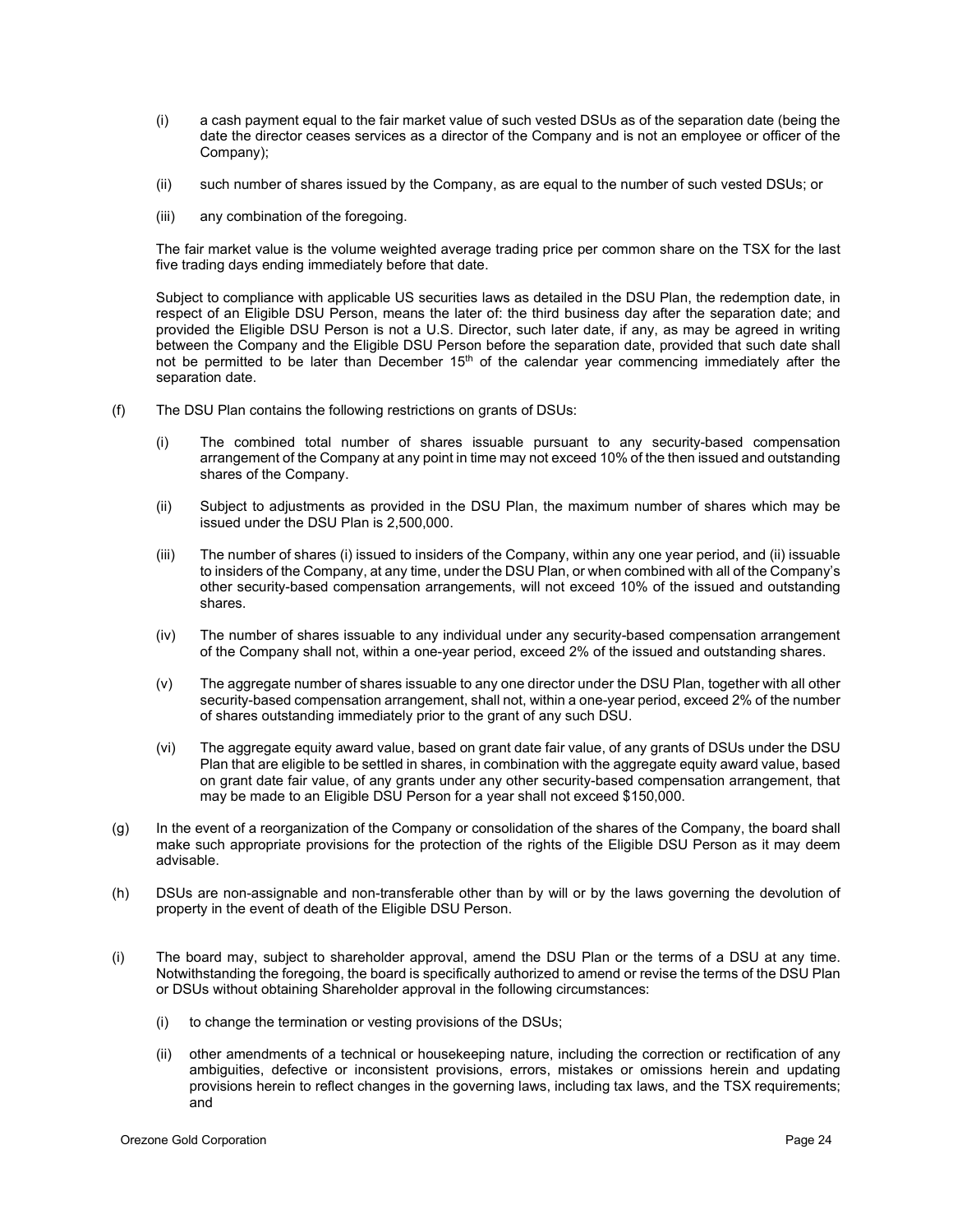(iii) any other amendment, whether fundamental or otherwise, not requiring shareholder approval under applicable law or the rules of the TSX.

The approval of the shareholders is required in order to approve the DSU Plan. At the Meeting, shareholders will be asked to consider, and, if deemed appropriate, to approve, with or without variation, the following ordinary resolution (the "**DSU Resolution"**).

### **To be adopted, the DSU Resolution needs to be approved by a majority of the votes cast by shareholders at the Meeting by proxy or in person. Management and the board recommend that shareholders vote in favour of the DSU Resolution.**

The Company will, upon request from a shareholder, provide a copy of the DSU Plan.

If the DSU Resolution is not approved, the Company will not have the ability to grant additional DSUs under the DSU Plan however all DSUs issued and outstanding will remain exercisable in accordance with their terms and conditions.

**If you do not specify how you want your shares voted (for, against or withhold), the persons named in the accompanying proxy will vote FOR the adoption of the DSU Resolution authorizing the approval and confirmation to the Company's DSU Plan.**

### **BE IT RESOLVED** as an ordinary resolution, that:

- 1. The deferred share unit plan (the "**DSU Plan**"), as described in the management information circular dated May 13, 2022 be and is hereby confirmed, ratified and approved.
- 2. The Company be and is hereby authorized to grant deferred share units pursuant to and subject to the terms and conditions of the DSU Plan.
- 3. The combined total number of common shares of the Company issuable pursuant to any grant or award under all security-based compensation plans of the Company may not, at any time, exceed 10% of the then issued and outstanding common shares of the Company.
- 4. Any director or officer of the Company is authorized to execute and deliver all other documents and do all other acts and things as may be necessary or desirable to give effect to this resolution.

### <span id="page-27-0"></span>**APPOINTMENT OF AUDITORS**

Management of the Company proposes that Deloitte LLP ("**Deloitte**") be appointed as auditors of the Company until the close of the next annual general meeting of shareholders, and that the directors be authorized to fix their remuneration. Deloitte was initially appointed as auditors of the Company for the fiscal year ended December 31, 2009.

### **Unless such authority is withheld, the persons named in the accompanying proxy will vote FOR the appointment of Deloitte as auditors of the Company, and FOR authorizing the board to fix their remuneration**.

Deloitte will hold office until the close of the next annual general meeting of shareholders or until their successors are appointed.

### <span id="page-27-1"></span>**AUDIT COMMITTEE**

Under National Instrument 52-110 *Audit Committees* ("**NI 52-110**"), issuers are required to provide certain disclosure with respect to their Audit Committee, including the text of the Audit Committee's charter, the composition of the Audit Committee and the fees paid to the external auditor. Please refer to the Company's Annual Information Form for the year ended December 31, 2021 (the "**AIF**") under the heading "Audit Committee Information". A copy of the AIF has been filed on the Company's profile on the SEDAR website (www.sedar.com) and the Company will, upon request from a shareholder, provide a copy of the AIF free of charge.

### <span id="page-27-2"></span>**INTEREST OF INFORMED PERSONS IN MATERIAL TRANSACTIONS**

Except as disclosed in this Circular, no director or executive officer, proposed director of the Company, persons beneficially owning, directly or indirectly, shares carrying more than 10% of the voting rights attached to all outstanding shares of the Company, nor any associate or affiliate of the foregoing, has had any material interest, direct or indirect,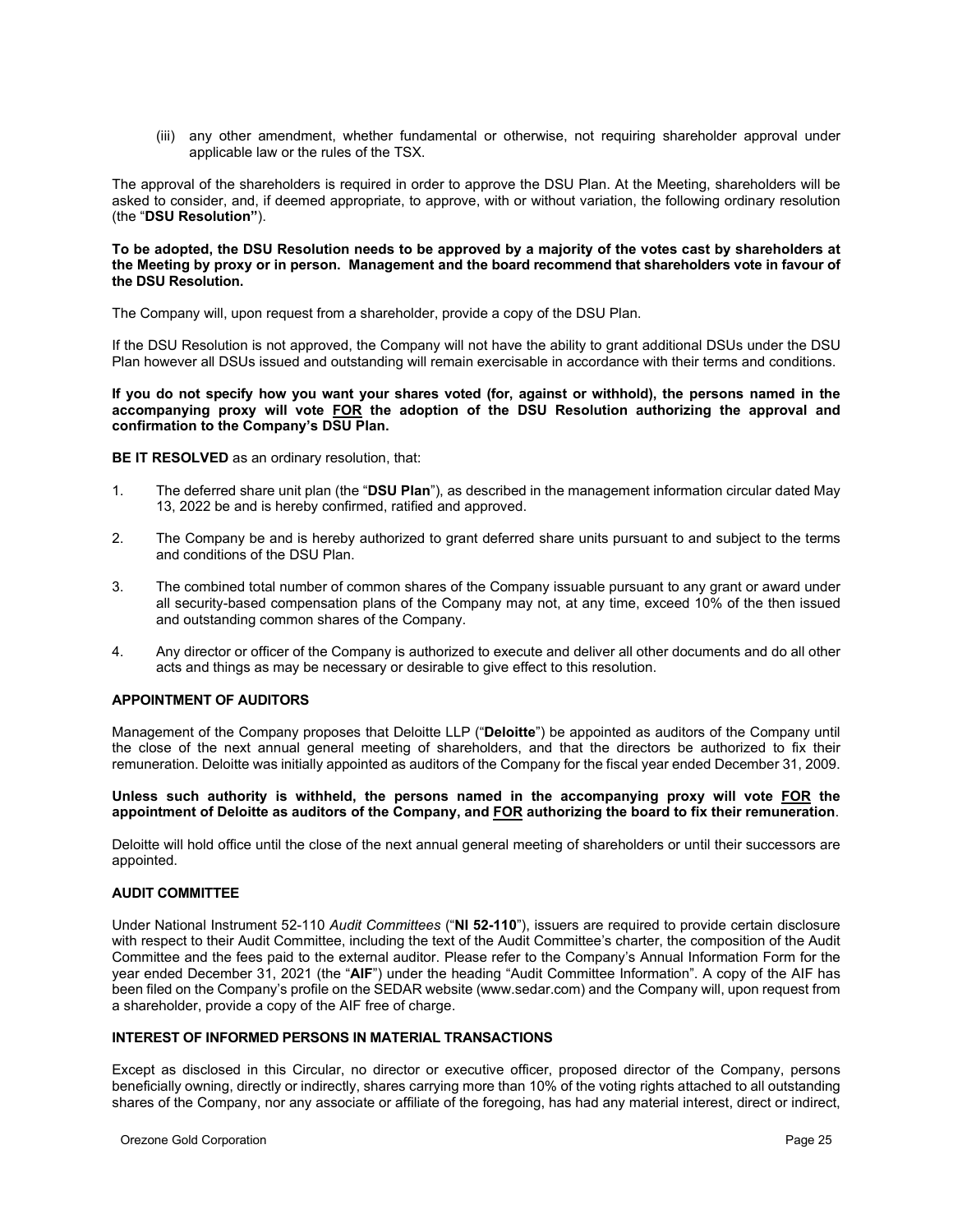in any transaction or proposed transaction which has materially affected or would materially affect the Company or any of its subsidiaries since the commencement of the Company's most recently completed fiscal year.

### <span id="page-28-0"></span>**ADDITIONAL INFORMATION**

Additional information relating to the Company is available on SEDAR at [www.sedar.com.](http://www.sedar.com/) Additional financial information is provided in the annual consolidated financial statements of the Company and the notes thereto, the related Management's Discussion and Analysis and the AIF, all for the 2021 Fiscal Year. Copies of this Circular and the documents mentioned above are available on the Company's website (www.orezone.com) and on SEDAR (www.sedar.com).

Additional copies are also available by contacting the Company at Suite 450 Bentall Tower 1, 505 Burrard Street, Vancouver BC V7X 1M3, telephone: 778-945-8977 or email: [info@orezone.com.](mailto:info@orezone.com) The Company may request the payment of reasonable fees if the requesting party is not a shareholder of the Company.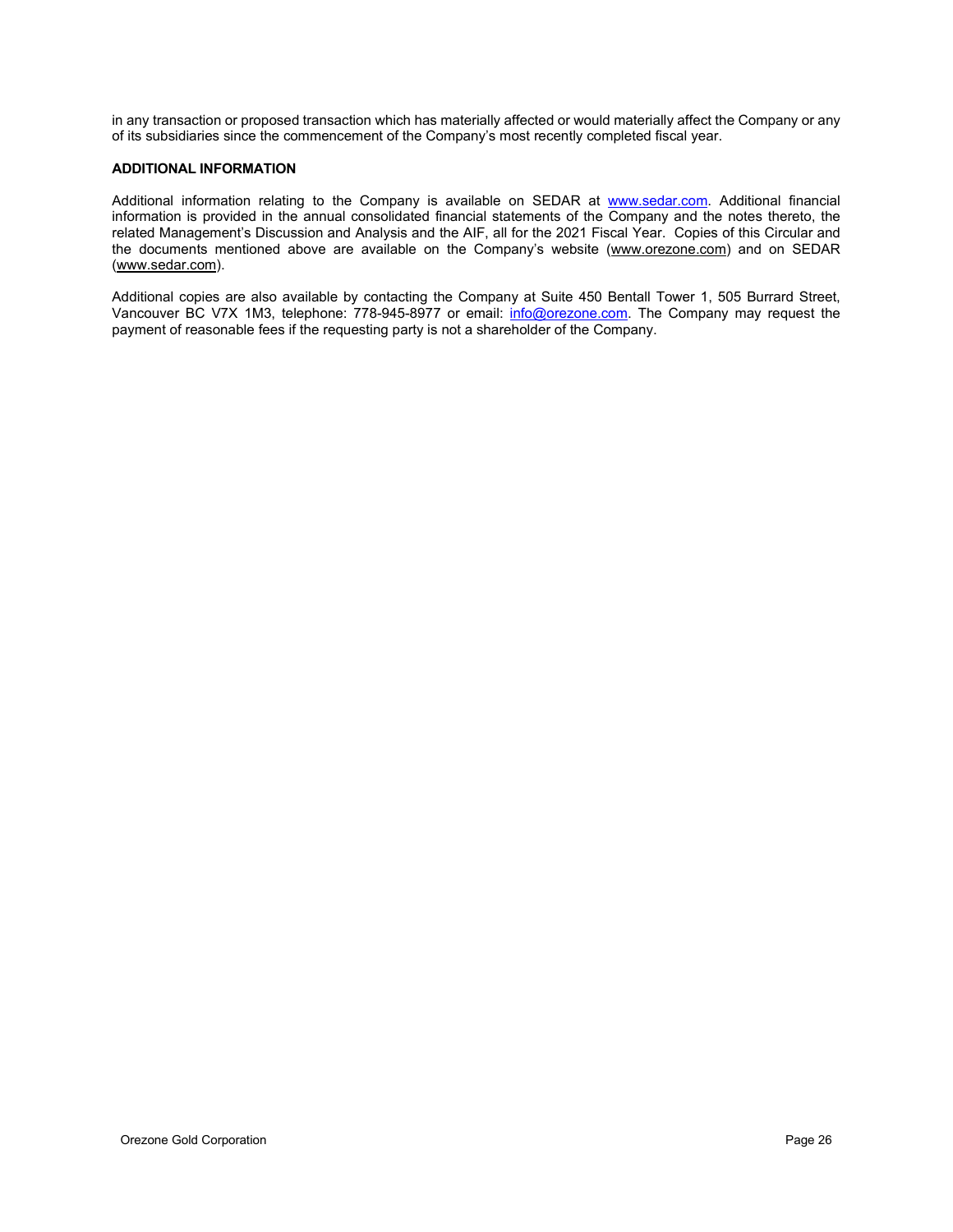### **Schedule "A"**

### **STATEMENT OF CORPORATE GOVERNANCE PRACTICES AND DIVERSITY REQUIREMENTS**

<span id="page-29-0"></span>The following provides information with respect to the disclosure set forth in National Instrument 58-101 – *Disclosure of Corporate Governance Practices* and Section 172.1(1) of the *Canada Business Corporations Act* (the "**CBCA**")*.*

### **Board of Directors**

As of the date of this Circular, the board is composed of eight directors. The term of office of each of the present directors expires at the Meeting. Each director elected holds office until the next annual general meeting of the Company or until his or her successor is duly elected or appointed, unless the office is earlier vacated in accordance with the Articles of the Company and the CBCA.

### *Other Board Committees*

As of the date of the Circular, the following are the board committees and members.

|                       | <b>Audit Committee</b> | <b>Corporate Governance, Nominating and</b> | Health, Safety and              |
|-----------------------|------------------------|---------------------------------------------|---------------------------------|
|                       |                        | <b>Compensation Committee</b>               | <b>Sustainability Committee</b> |
| Stephen Axcell        |                        |                                             | Member                          |
| <b>Ronald Batt</b>    | Chair                  |                                             |                                 |
| Joseph Conway         |                        | Member                                      |                                 |
| <b>Patrick Downey</b> |                        |                                             | Member                          |
| Michael Halvorson     |                        | Chair                                       |                                 |
| Kate Harcourt         |                        |                                             | Chair                           |
| Marco LoCascio        | Member                 |                                             |                                 |
| <b>Charles Oliver</b> | Member                 | Member                                      |                                 |

Although not specifically board committees, the Company also has a Project Steering Committee ("**PSC**") and an Environmental, Social and Governance Committee ("**ESG**") that includes board, management members and RCF VII designates that meet, at a minimum, monthly:

- The PSC is tasked with the responsibility of monitoring the Project's overall project performance, reviewing operations readiness preparations, and providing steerage when required, to the Project Team. Members of the PSC include Steve Axcell (Chair), Patrick Downey, Ricardo Rodrigues, Dale Tweed and Ryan Goodman.
- The ESG is tasked with the responsibility of monitoring the Project environmental, social and governance performance ensuring all gaps are identified, addressed, mitigated and managed appropriately and providing recommendations, when required, to the Project team. Members of the ESG include Kate Harcourt (Chair), Stephen Axcell, Patrick Downey, John Le Roux, Monique Keita and Ryan Goodman.

### *Attendance at Meetings*

The attendance record for each current director for all meetings held during Fiscal 2021 is set out below:

|                           | <b>Board</b> | <b>AC</b> | <b>CGNC</b> | <b>HSS</b> | <b>ESG</b> | <b>PSC</b> |
|---------------------------|--------------|-----------|-------------|------------|------------|------------|
| <b>Number of Meetings</b> |              |           |             |            |            |            |
|                           |              |           |             |            |            |            |
| Michael Halvorson         |              |           |             |            |            |            |
| Stephen Axcell            |              |           |             |            |            |            |
| Ron Batt                  |              |           |             |            |            |            |
| Joe Conway                |              |           |             |            |            |            |
| Patrick Downey            |              |           |             |            |            |            |
| Kate Harcourt             |              |           |             |            |            |            |
| Marco LoCascio            |              |           |             |            |            |            |
| <b>Charles Oliver</b>     |              |           |             |            |            |            |

### *Board Mandate*

The primary responsibility of the board is the development of policies and procedures by which the business and affairs of the Company are managed, and the supervision of management with respect to the implementation and adoption of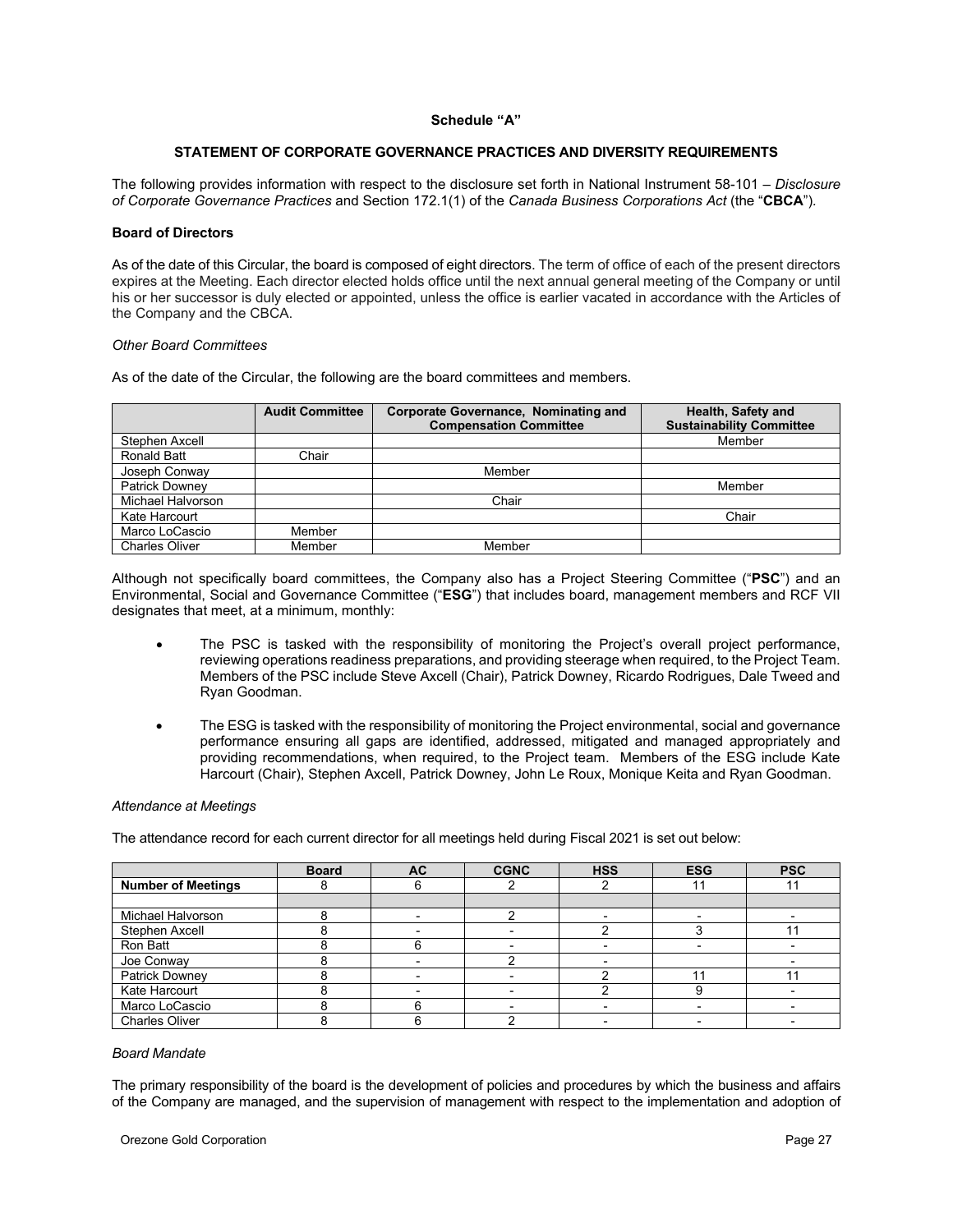those policies and procedures. Directors are guided by applicable corporate laws, Canadian regulatory requirements, and the duties and responsibilities agreed to and approved by the board and are accountable to shareholders of the Company. That stewardship includes responsibility for strategic planning, identification of the principal risks of the Company's business and implementation of appropriate systems to manage these risks, succession planning (including appointing, training and monitoring senior management), communications with investors and the financial community and the integrity of the Company's internal control and management information systems.

All material transactions must be reviewed and approved by the board prior to implementation. Any responsibility that is not delegated to senior management or to a board committee remains the responsibility of the board. The board's responsibilities include providing guidance to management and reviewing and, if thought fit, approving, the opportunities presented by management. The board relies on management for the identification, analysis and presentation of opportunities, preparation of regular reports, and provision of the support, information and analysis necessary for the board to effectively fulfill its obligations.

### *Director Independence*

The board considers a director to be independent if the director meets the definition of the independence set forth in National Instrument 52-110 *Audit Committees* and if the director has no direct or indirect material relationship with the Company which, in the view of the board, could reasonably be perceived to materially interfere with the exercise of the director's independent judgement.

The current board is comprised of a majority of independent directors. Patrick Downey, the President and Chief Executive Officer of the Company; and Stephen Axcell, a director who is employed by Resource Capital Funds, are not considered independent. Rob Doyle is considered independent and thus, assuming that all the proposed nominees are elected as directors, the board will continue to be composed of a majority of independent directors.

In making the foregoing determinations, the circumstances of each director have been examined in relation to a number of factors, including discussions with each director and a review of the resumes of the directors and the corporate relationships and other directorships held by each of them.

The board facilitates its independent supervision over management of the Company by holding periodic meetings of the board to approve various appropriate matters and discuss the business and operations of the Company. The board has free access to the Company's external auditor and to any of the Company's executive officers. Directors are expected to attend board meetings and meetings of committees on which they serve and to spend the time needed and meet as frequently as necessary to properly discharge their responsibilities.

### *Position Descriptions*

The Company has adopted written position descriptions for the Chair of the board and the Chief Executive Officer. Position Descriptions are further noted in each charter of the committees.

### **Directorships**

In addition to their positions on the board, as of the date of the Circular, the following directors also serve as directors to the following reporting issuers:

| <b>Director</b>            | <b>Position</b> | <b>Reporting Issuer</b>                          |
|----------------------------|-----------------|--------------------------------------------------|
| Director<br>Patrick Downey |                 | Pan Global Resources Inc. (TSXV: PGZ)            |
|                            |                 | GFG Resources Inc. (TSXV: GFG)                   |
| Joseph Conway              | Director        | Compass Gold Corp. (TSXV: CVB)                   |
| Stephen Axcell             | Director        | Excelsior Mining Corp. (TSX: MIN)                |
| Kate Harcourt              | Director        | Fortuna Silver Mines Inc. (TSX: FVI & NYSE: FSM) |
|                            |                 | Condor Gold plc (TSX: CCOG & AIM: CNR)           |

### **Orientation and Continuing Education**

The board does not have formal policies with respect to the orientation and continuing education of directors. New directors are provided with information about the duties and obligations of directors, the business and operations of the Company, technical documentation and material from recent board meetings. There are also opportunities for new and current directors to meet and have discussions with senior management in order to better understand the Company's business.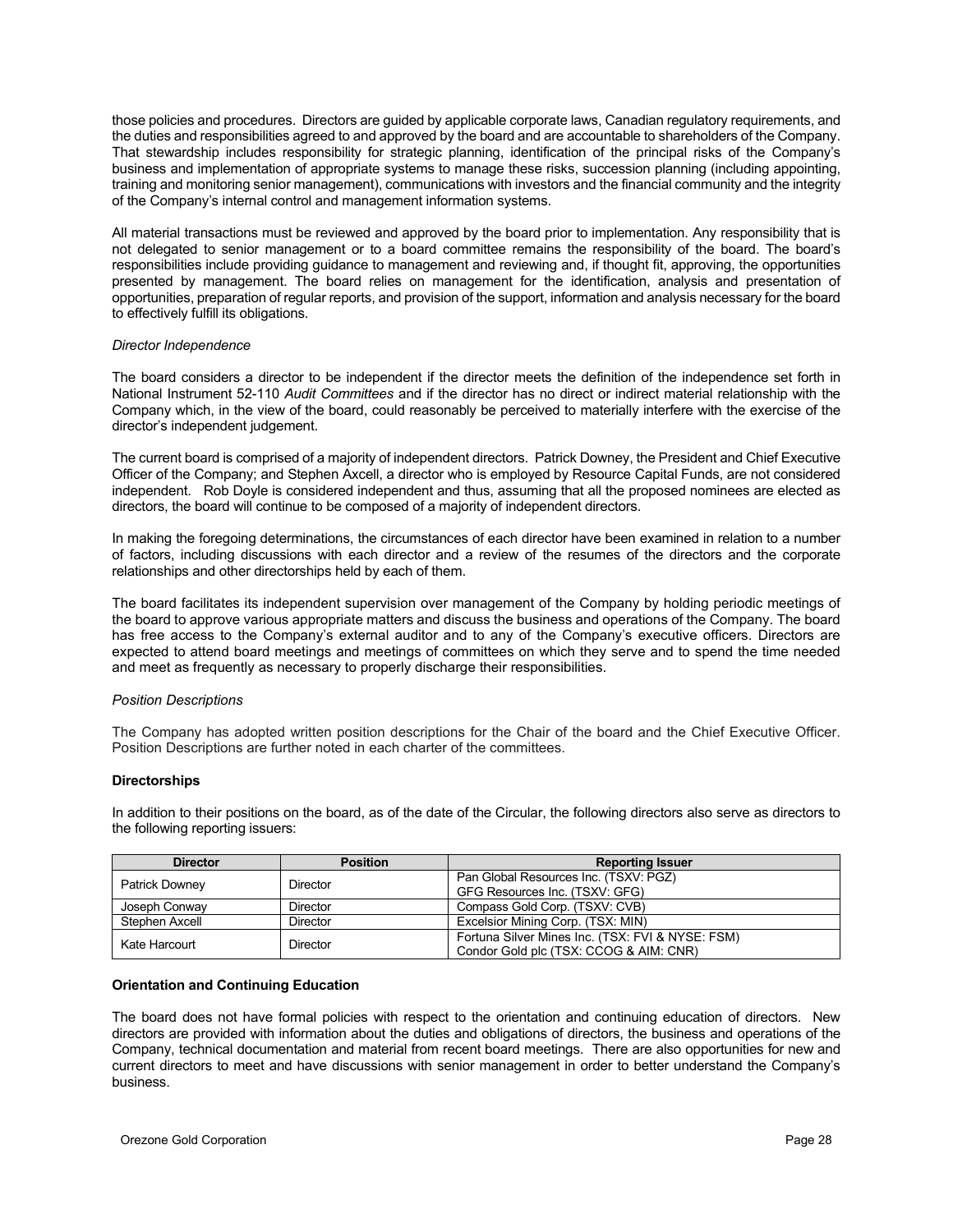In addition, management of the Company takes steps to ensure that the directors and officers are regularly updated as to the latest corporate and securities policies which may affect the directors, officers and committee members of the Company as a whole. Mr. Ryan Goodman, VP Legal and Administration, ensures the Company is compliant with Canadian corporate and securities laws, including the TSX.

### **Ethical Business Conduct**

The Company's Commitment to Ethical Business Conduct Policy (the "**Code**") can be viewed on the Company's website or a copy can be obtained by contacting the Company. Each employee is provided a copy of the Code and must read and sign the document. The board encourages and promotes an overall culture of ethical business conduct by promoting compliance with applicable laws, rules and regulations in all jurisdictions in which the Company conducts business; providing guidance to directors, officers and employees to help them recognize and deal with ethical issues; promoting a culture of open communication, honesty and accountability; and ensuring awareness of disciplinary action for violations of ethical business conduct. The Company has also instituted a "whistleblower" program whereby infractions can be reported to the Chair of the Audit Committee. This policy has been distributed to employees and can be viewed on the Company's website.

Any director or officer that has a material interest in a transaction or agreement that is being considered by the Company is required to declare a conflict of interest and is excluded from voting and from the decision-making process with respect to that issue.

### **Nomination of Directors**

The Company's CGNC Committee is comprised entirely of independent directors. A primary function of the CGNC Committee is the recruiting and reviewing potential nominees for directors of the Company to ensure appropriate skill and experience levels. The CGNC Committee provides its recommendation to the board and the board reviews and, if found acceptable, approves the recommendation.

The CGNC Committee assesses potential board candidates to fill perceived needs on the board for required skills, expertise, independence and other factors. Members of the board and representatives of the mining industry are consulted for possible candidates.

### **Compensation**

A primary function of the Compensation Committee is to assist the board in determining the appropriate level of compensation to pay the Chief Executive Officer, Chief Financial Officer, other executive officers and directors. For a detailed discussion of the steps taken to determine compensation for the directors and executive officers, please see "Executive Compensation" in the Circular.

### **Assessments**

The board, its committees and its individual directors are informally assessed regularly, and at a minimum on an annual basis, as to their effectiveness and contribution. The board, with the assistance of the CGNC Committee, monitors, assesses and reviews the performance and effectiveness of the board and its individual directors. Assessments are determined by examining a number of factors, including attendance at and participation at meetings, meeting preparedness, ability to communicate ideas clearly and overall contribution to effective board performance.

### **Majority Voting Policy**

The board has adopted a policy providing that in an uncontested election of directors, any nominee who receives a greater number of votes "withheld" than votes "for" his or her election as a director will tender his or her resignation to the board promptly following the shareholders' meeting. The CGNC Committee will consider the offer of resignation and will make a recommendation to the board on whether to accept it. The board will make its final decision and announce this decision in a press release within ninety days following the Meeting. A director who tenders his or her resignation pursuant to this policy will not participate in any meeting of the board or the CGNC Committee at which the resignation is considered.

### **Diversity Disclosure**

The Company has not adopted a specific policy regarding the identification and nomination of women, Indigenous peoples, persons with disabilities, or members of visible minorities ("designated groups", as defined in Section 3 of the *Employment Equity Act (Canada))*, as directors or senior management. Notwithstanding, in accordance with the Company's governance guidelines, in identifying the highest quality directors and executive officers, the board will take into account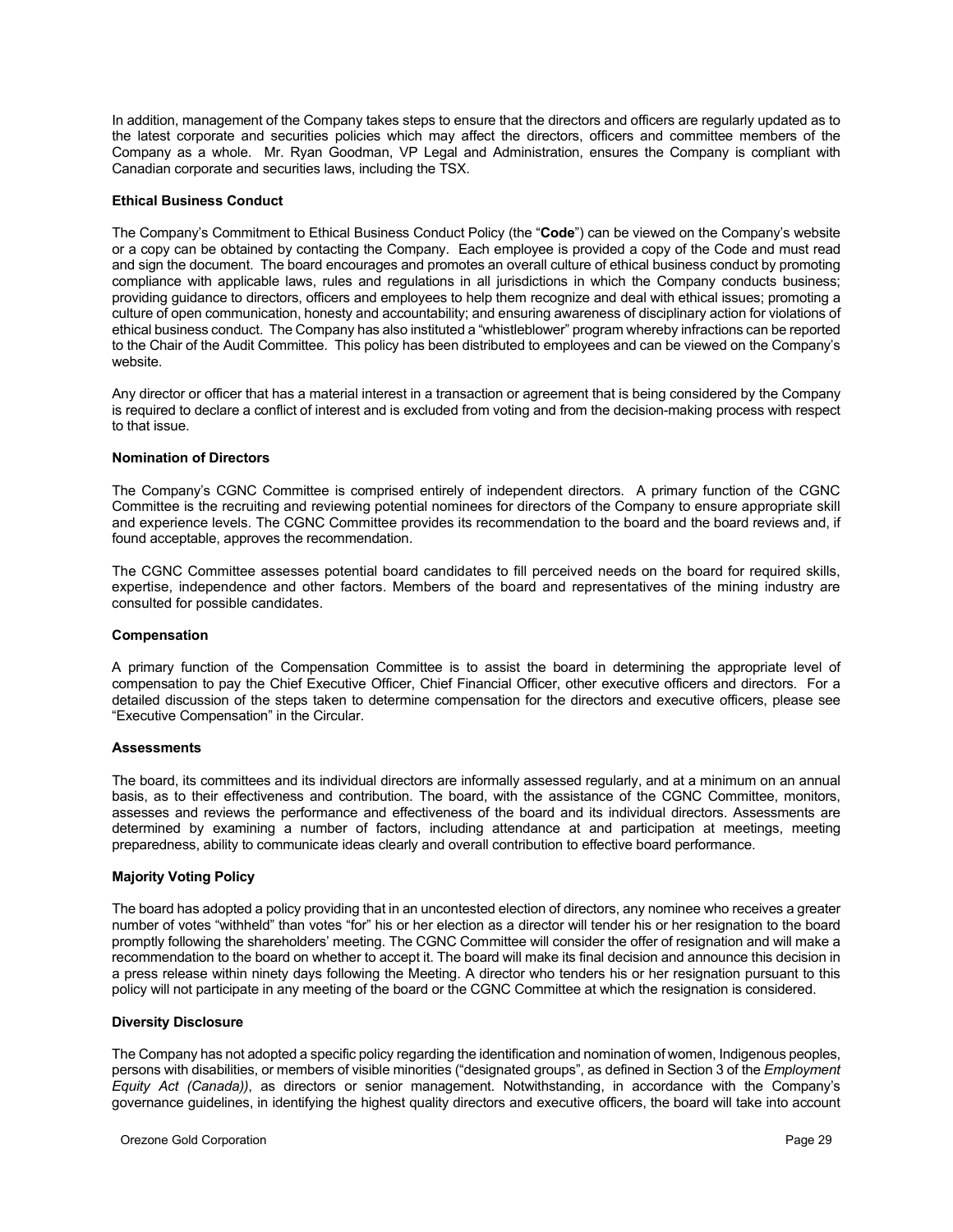diversity considerations such as gender, age and ethnicity, with a view to ensuring that the board and the senior management team benefit from a broad range of perspectives and relative experience. The board will consider the representation of women, Indigenous peoples, persons with disabilities, and members of visible minorities when identifying and nominating candidates for the board and filling vacancies in senior management positions. The board will endeavour to foster a broad range of views through diverse gender, age and ethnicity representation. No specific target for such director or executive representation has been established. Due to stage of the development of the Company, it is the board's view that a balanced set of skills and qualifications is paramount to a mandated target for diversity.

As of the date of this Circular, the Company has one female director and no other women, Indigenous peoples, persons with disabilities, or members of visible minorities on the board or as an executive officer. The Company does however have female representation in management positions at corporate and in Burkina Faso.

The Company has not adopted term limits for the directors or other mechanisms of board renewal other than each director is required to be re-elected yearly.